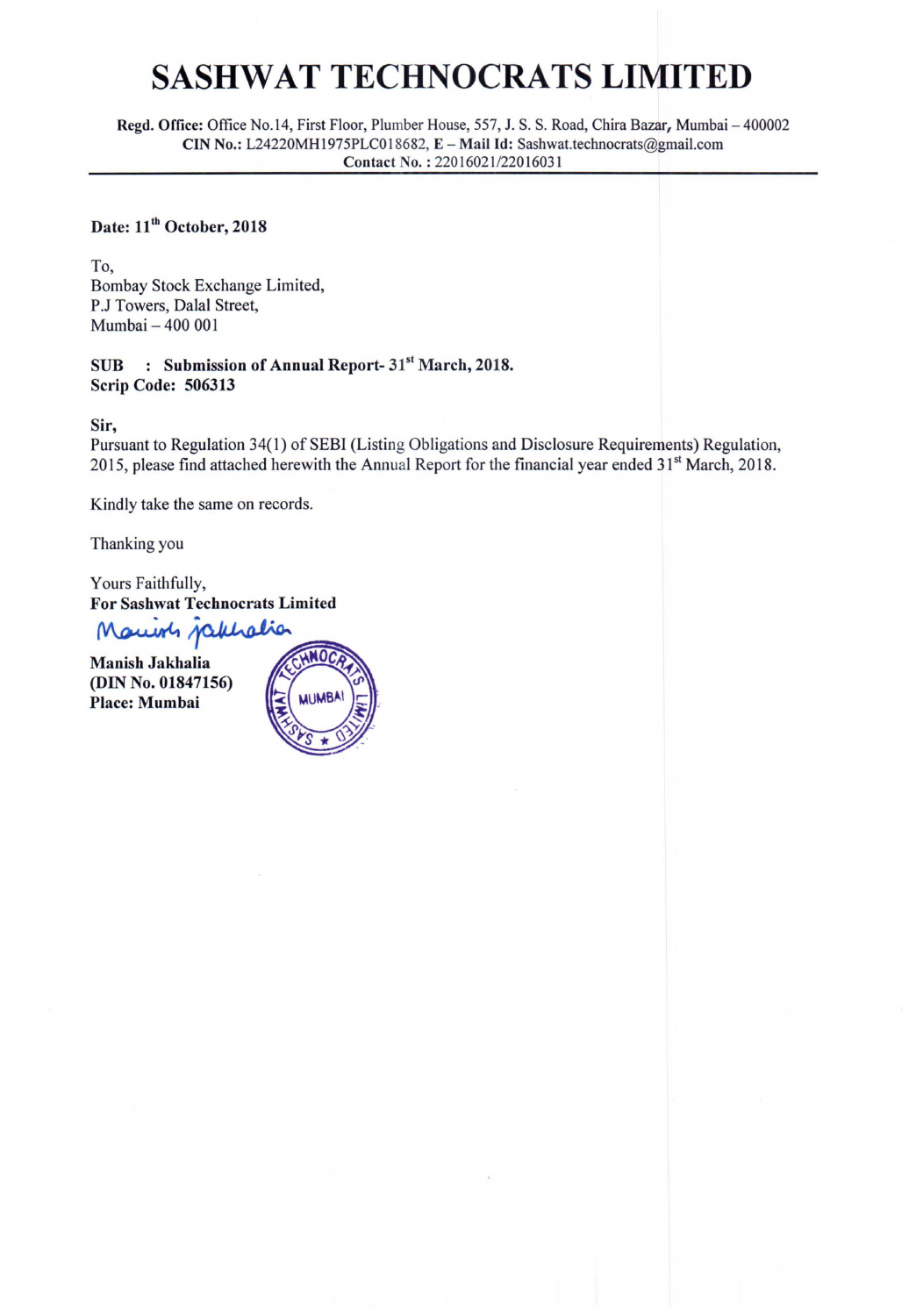Annual Report

2017 - 2018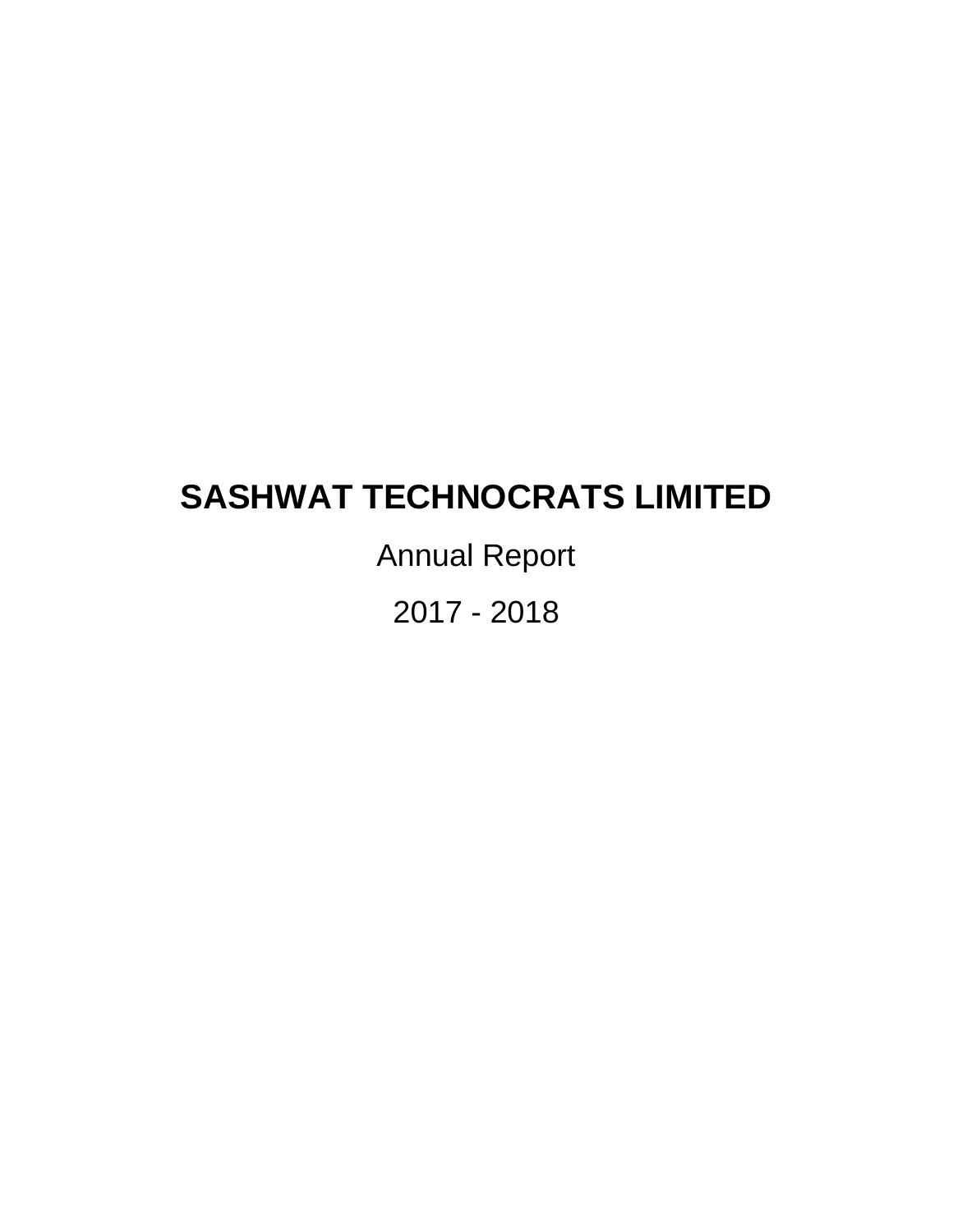| Sr. No. | Particulars                                                       | Page No |
|---------|-------------------------------------------------------------------|---------|
|         | Notice                                                            | 2       |
| 2       | Director's Report                                                 | 8       |
| 3       | Independent Auditor's Report on Standalone Financial Statements   | 26      |
| 4       | <b>Standalone Financial Statements</b>                            | 33      |
| 5       | Independent Auditor's Report on Consolidated Financial Statements | 44      |
| 6       | <b>Consolidated Financial Statements</b>                          | 49      |
| 7       | Letter to Shareholders seeking details for updation of records    | 62      |
| 8       | Attendance Slip                                                   | 63      |
| 9       | Proxy Form                                                        | 64      |
| 10      | <b>Ballot Form</b>                                                | 66      |
| 11      | Route Map to the AGM Venue                                        | 68      |

#### **Directors**

Mr. Rohit Doshi

Mr. Manish Jakhalia

Mr. Rajkumar Khatod

#### Registered Office - Office No. 14, First Floor, Plumber House, 557, J.S.S. Road, Chira Bazar,

Mumbai- 400002 Email- [sashwat.technocrats@gmail.com](mailto:sashwat.technocrats@gmail.com) Contact- 022-22016021/ 22016031

#### **Statutory Auditors**

S A R A & Associates, Chartered Accountants 202, 2nd Floor, May Building, 297/299/301, Princess Street, Near Marine Lines Flyover, Mumbai- 400002

### **Registrar and Share Transfer Agents**

Purva Sharegistry (India) Private Limited 9, Shiv Shakti Industrial Estate, J.R. Boricha Marg, Opp. Kasturba Hospital, Lower Parel (East), Mumbai- 400011 Tel No. 23018261/ 23016761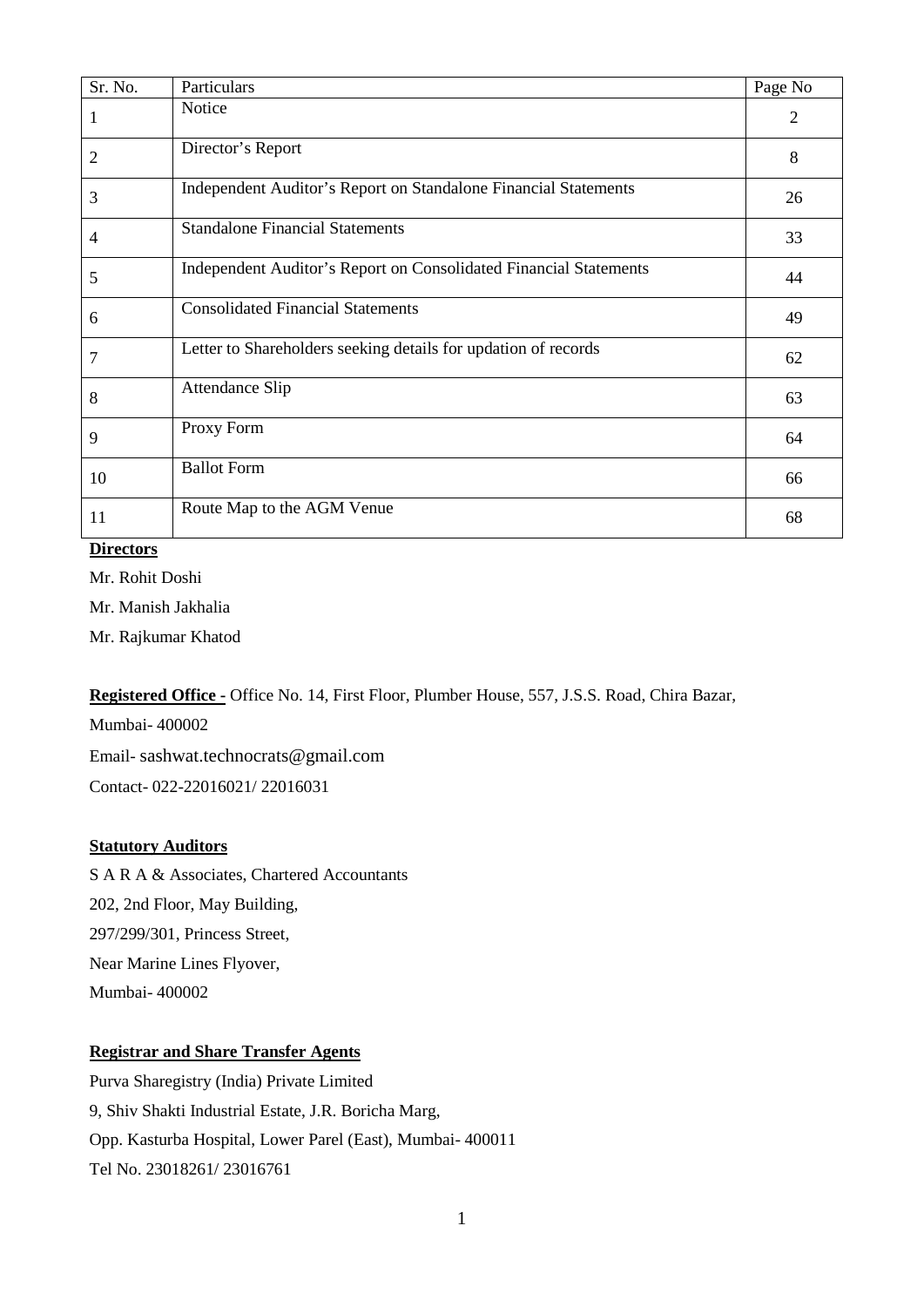#### **NOTICE**

Notice is hereby given that the 42<sup>nd</sup> Annual General Meeting of M/s Sashwat Technocrats Limited will be held on Saturday, 29<sup>th</sup> September, 2018 at 12.30 P.M. at the registered office of the Company at Office No. 14, First Floor, Plumber House, 557, J.S.S. Road, Chira Bazar, Mumbai - 400002 to transact the following business:

#### **Ordinary Business:**

1. To receive, consider, approve and adopt:

- a) the Audited Standalone Financial Statements of the Company for the financial year ended on 31<sup>st</sup> March, 2018 together with the Reports of the Board of Directors and Auditors thereon; and
- b) the Audited Consolidated Financial Statements of the Company for the financial year ended on 31st March, 2018 together with the Report of the Auditors thereon.

2. To ratify the appointment of M/s. S A R A & Associates, Chartered Accountants, Mumbai (Firm Registration No 120927W) as Auditors of the Company for the financial year ended 31<sup>st</sup> March, 2019, and fixation of their remuneration by the Board of Directors.

3. To appoint a Director in place of Mr. Manish Jakhalia (DIN No. 01847156), who retires by rotation and being eligible has offered himself for re-appointment as Director.

> **By order of the Board of Directors Sashwat Technocrats Limited**

**Date: 30.05.2018 (Chairman)**

 **Sd/-**

**Place:** Mumbai Manish Jakhalia  **(DIN No.: 01847156)**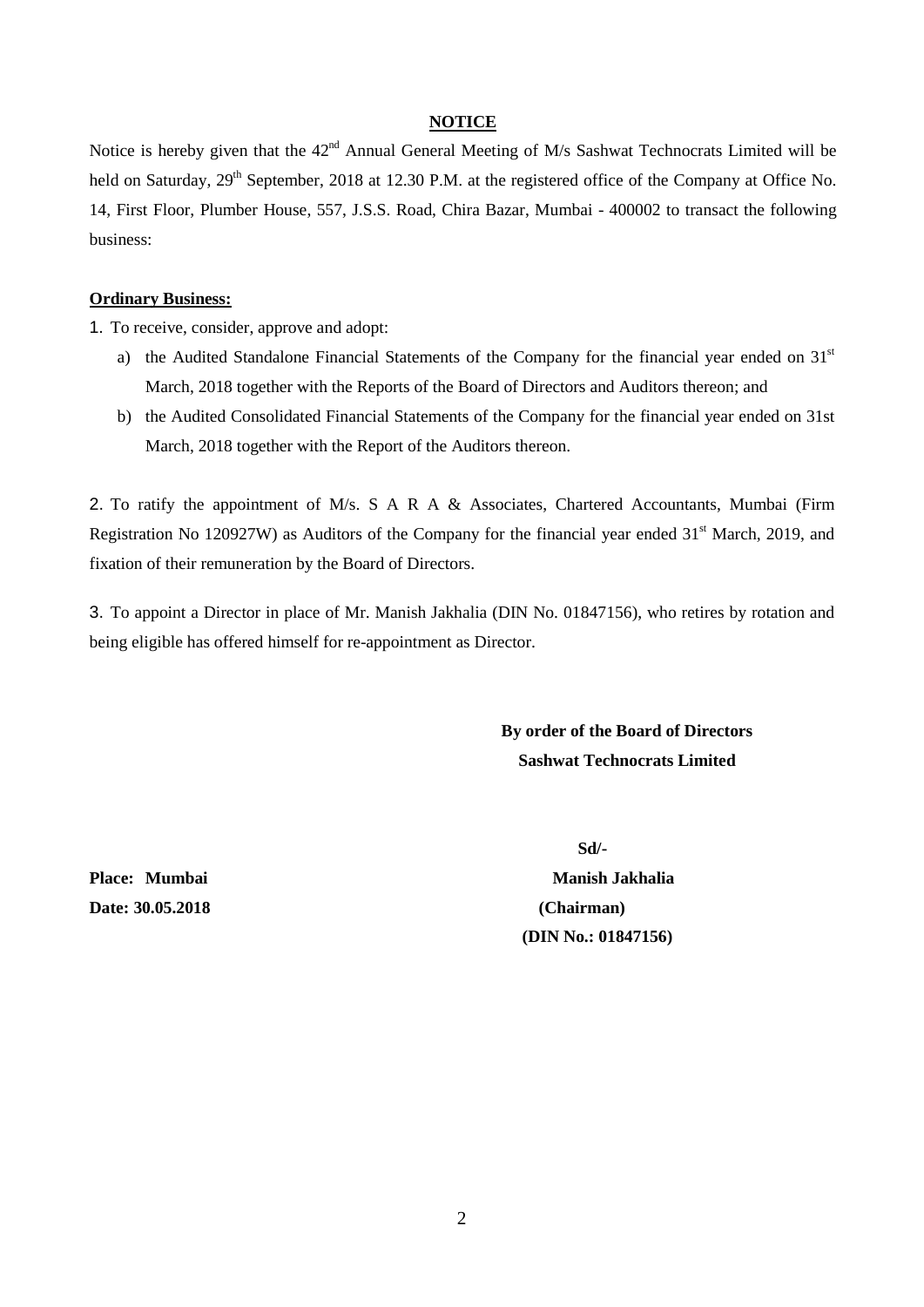#### **NOTES:**

**1. (a) A MEMBER ENTITLED TO ATTEND AND VOTE AT THIS MEETING MAY APPOINT A PROXY TO ATTEND AND VOTE ON HIS BEHALF. A PROXY NEED NOT BE A MEMBER OF THE COMPANY. PROXIES IN ORDER TO BE EFFECTIVE, MUST BE RECEIVED AT THE REGISTERED OFFICE OF THE COMPANY NOT LESS THAN FORTY EIGHT HOURS BEFORE THE MEETING.**

**(b)A person appointed as proxy shall act as a proxy on behalf of such Member or number of Members not exceeding fifty (50) and holding in the aggregate not more than ten percent of the total Share capital of the Company carrying voting rights. A Member holding more than ten percent of the total Share capital of the Company carrying voting rights may appoint a single person as proxy and such person shall not act as a proxy for any other person or Shareholder.**

- **2.** Members are requested to notify any correction /change in their name /address including Pin Code number immediately to the Company's Registrar, M/s Purva Sharegistry (India) Private Limited. In the event of non – availability of Members latest address either in the Company's records or in Depository Participant's records, Members are likely to miss notice and other valuable correspondence sent by the Company.
- **3.** Members are requested to kindly mention their Folio Number/ Client ID Number (in case of demat Shares) in all their correspondence with the Company's Registrar to enable prompt reply to their queries.
- **4.** Members are requested to bring the Notice of the meeting along with the Attendance slip with them duly filled in and hand over the same at the entrance of the meeting hall.
- **5. The Register of Members and Share Transfer Books of the Company will remain closed from Monday, 24th September, 2018 to Saturday, 29th September, 2018 (both days inclusive).**
- **6.** Members are requested to dematerialize their Shareholding to eliminate all the risks associated with the physical Shares and for ease in portfolio management.
- **7.** In case of joint holders attending the Meeting, only such joint holder who is higher in the order of names will be entitled to vote.
- **8.** Members holding shares in same/identical name(s) are requested to apply for consolidation of such folio & relevant Share certificates.
- **9.** The Equity Shares of the Company are listed on the BSE and the Company has paid requisite Annual Listing Fees for the year 2018– 2019 to the Exchanges.
- **10.** Additional information, pursuant to Regulation 36 of the SEBI (Listing Obligations and Disclosure Requirements) Regulations, 2015, in respect of the Directors seeking re-appointment at the AGM, is furnished as annexure to the Notice. The Directors have furnished consent / declaration for their reappointment as required under the Companies Act, 2013 and the Rules there under.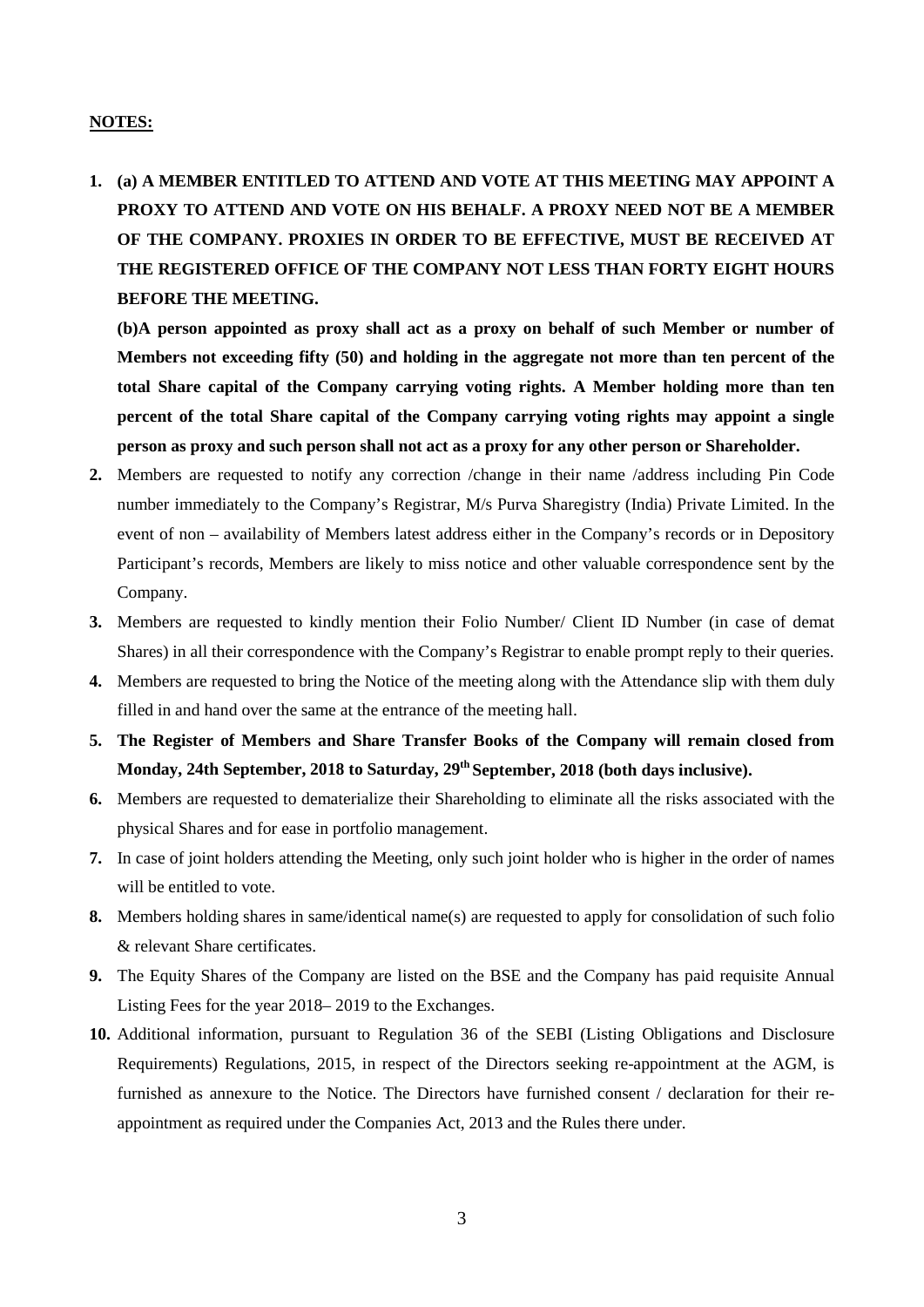- **11.** In terms of Section 72 of the Companies Act, 2013 facility for making the Nominations is available for Shareholders in respect of Physical Shares held by them. Nomination forms can be obtained from the Company's Registered Office.
- **12.** In compliance with the provisions of Section 108 of the Companies Act, 2013 read with the relevant rules in respect thereto and Regulation 44 of the SEBI (Listing Obligations and Disclosure Requirements) Regulations, 2015, the Members are provided with the facility to cast their vote electronically through the e-voting services provided by NSDL on all Resolutions set forth in this Notice.
- **13.** All documents referred to in the accompanying notice are open for inspection at the registered office of the Company on all working days, except Saturdays and Sunday during business hours.
- **14.** In accordance with Regulation 36 of the SEBI (LODR) Regulations, 2016 soft copies of full annual report shall be sent to all those Shareholders who have registered their email address for the purpose. Physical copy of the notice shall be sent to only those Members who have not so registered their email address. Other Members who want hard copy of the Annual Report may make a request to the Company in writing for the same.

**Members desiring to vote electronically may refer to the detailed procedure on e-voting given hereinafter:-**

- **A. In case a Member receives an email from NSDL [for members whose email IDs are registered with the Company/Depository Participants(s)] :**
- (i) Open email and open attached PDF file viz; "Sashwat Technocrats Limited e-voting.pdf" with your Client ID or Folio No. as password. The said PDF file contains your user ID and password/PIN for remote e-voting. Please note that the password is an initial password.
- (ii) Log on to the e-voting website https://www.evoting.nsdl.com
- (iii) Click on "Shareholders Login" tab.
- (iv) Now put user ID and password as initial password/PIN noted in step (i) above. Click Login.
- (v) Password change menu appears. Change the password/PIN with new password of your choice with minimum 8 digits/characters or combination thereof. Note new password. It is strongly recommended not to share your password with any other person and take utmost care to keep your password confidential.
- (vi) If you are already registered with NSDL for e-voting, you can use your existing user ID and password for casting your vote.
- (vii) Home page of remote e-voting opens. Click on e-voting: Active Voting Cycles.
- (viii) Select "E Voting Event Number" (EVEN) of "Sashwat Technocrats Limited" for casting your vote.
- (ix) Now you are ready to cast your vote.
- (x) On the voting page, you will see "Resolution Description" and against the same "YES/NO" option for voting.
- (xi) Click on "Resolution File Link" if you wish to view the entire Resolution details.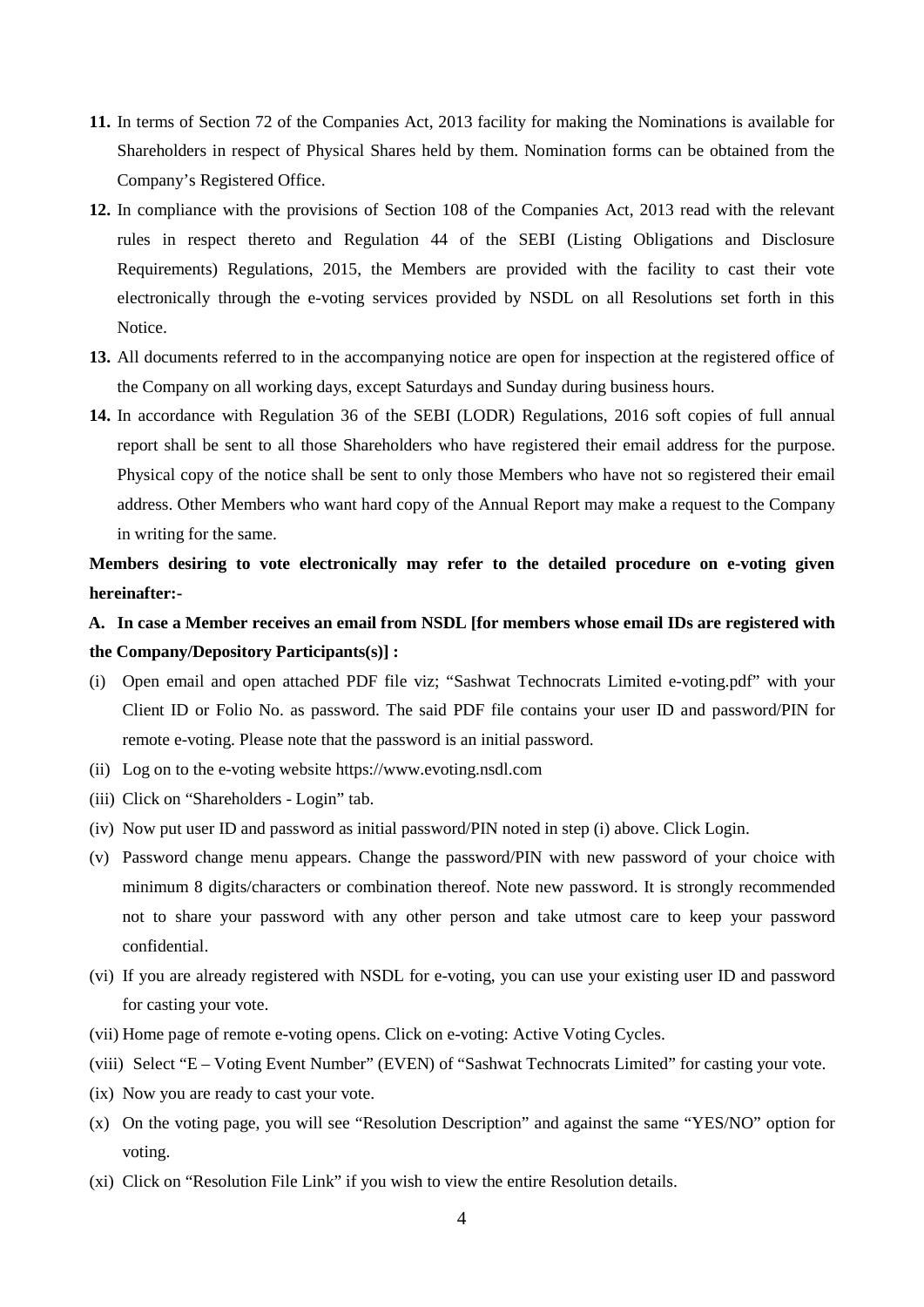- (xii) After selecting the Resolution you have decided to vote on, cast your vote by selecting appropriate option and click "Submit" and also "Confirm" when prompted.
- (xiii) Upon confirmation, the message "Vote cast successfully" will be displayed.
- (xiv) Once you have "Confirmed" your vote on the Resolution, you will not be allowed to modify your vote.
- (xv) You can also take print of the voting done by you by clicking on "Click here to Print" option on the voting page.
- (xvi) Institutional Shareholders (i.e. other than individuals, HUF, NRI etc.) are required to send scanned copy (PDF/JPG Format) of the relevant Board Resolution/ Authority letter etc. together with attested specimen signature of the duly authorized signatory(ies) who are authorized to vote, to the Scrutinizer through e-mail to deepalimore@sara-india.com with a copy marked to [evoting@nsdl.co.in](mailto:evoting@nsdl.co.in)

#### **B. In case a Member receives physical copy of the Notice of AGM**

- (i) Initial password is provided as below/at the bottom of the Attendance Slip for the AGM
- (ii) Please follow all steps from Sr. No. (ii) to Sr. No. (xv) Mentioned in point (A) above, to cast vote.
- **15. Voting at AGM:** The Members who have not cast their vote by E-Voting can exercise their voting rights at the AGM. The Company will make arrangements of Ballot Papers in this regards at the AGM Venue.
- **16.** The Members who have cast their vote by E-Voting prior to the AGM may also attend the AGM but shall not be entitled to cast their vote again.

#### **General Instruction**

- 1. The voting period begins on  $26<sup>th</sup>$  September, 2018 at 09.00 A.M. and ends on  $28<sup>th</sup>$  September, 2018 at 05.00 P.M. During this period, Shareholders' of the Company, holding shares either in physical form or in dematerialized form, as on the cut-off date of  $22<sup>nd</sup>$  September, 2018 may cast their vote electronically. The e-voting module shall be disabled by NSDL for voting thereafter.
- 2. In case of any queries, you may refer the Frequently Asked Questions (FAQs) for Members and e-voting user manual for Members available under the "Downloads" section of [www.evoting.nsdl.com](http://www.evoting.nsdl.com/) or call on toll free no.: 1800-222-990.
- 3. You can also update your Mobile No. and E-mail ID in the user profile details of the folio which may be used for sending future communication(s).
- 4. The voting rights of Members shall be in proportion to their Share in the paid up Equity Share Capital of the Company as on the cut-off date of  $22<sup>nd</sup>$  September, 2018.
- 5. Any person, who acquires Shares of the Company and becomes a Member of the Company after dispatch of the notice and holding Shares as of the cut-off date of  $22<sup>nd</sup>$  September, 2018 may contact to the Company's Registrar, M/s Purva Sharegistry (India) Private Limited.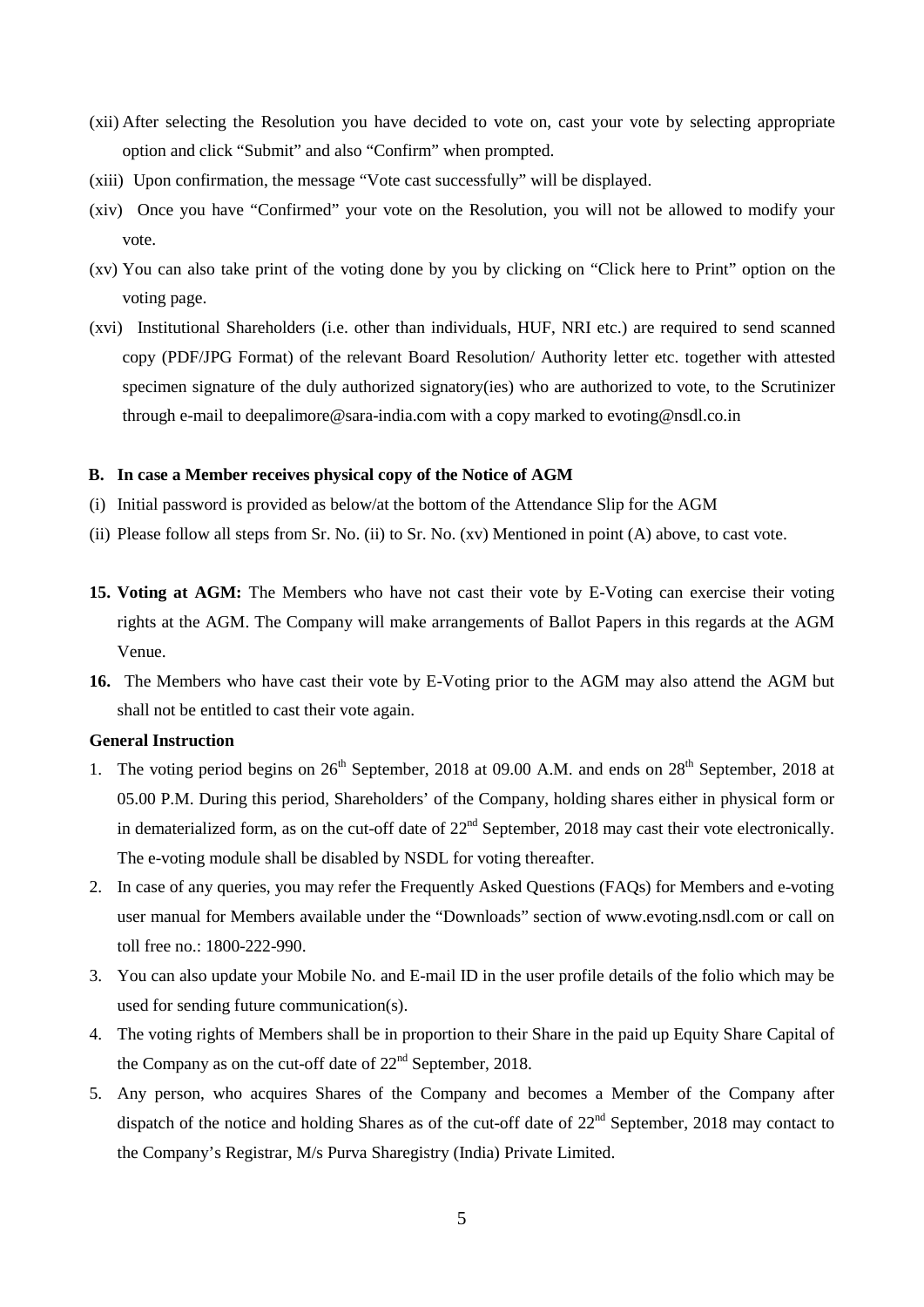- 6. Ms. Deepali More, Practicing Company Secretary has been appointed as the Scrutinizer to scrutinize the e-voting process (including the Ballot Form received from the Members who do not have access to the e-voting process) in a fair and transparent manner.
- 7. Members who do not have access to e-voting facility may send duly completed Ballot Form (enclosed with the Annual Report) so as to reach the Scrutinizer appointed by the Board of Directors of the Company, Ms. Deepali More, Practicing Company Secretary, (Membership No. ACS 32117) at 202,  $2<sup>nd</sup>$  Floor, May Building, 297/299/301, Princess Street, Near Marine Lines Flyover, Mumbai – 400 002 of the Company not later than 28<sup>th</sup> September, 2018 by 5.00 p.m. IST. Ballot Form received thereafter will be treated as invalid. A Member can opt for only one mode of voting i.e. either through e-voting or by Ballot. If a Member casts votes by both modes, then voting done through e-voting shall prevail and Ballot shall be treated as invalid.
- 8. The Scrutinizer shall, immediately after the conclusion of voting at the General Meeting, first count the votes at the meeting, thereafter unblock the votes in the presence of at least two witnesses not in the employment of the Company and make a Consolidated Scrutinizer's Report of the total votes cast in favour or against, if any, to the Chairman of the Company not later than 3 days of conclusion of the Meeting.
- 9. The results declared along with the Scrutinizer's Report shall be placed on the website of NSDL and communicated to the BSE Limited, where the Shares of the Company are listed and shall also be placed on the Website of the Company.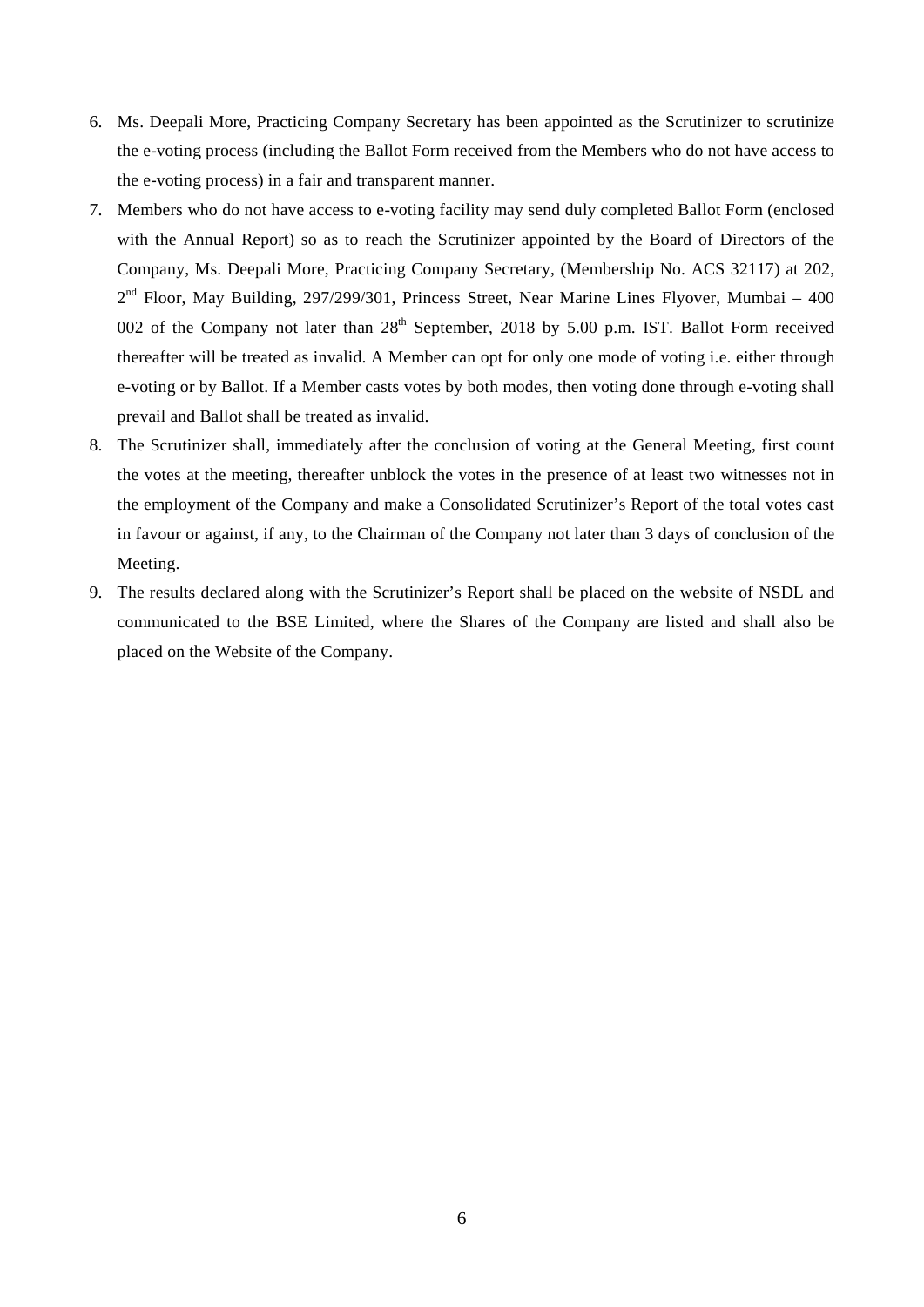## **EXPLANATORY STATEMENT PURSUANT TO SECTION 102 (1) OF THE COMPANIES ACT, 2013:**

#### **Item No. 3:**

Information required to be furnished under provisions of the Companies Act, 2013 and the Listing Agreement in respect of Directors sought to be re-appointed:

| DIN No.                                 | 01847156                              |
|-----------------------------------------|---------------------------------------|
| Name of Director                        | Manish Jakhalia                       |
| Age                                     | 35 Years                              |
| Date of Appointment                     | 12.11.2011                            |
| Qualification                           | <b>B.Com</b>                          |
| Expertise in Specific Functional Area   | <b>Financial Market</b>               |
| Executive & Non-Executive Director      | Non - Executive Director              |
| Promoter Group                          | <b>No</b>                             |
| <b>Independent Director</b>             | Yes                                   |
| Other Directorships                     | 1. Sahas Mercantile Private Limited   |
|                                         | 2. Anjali Commodities Private Limited |
| Chairman/Member of Committees<br>of the | <b>NA</b>                             |
| Boards of which he is a Director        |                                       |
| Shareholding in the Company             | <b>NIL</b>                            |

## **By order of the Board of Directors**

 **Sashwat Technocrats Limited**

**Date: 30.05.2018 (Chairman)**

 **Sd/-**

**Place:** Mumbai Manish Jakhalia  **(DIN No.: 01847156)**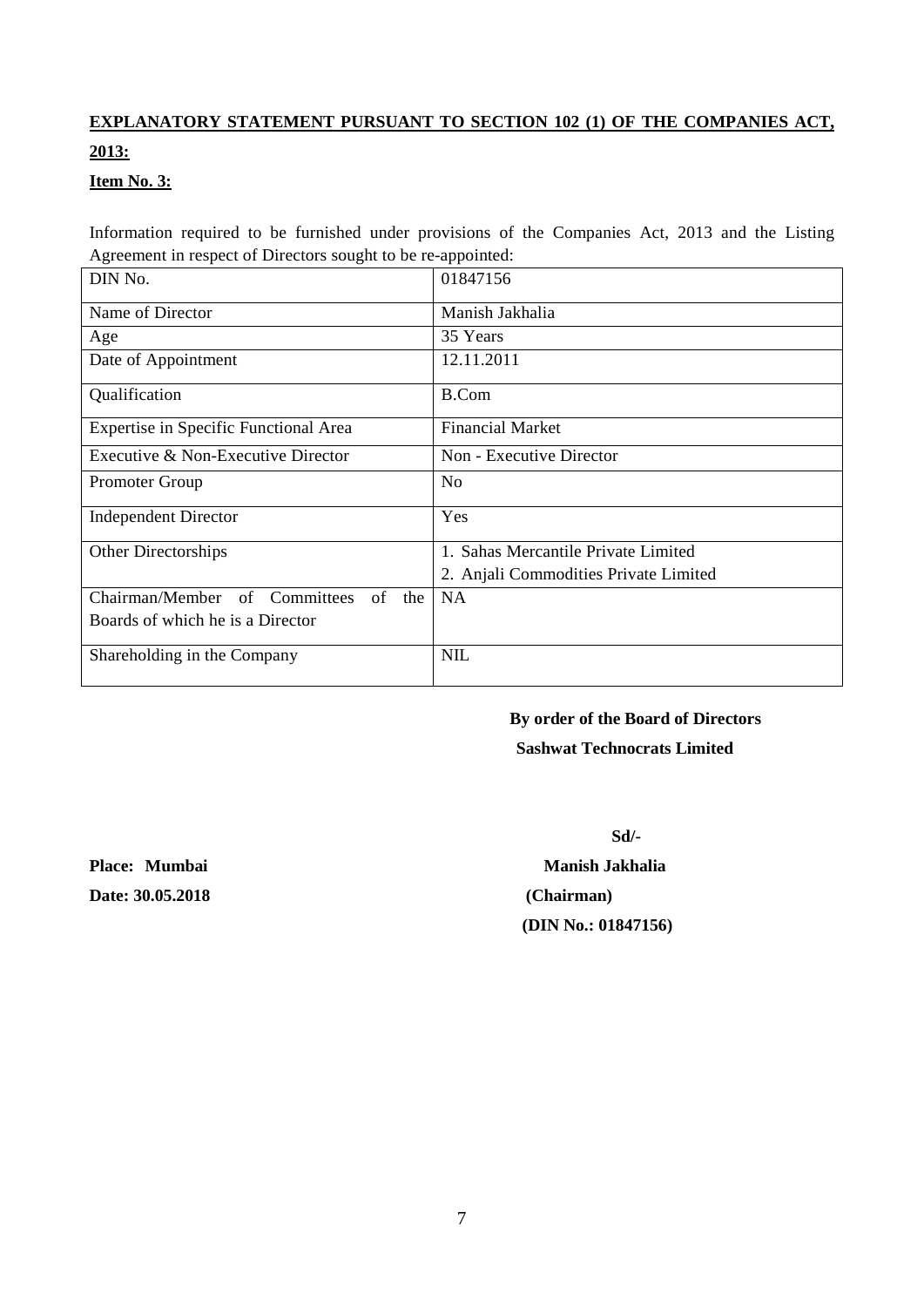#### **DIRECTOR'S REPORT**

#### Dear Members,

Your Directors are pleased to present Annual Report and the Company's Audited Financial Statements for the financial year ended March 31, 2018.

| <b>FINANCIAL RESULTS:</b> |  |
|---------------------------|--|
|---------------------------|--|

| <b>FINANCIAL RESULTS:</b> |           |                   |            | (Amount in Rs.)     |  |
|---------------------------|-----------|-------------------|------------|---------------------|--|
| <b>Particulars</b>        |           | <b>STANDALONE</b> |            | <b>CONSOLIDATED</b> |  |
|                           | 2017-2018 | $2016 - 2017$     | 2017-2018  | $2016 - 2017$       |  |
| Sales & other Income      | 500,186   | 0                 | 12,268,371 | 24,531,760          |  |
| Expenditure               | 502,866   | 403,182           | 8,409,695  | 21,642,815          |  |
| Profit/(Loss) before tax  | (2,680)   | (403, 182)        | 3,858,676  | 2,888,945           |  |
| Tax                       | 0         | 0                 | (892, 893) | (627, 496)          |  |
| Profit/(Loss) after tax   | (2,680)   | (403, 182)        | 2,965,783  | 2,261,449           |  |

#### **2. OPERATIONS:**

#### • **Standalone Financial Operations:**

The total income for the year under review was Rs. 500,186/- as compared to Nil in the previous year. The Company has incurred a loss of Rs. 2,680/- as compared to a loss of Rs. 403,182/- in the previous year.

#### • **Consolidated Financial Operations:**

The total income for the year under review was Rs. 12,268,371/- as compared to Rs. 24,531,760/- in the previous year. The Company has earned a profit of Rs. 2,965,783/- as compared to a Profit of Rs. 2,261,449/- in the previous year.

#### **3. DIVIDEND:**

Your Directors have not recommended any dividend for the financial year 2017-18.

#### **4. DEPOSITS:**

Details relating to Deposits:

- a. Accepted during the year: NIL
- b. Remained unpaid or unclaimed as at the end of the year NIL
- c. Default in repayment of deposits or payment of interest thereon during the year Not Applicable
- d. Deposits not in compliance with the provisions of the Companies Act, 2013 NIL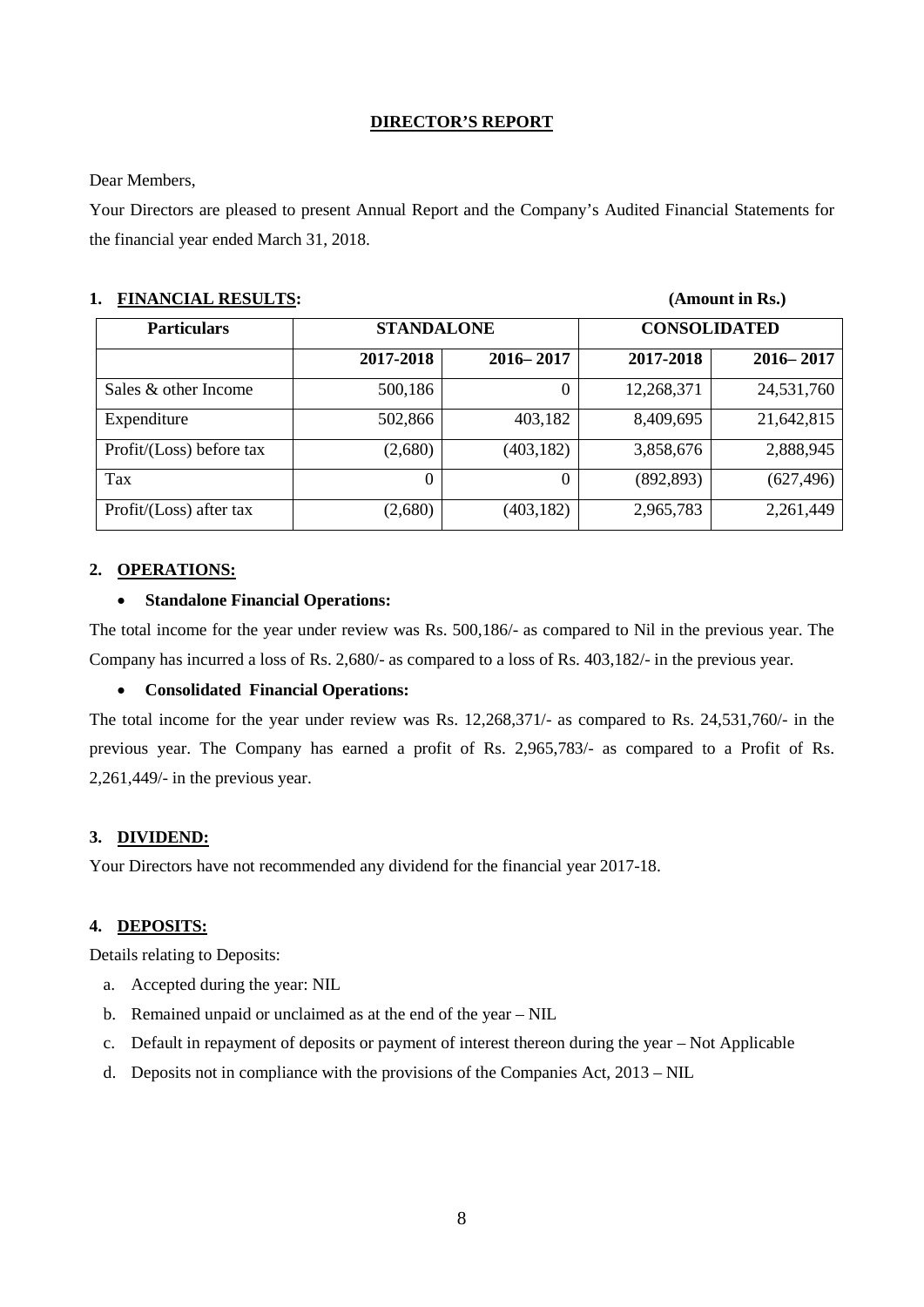#### **5. DIRECTORS :**

Mr. Manish Jakhalia (DIN No. 01847156), retires by rotation at the forthcoming Annual General Meeting and has offered himself for re – appointment.

#### **COMPOSITION OF THE BOARD:**

The present composition of the Board of the Company is as follows:

| Sr.           | <b>Name of Director</b> | <b>Designation</b>         | Category                    |
|---------------|-------------------------|----------------------------|-----------------------------|
| No.           |                         |                            |                             |
|               | Mr. Rohit Doshi         | Chairman/<br>Non-executive | Promoter                    |
|               |                         | Director                   |                             |
| 2             | Mr. Manish Jakhalia     | Non-executive Director     | <b>Independent Director</b> |
| $\mathcal{R}$ | Mr. Rajkumar Khatod     | Non-executive Director     | <b>Independent Director</b> |

#### **MEETINGS OF THE BOARD:**

Seven Meetings of the Board were held during the financial year. The Board Meeting dates and details of Directors attendance thereat are as given below:

| Sr. No.        | <b>Date of Board Meeting</b> | Total No. of Directors as on the | No. of Directors present at |
|----------------|------------------------------|----------------------------------|-----------------------------|
|                |                              | date of the Board Meeting        | the Meeting                 |
|                | 30.05.2017                   | 3                                | 3                           |
| 2              | 12.07.2017                   | 3                                | 3                           |
| 3              | 14.08.2017                   | 3                                | 3                           |
| $\overline{4}$ | 10.10.2017                   | 3                                | 3                           |
| 5              | 14.11.2017                   | 3                                | $\mathcal{R}$               |
| 6              | 13.12.2017                   | 3                                | 3                           |
| 7              | 14.02.2018                   | 3                                | 3                           |

Separate meeting of the Independent Directors of the Company was held on 30.05.2017 which was attended to by both the Independent Directors of the Company.

### **DECLARATION BY INDEPENDENT DIRECTORS:**

The Company has received necessary declaration from its Independent Director under Section 149 (7) of the Companies Act, 2013 that they meet the criteria of independence laid down in Section 149 (6) of the Companies Act, 2013.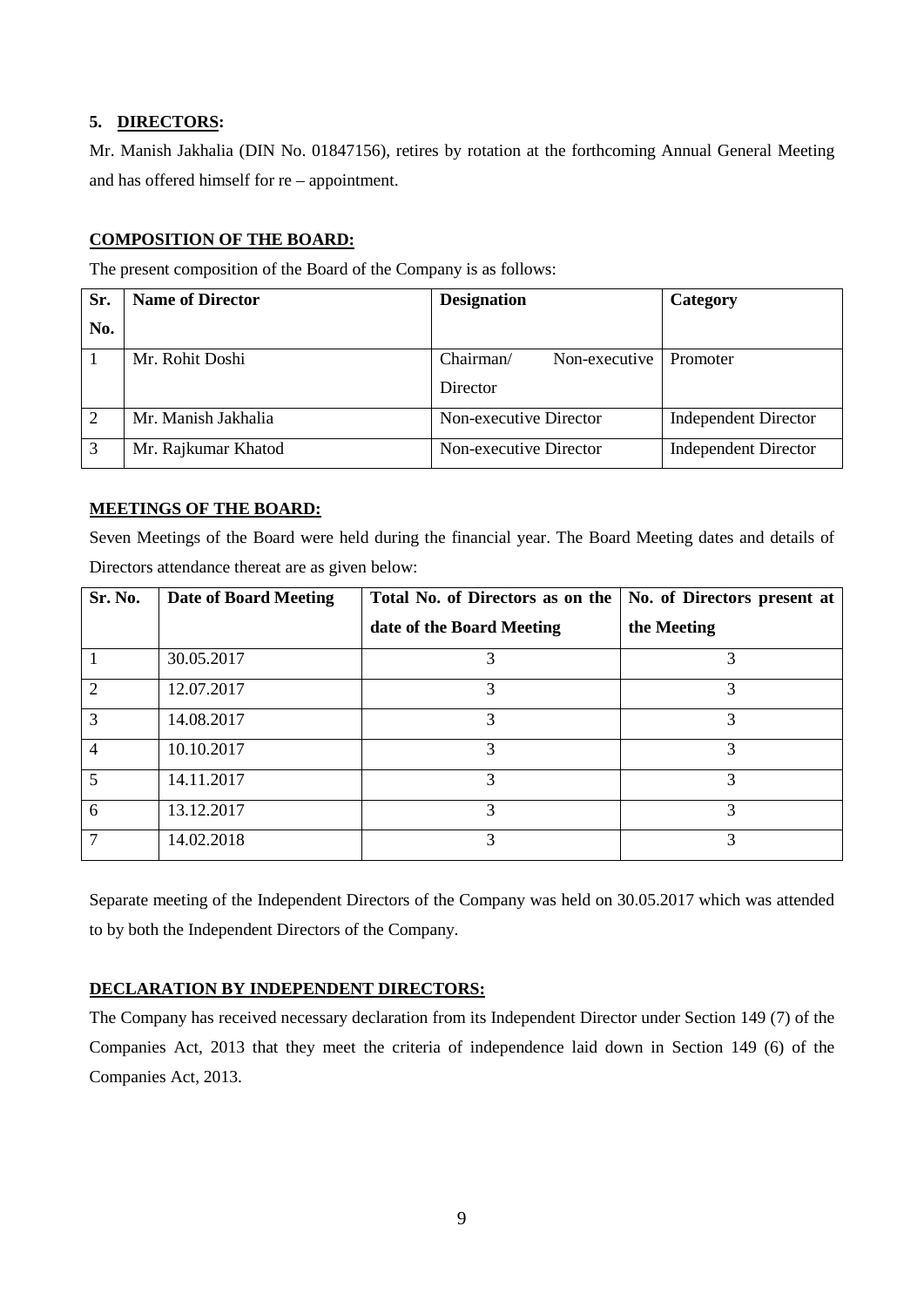#### **COMMITTEES OF THE BOARD:**

Board has constituted the following three Committees:

- 1. Audit Committee
- 2. Nomination & Remuneration Committee
- 3. Stakeholders Relationship Committee

#### **1) Audit Committee:**

Audit Committee has been constituted to evaluate and oversee financial reporting processes, review the financial statements, quarterly, half yearly/annual financial results, adequacy of internal control systems, discussions with the Auditors on any significant findings, etc.

#### **a. Composition of the Audit Committee:**

| Name of Member      | <b>Executive, Non – Executive /</b><br><b>Designation</b> |                             |
|---------------------|-----------------------------------------------------------|-----------------------------|
|                     |                                                           | Independent                 |
| Mr. Manish Jakhalia | Chairman                                                  | <b>Independent Director</b> |
| Mr. Rohit Doshi     | Member                                                    | Non-executive Director      |
| Mr. Rajkumar Khatod | Member                                                    | <b>Independent Director</b> |

#### **b. Meetings of the Audit Committee**

Four Meetings of the Audit Committee were held during the financial year. The Audit Committee Meeting dates and details of Members attendance thereat are as given below:

| Sr.            | <b>Date of Audit Committee</b> | Total No. of Members as on the   No. of Members present at |             |
|----------------|--------------------------------|------------------------------------------------------------|-------------|
| No.            | <b>Meeting</b>                 | date of the Audit Committee                                | the Meeting |
|                |                                | <b>Meeting</b>                                             |             |
|                | 30.05.2017                     |                                                            |             |
| 2              | 14.08.2017                     |                                                            |             |
| 3              | 14.11.2017                     |                                                            |             |
| $\overline{4}$ | 14.02.2018                     |                                                            |             |

#### **2. Nomination & Remuneration Committee:**

The Nomination and Remuneration Committee has been constituted to review and to recommend the remuneration payable to the Executive Directors and Senior Management of the Company.

| <b>Name of Member</b> | <b>Designation</b> | <b>Executive, Non - Executive /</b> |  |
|-----------------------|--------------------|-------------------------------------|--|
|                       |                    | Independent                         |  |
| Mr. Manish Jakhalia   | Chairman           | <b>Independent Director</b>         |  |
| Mr. Rohit Doshi       | <b>Member</b>      | Non-executive Director              |  |
| Mr. Rajkumar Khatod   | Member             | <b>Independent Director</b>         |  |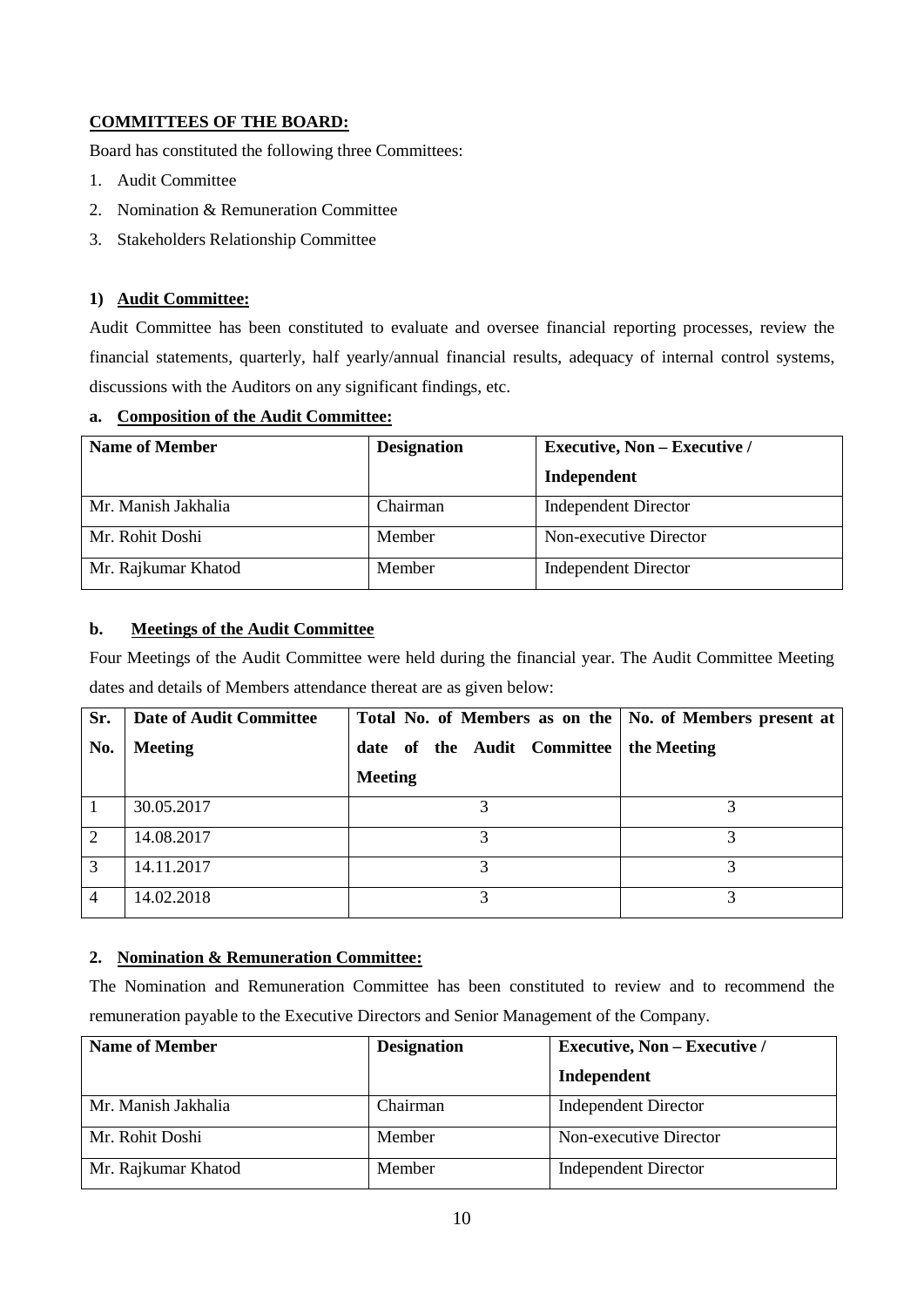The Remuneration Policy of the Company envisages as follows:

- **1.** Remuneration to Directors, Key Managerial Personnel and senior management involves a balance between fixed and incentive pay reflecting short and long-term performance objectives appropriate to the working of the Company and its goals.
- **2.** Formulation of the criteria for determining qualifications, positive attributes and independence of a Director and recommend to the Board a policy, relating to the remuneration of the Directors, key managerial personnel and other employees;
- **3.** Formulation of criteria for evaluation of Independent Directors and the Board;
- **4.** Devising a policy on Board diversity;
- **5.** Identifying persons who are qualified to become Directors and who may be appointed in senior management in accordance with the criteria laid down, and recommend to the Board their appointment and removal.

| Sr. | Date of Nomination and        | Total No. of Members as on the   No. of Members present at |  |
|-----|-------------------------------|------------------------------------------------------------|--|
| No. | <b>Remuneration Committee</b> | date of the Nomination and the Meeting                     |  |
|     | <b>Meeting</b>                | <b>Remuneration Committee Meeting</b>                      |  |
|     | 14.11.2017                    |                                                            |  |

#### **(ii) Stakeholders Relationship Committee:**

The Stakeholders Relationship Committee has been constituted specifically to look into the redressal of the grievances of the security holders of the Company.

#### **a. Constitution and terms of reference of the Committee:**

| <b>Name of Member</b> | <b>Designation</b> | <b>Executive,</b><br><b>Non</b><br><b>Executive</b> |  |
|-----------------------|--------------------|-----------------------------------------------------|--|
|                       |                    | Independent                                         |  |
| Mr. Manish Jakhalia   | Chairman           | <b>Independent Director</b>                         |  |
| Mr. Rohit Doshi       | Member             | Non-executive Director                              |  |
| Mr. Rajkumar Khatod   | Member             | <b>Independent Director</b>                         |  |

#### **b. Meetings of the Stakeholders Relationship Committee**

Four Meetings of the Stakeholders Relationship Committee were held during the financial year. The Stakeholders Relationship Meeting dates and details of Members attendance thereat are as given below: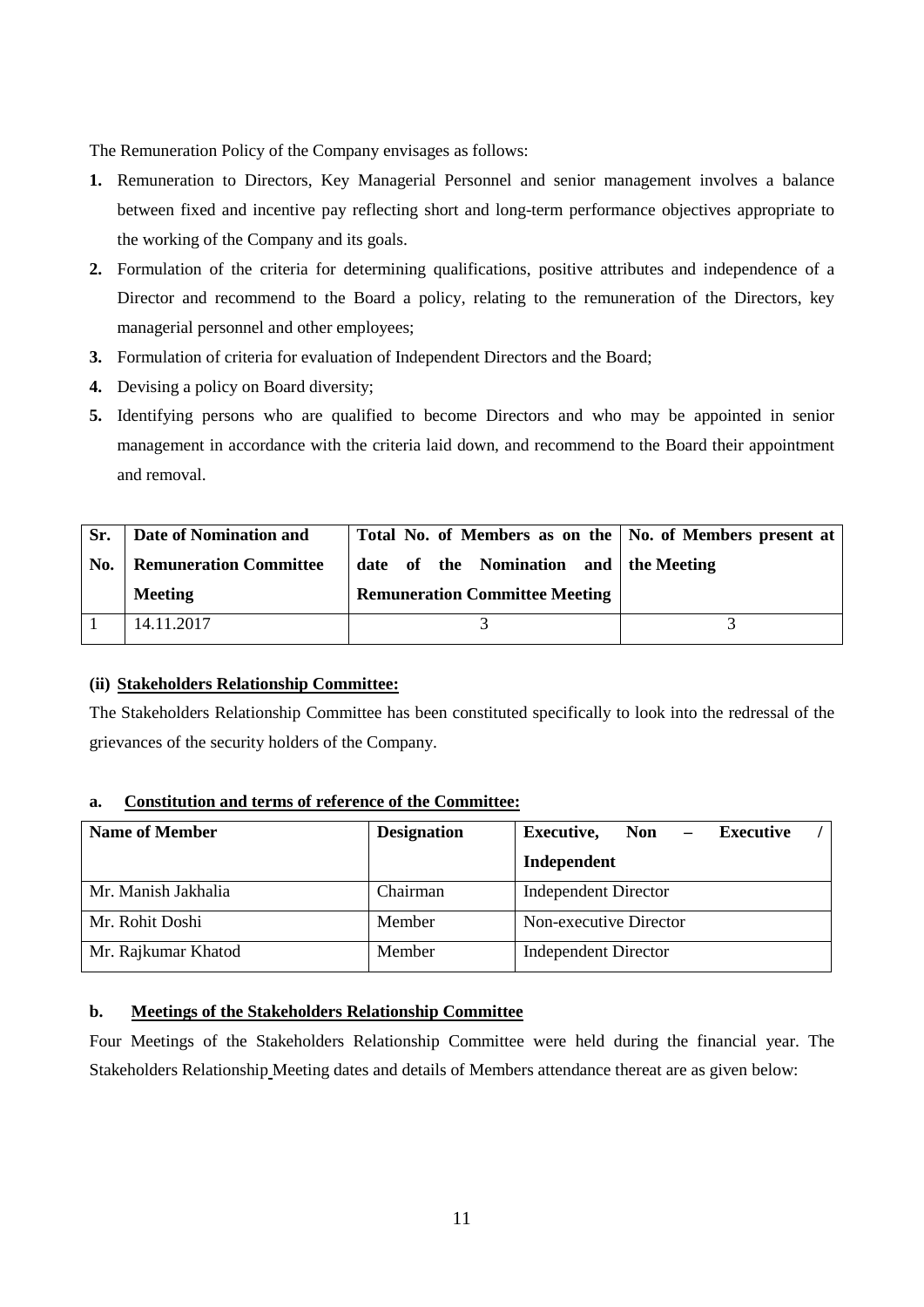| Sr. | <b>Date of Stakeholders</b>   | <b>Total No. of Members as on the</b> | No. of Members present |
|-----|-------------------------------|---------------------------------------|------------------------|
| No. | <b>Relationship Committee</b> | date of the Stakeholders              | at the Meeting         |
|     | <b>Meeting</b>                | <b>Relationship Committee Meeting</b> |                        |
|     |                               |                                       |                        |
|     | 30.05.2017                    | 3                                     |                        |
| 2   | 14.08.2017                    | 3                                     | 3                      |
| 3   | 14.11.2017                    |                                       |                        |
| 4   | 14.02.2018                    |                                       |                        |

#### **VIGIL MECHANISM:**

Company has established a Vigil Mechanism for enabling the Directors and Employees to report genuine concerns. The Vigil Mechanism provides for (a) adequate safeguards against victimization of persons who use the Vigil Mechanism; and (b) direct access to the Chairperson of the Audit Committee of the Board of Directors of the Company in appropriate or exceptional cases. The Audit Committee of the Board has been entrusted with the responsibility of overseeing the Vigil Mechanism.

#### **BOARD EVALUATION:**

The Company has devised a Policy for performance evaluation of Independent Directors, Board, Committees and other individual Directors. The Nomination and Remuneration Committee of the Board is entrusted with the responsibility in respect of the same. The Committee studies the practices prevalent in the industry and advises the Board with respect to evaluation of Board members. On the basis of the recommendations of the Committee, the Board carries an evaluation of its own performance and that of its Committees and individual Directors.

#### **DETAILS OF REMUNERATION TO DIRECTORS:**

No remuneration has been paid to any Directors during the year under review and there are no permanent employees in the Company. As such Company is not required to provide the disclosure under provisions of Section 197 and the relevant rules thereto.

#### **6. STATUTORY AUDITOR'S :**

M/s. S A R A & Associates, Chartered Accountants appointed as Auditors of the Company, for a term of 5 (five) consecutive years, at the Annual General Meeting held on  $30<sup>th</sup>$  September, 2014. They have confirmed that they are not disqualified from continuing as Auditors of the Company.

The Notes on financial statement referred to in the Auditors' Report are self-explanatory and do not call for any further comments. The Auditors' Report does not contain any qualification, reservation, adverse remark or disclaimer.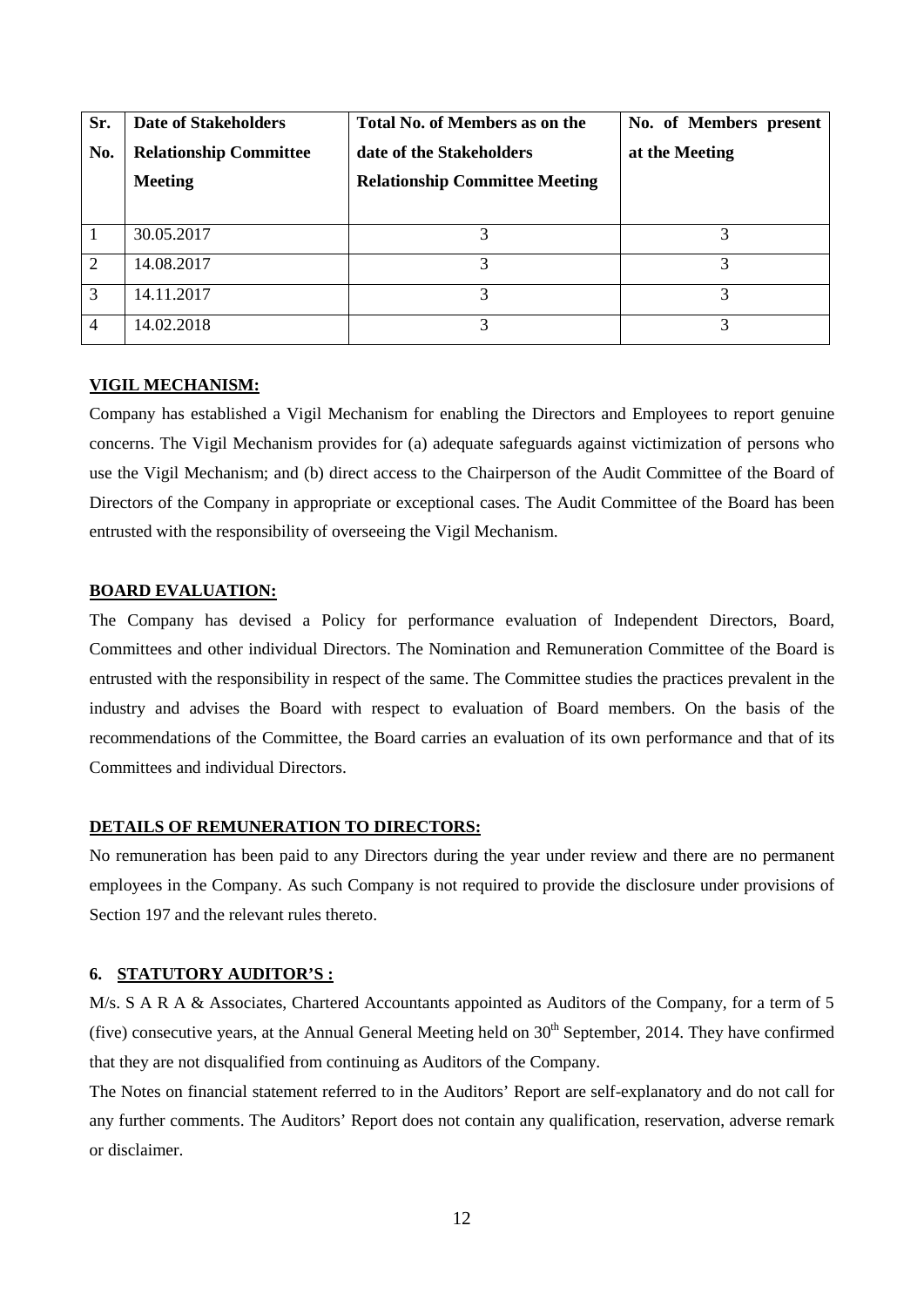#### **7. SECRETARIAL AUDITOR:**

In terms of Section 204 of the Companies Act, 2013 and the Rules made there under, Ms. Deepali More, Practicing Company Secretary has been appointed as Secretarial Auditor of the Company for Financial Year 2017-18. The Secretarial Audit Report issued by her has been attached herewith as Annexure A.

| Sr.            | <b>Auditors Remark</b>                        | Managements reply/clarification                 |
|----------------|-----------------------------------------------|-------------------------------------------------|
| No.            |                                               |                                                 |
| $\mathbf{1}$   | The Company has not appointed any Key         | The Company is in process of appointment of Key |
|                | Managerial Personnel in the Company and is in | Managerial Personnel in the Company             |
|                | non compliance with the provisions in respect |                                                 |
|                | thereto                                       |                                                 |
| $\overline{2}$ | composition of the Board<br>its<br>The<br>and | As replied in point 1 above                     |
|                | Committees is not as required under the       |                                                 |
|                | provisions of the Companies Act, 2013 as also |                                                 |
|                | the Listing Agreement and/or the SEBI (LODR)  |                                                 |
|                | Regulations, 2015                             |                                                 |
| 3              | Company has not appointed Internal Auditors   | The Company is in process of appointment of     |
|                |                                               | <b>Internal Auditors</b>                        |
| $\overline{4}$ | The Company does not have an operational      | The Website is under development                |
|                | Website                                       |                                                 |

#### **8. EXTRACT OF ANNUAL RETURN:**

The Extract of Annual Return in Form MGT - 9 in accordance with the provisions of Section 134 (3) (a) of the Companies Act, 2013 is attached herewith as Annexure B.

### **9. PARTICULARS OF LOANS, GUARANTEES OR INVESTMENTS:**

Particulars of loans, guarantees given and investments made during the year are provided in the financial statements forming part of this Annual Report.

#### **10. RELATED PARTY TRANSACTION:**

Company has not entered into any related party transactions covered under sub – section (1) of Section 188 during the year. Hence, disclosure in respect of the same is not required.

#### **11. INTERNAL FINANCIAL CONTROL:**

The Board has adopted the policies and procedures for ensuring the orderly and efficient conduct of its business, including adherence to the Company's policies, the safeguarding of its assets, the prevention and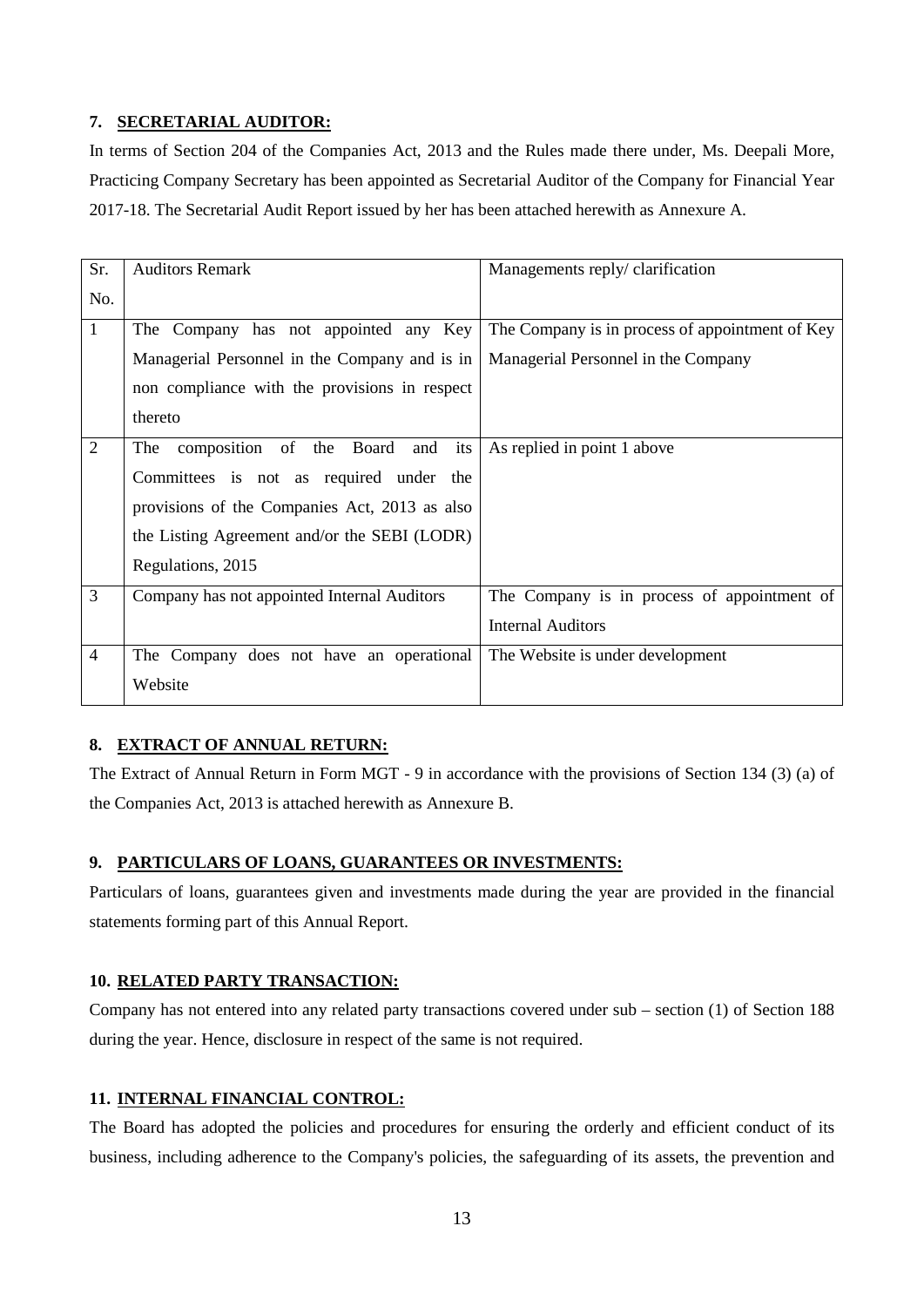detection of frauds and errors, the accuracy and completeness of the accounting records and the timely preparation of reliable financial disclosures.

## **12. ENERGY CONSERVATION, TECHNOLOGY ABSORPTION, FOREIGN EXCHANGE EARNINGS AND OUTGO:**

The information required under section 134 (3) (m) of the Companies Act, 2013, read with Rule 8 Companies (Accounts) Rules, 2014 is not applicable in case of the Company. There are no foreign exchange earnings and outgoes in the Company.

#### **13. RISK MANAGEMENT POLICY:**

Your Company recognizes that risk is an integral part of business and is committed to managing the risks in a proactive and efficient manner. Your Company periodically assesses risks in the internal and external environment and takes all measures necessary to effectively deal with incidences of risk.

#### **14. DIRECTOR'S RESPONSIBILITY STATEMENT:**

In compliance to the requirements of Section 134 (3) (c) of the Companies Act, 2013, your Directors confirm that:

a. The Company has followed the applicable accounting standards in the preparation of the Annual Accounts and there has been no material departure.

b. That the Directors had selected such accounting policies and applied them consistently and made judgments and estimates that are reasonable and prudent so as to give a true and fair view of the state of affairs of the Company at the end of the financial year and of the profit or loss of the Company for that period.

c. That the Directors had taken proper and sufficient care for the maintenance of adequate accounting records in accordance with the provisions of this act for safeguarding the assets of the Company and for preventing and detecting fraud and other irregularities.

d. That the Directors had prepared the annual accounts on a going concern basis.

e. That the Directors had laid down internal financial control which are adequate and were operating effectively;

f. That the Directors had devised proper systems to ensure compliance with provisions of all applicable laws and that such systems were adequate and operating effectively.

#### **15. DETAILS OF SUBSIDIARY, JOINT VENTURE AND ASSOCIATE COMPANY:**

The Company has following two Wholly Owned Subsidiaries:

- 1. Anjali Commodities Private Limited
- 2. Sahas Mercantile Private Limited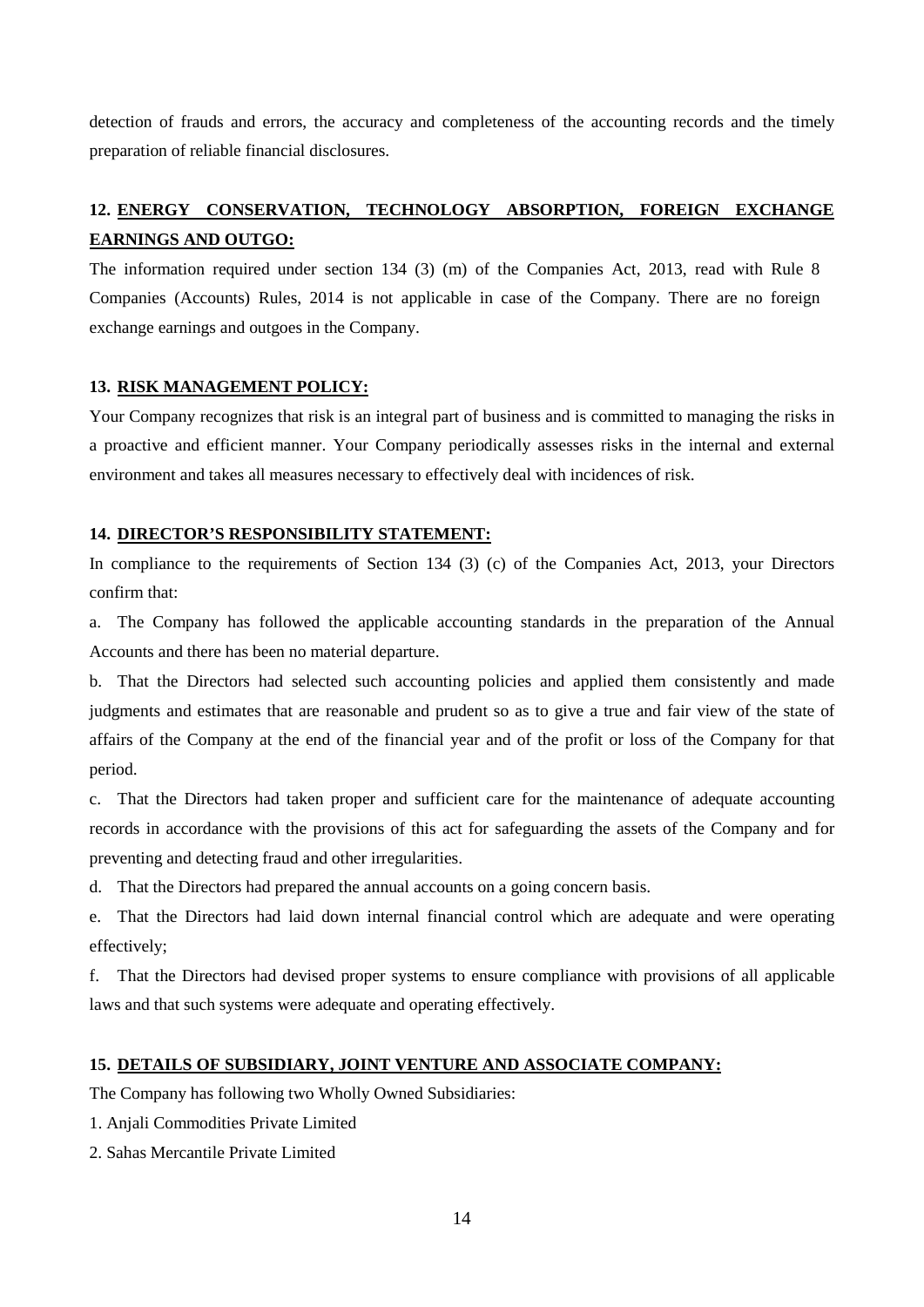Statement containing salient features of the financial statement of Subsidiary Companies in Form AOC – 1 forms part of the financial statements attached to this report.

#### **16. ACKNOWLEDGEMENTS:**

The Board of Directors expresses their deep gratitude for the co – operation and support extended to your Company by all associated.

> **By order of the Board of Directors Sashwat Technocrats Limited**

**Date: 30.05.2018 (Director)**

**Sd/-** Place: Mumbai Manish Jakhalia  **(DIN No.: 01847156)**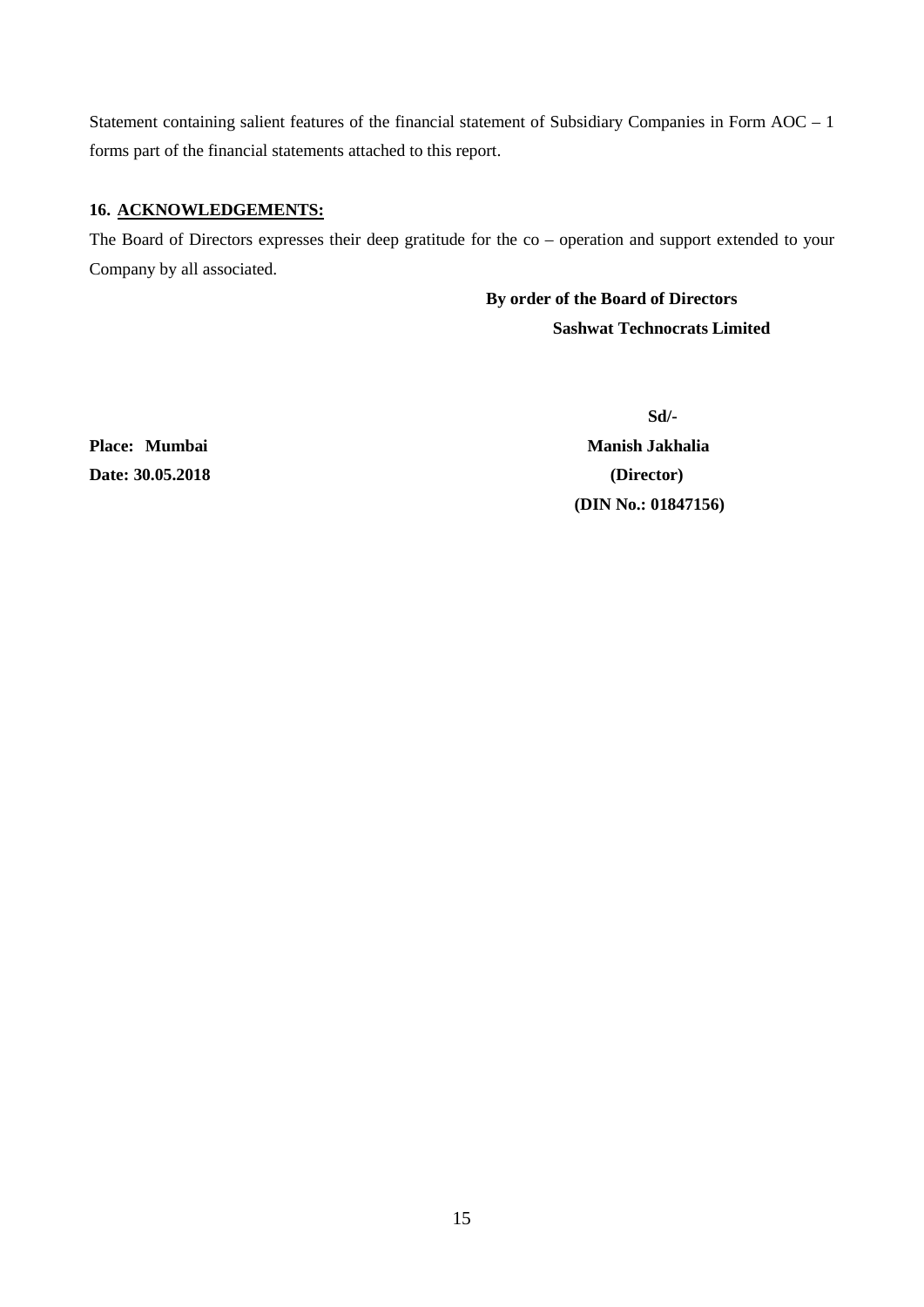#### **Form No. MR-3**

## **SECRETARIAL AUDIT REPORT FOR THE FINANCIAL YEAR ENDED 2017-18**

[Pursuant to Section 204(1) of the Companies Act, 2013 and rule No.9 of the Companies (Appointment and Remuneration of Managerial Personnel) Rules, 2014]

To,

The Members,

Sashwat Technocrats Limited

I have conducted the Secretarial Audit of the compliance of applicable statutory provisions and the adherence to good corporate practices by M/s Sashwat Technocrats Limited (hereinafter called the Company). Secretarial audit was conducted in a manner that provided me a reasonable basis for evaluating the corporate conducts/statutory compliances and expressing my opinion thereon.

Based on my verification of the books, papers, minute books, forms and returns filed and other records maintained by the Company and also the information provided by the Company, its officers, agents and authorized representatives during the conduct of secretarial audit, I hereby report that in my opinion, the Company has, during the audit period covering the financial year ended on 31<sup>st</sup> March, 2018 complied with the statutory provisions listed hereunder and also that the Company has proper Board-processes and compliance-mechanism in place to the extent, in the manner and subject to the reporting made hereinafter:

I have examined the books, papers, minute books, forms and returns filed and other records maintained by the Company for the financial year ended on  $31<sup>st</sup>$  March, 2018 according to the provisions of the following acts, laws, rules, regulations to the extent applicable to the Company:

1. The Companies Act, 2013 (the Act) and the rules made there under;

2. The Securities Contracts (Regulation) Act, 1956 ('SCRA') and the rules made there under;

3. The Depositories Act, 1996 and the Regulations and Bye-laws framed there under;

4. Foreign Exchange Management Act, 1999 and the Rules and Regulations made there under to the extent of Foreign Direct Investment, Overseas Direct Investment and External Commercial Borrowings;

5. The following Regulations and Guidelines prescribed under the Securities and Exchange Board of India Act, 1992 ('SEBI Act')

a. The Securities and Exchange Board of India (Substantial Acquisition of Shares and Takeovers) Regulations, 2011;

b. The Securities and Exchange Board of India (Prohibition of Insider Trading) Regulations, 2015;

c. The Securities and Exchange Board of India (Issue of Capital and Disclosure Requirements) Regulations, 2009;

d. The Securities and Exchange Board of India (Share Based Employee Benefits) Regulations, 2014;

e. The Securities and Exchange Board of India (Issue and Listing of Debt Securities) Regulations, 2008;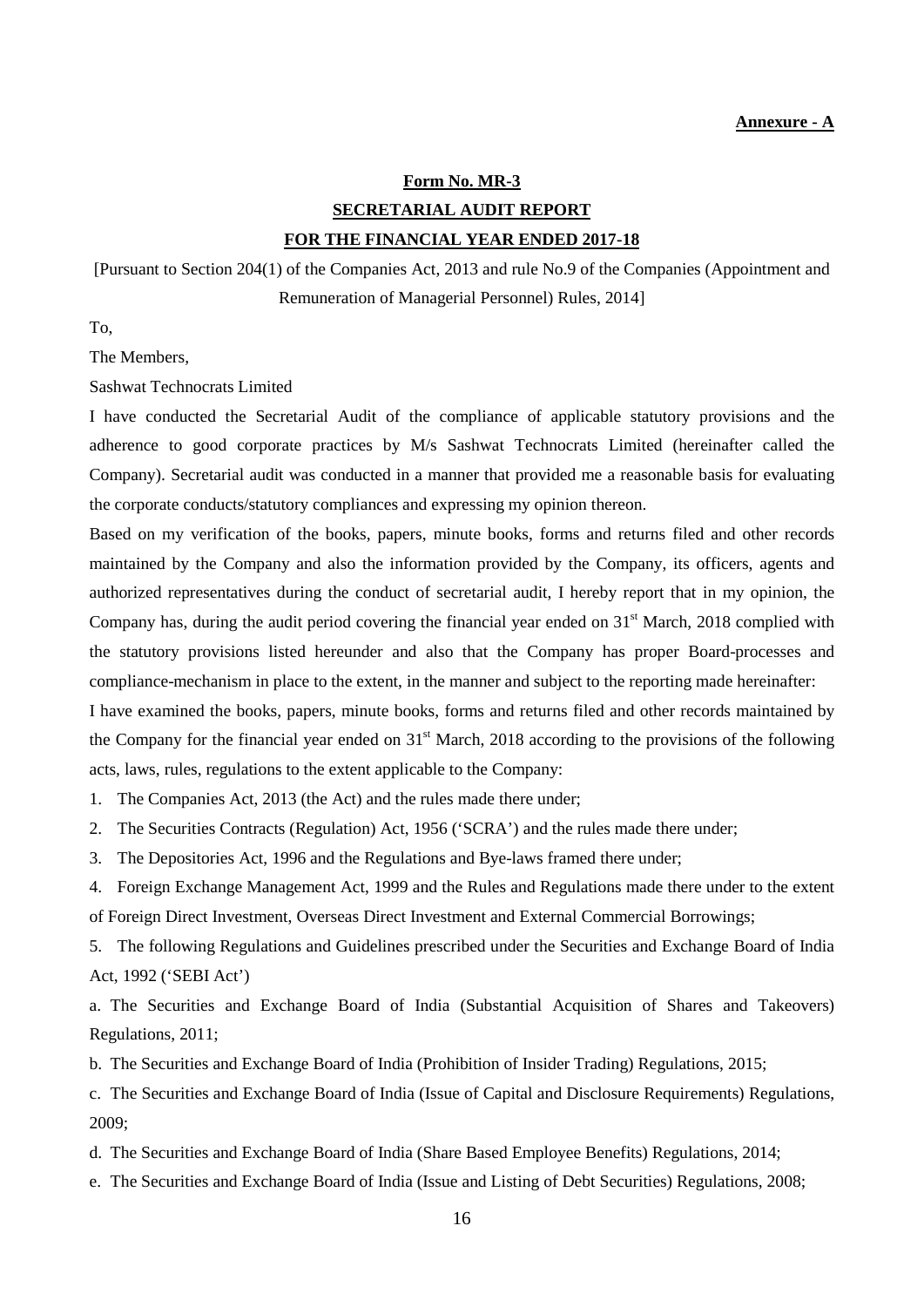f. The Securities and Exchange Board of India (Registrars to an Issue and Share Transfer Agents) Regulations, 1993 regarding the Companies Act and dealing with client;

- g. The Securities and Exchange Board of India (Delisting of Equity Shares) Regulations, 2009;
- h. The Securities and Exchange Board of India (Buyback of Securities) Regulations, 1998; and
- i. The Securities and Exchange Board of India (Listing Obligations And Disclosure Requirements) Regulations, 2015

As per the representation made by the Management no other sector specific laws are presently applicable to the Company

I have also examined compliance with the applicable clauses of the following:

- i. Secretarial Standards issued by The Institute of Company Secretaries of India;
- ii. The Listing Agreement entered into by the Company with the BSE Limited (BSE)

During the period under review the Company has complied with the provisions of the Act, Rules, Regulations, Guidelines, Standards, etc. mentioned above, subject to the following:

- a) The Company has not appointed any Key Managerial Personnel in the Company and is in non compliance with the provisions in respect thereto;
- b) The composition of the Board and its Committees is not as required under the provisions of the Companies Act, 2013 as also the Listing Agreement and/or the SEBI (LODR) Regulations, 2015
- c) Company has not appointed Internal Auditors; and
- d) The Company does not have an operational Website.

#### **I further report that:**

The composition of the Board and its Committees is not as required under the provisions of the Companies Act, 2013 as also the Listing Agreement entered into with Stock Exchanges

Adequate notice is given to all Directors to schedule the Board Meetings, agenda and detailed notes on agenda were sent at least seven days in advance, and a system exists for seeking and obtaining further information and clarifications on the agenda items before the meeting and for meaningful participation at the meeting.

All decisions at Board Meetings and Committee Meetings are carried out unanimously as recorded in the Minutes of the Meetings of the Board of Directors or Committee of the Board, as the case may be.

#### **I further report that:**

There are adequate systems and processes in the Company commensurate with the size and operations of the Company to monitor and ensure compliance with applicable laws, rules, regulations and guidelines.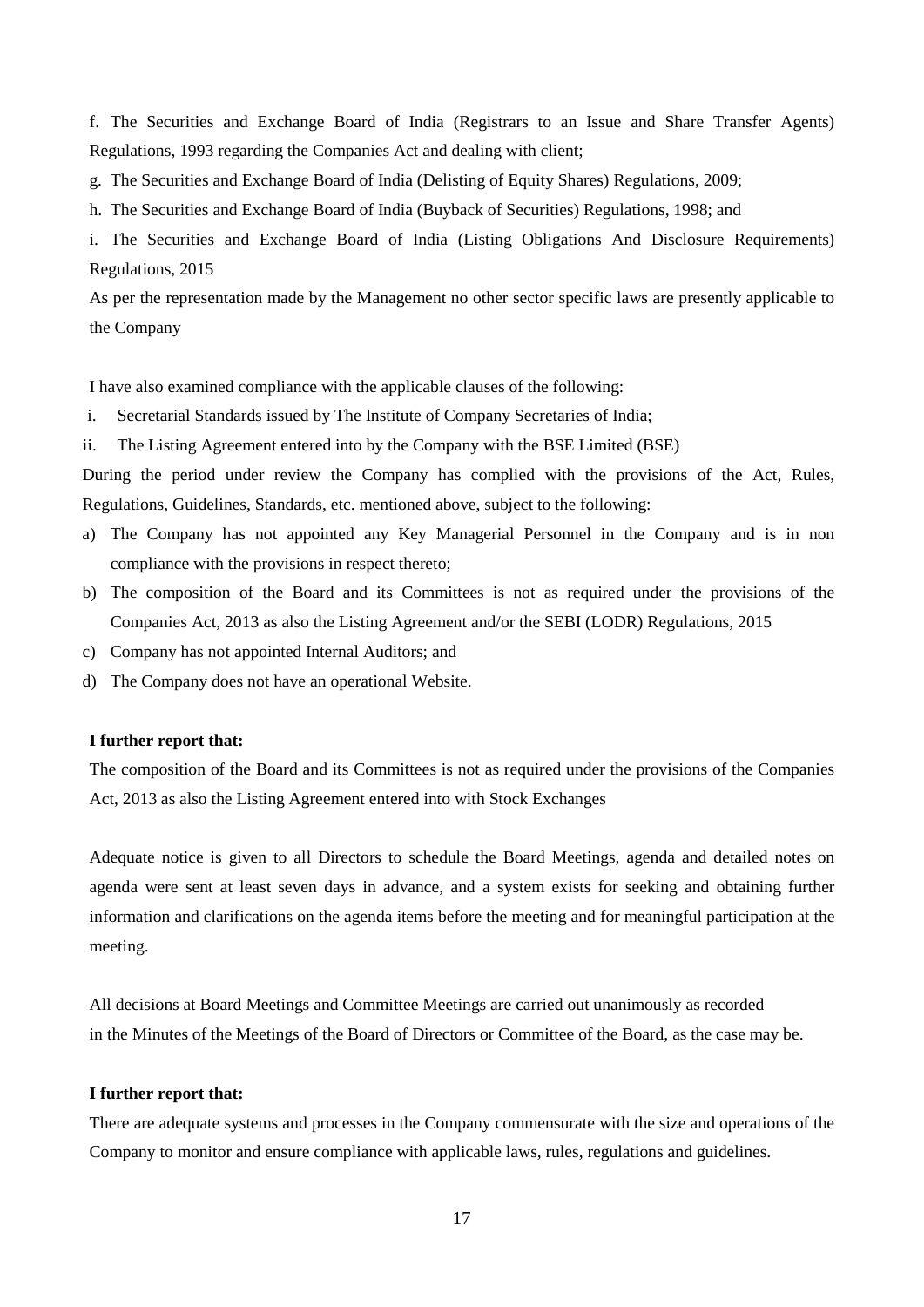#### **I further report that:**

The compliance by the Company of applicable financial laws, like Direct and Indirect tax laws, has not been reviewed in this Audit since the same have been subject to review by statutory financial audit and other designated professionals.

#### **I further report that** during the audit period:

There were no specific events/ actions in pursuance of the above referred laws, rules, regulations, guidelines, standards etc., having a major bearing on the Company's affairs.

|                      | Sd                    |
|----------------------|-----------------------|
| <b>Place: Mumbai</b> | Deepali More          |
| Date: 30.05.2018     | <b>ACS No.: 32117</b> |
|                      | $C$ P No.:17502       |

This report is to be read with our letter of even date which is annexed as Annexure A and forms an integral part of this report.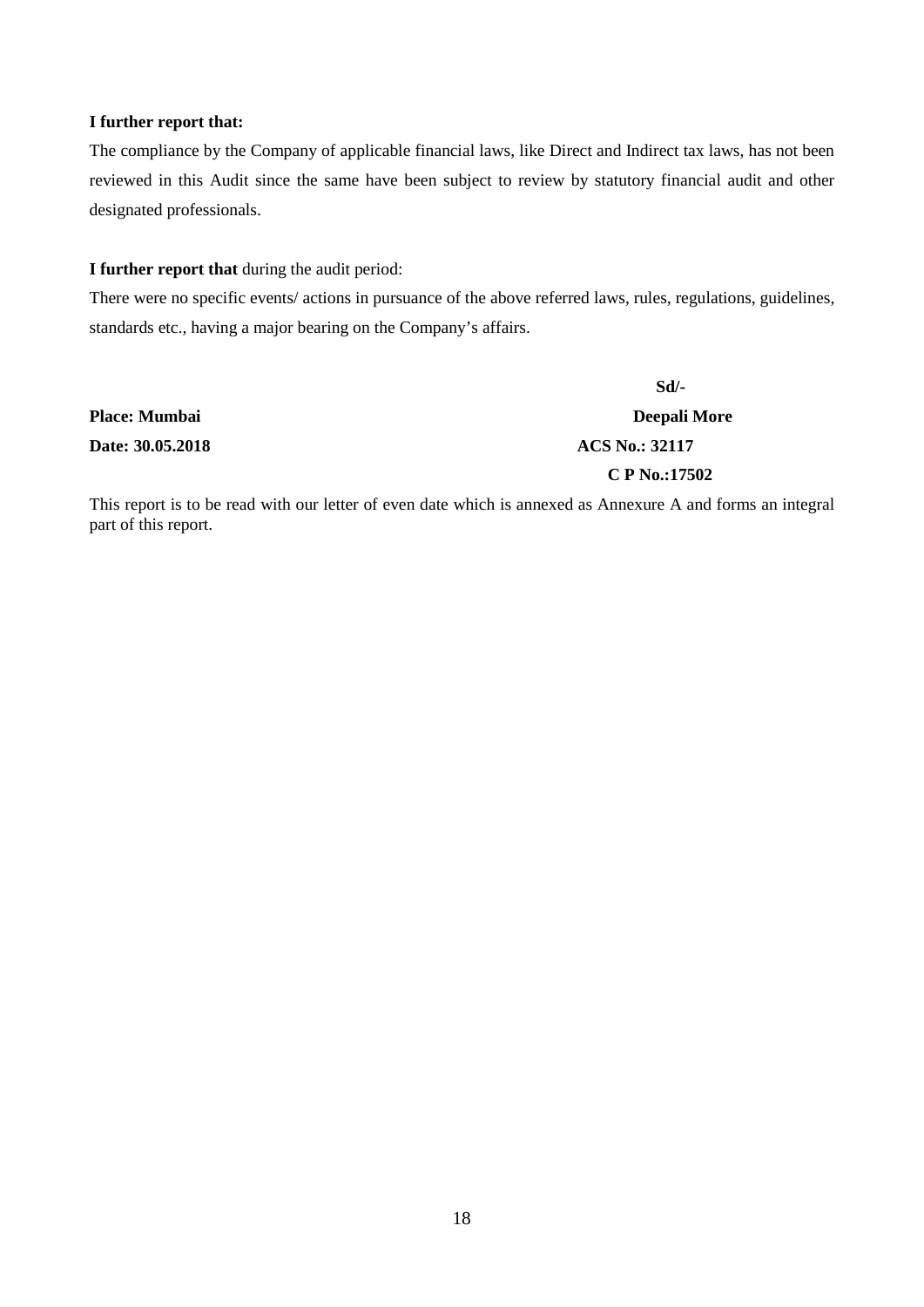To,

The Members,

Sashwat Technocrats Limited

Our report of even date is to be read along with this letter:

- 1. Maintenance of Secretarial record is the responsibility of the management of the Company. Our responsibility is to express an opinion on these secretarial records based on our audit.
- 2. We have followed the audit practices and process as were appropriate to obtain reasonable assurance about the correctness of the contents of the Secretarial records. The verification was done on test basis to ensure that correct facts are reflected in Secretarial records. We believe that the process and practices we followed provide a reasonable basis for our opinion.
- 3. We have not verified the correctness and appropriateness of financial records and books of accounts of the Company.
- 4. Wherever required, we have obtained the Management representation about the compliance of laws, rules and regulations and happening of events, etc.
- 5. The compliance of the provisions of corporate and other applicable laws, rules, regulations, standards is the responsibility of management. Our examination was limited to the verification of procedure on test basis.
- 6. The Secretarial Audit report is neither an assurance as to the future viability of the Company nor of the efficacy or effectiveness with which the management has conducted the affairs of the Company.

**Date: 30.05.2018** ACS No.: 32117

 **Sd/- Place: Mumbai Deepali More C P No.: 17502**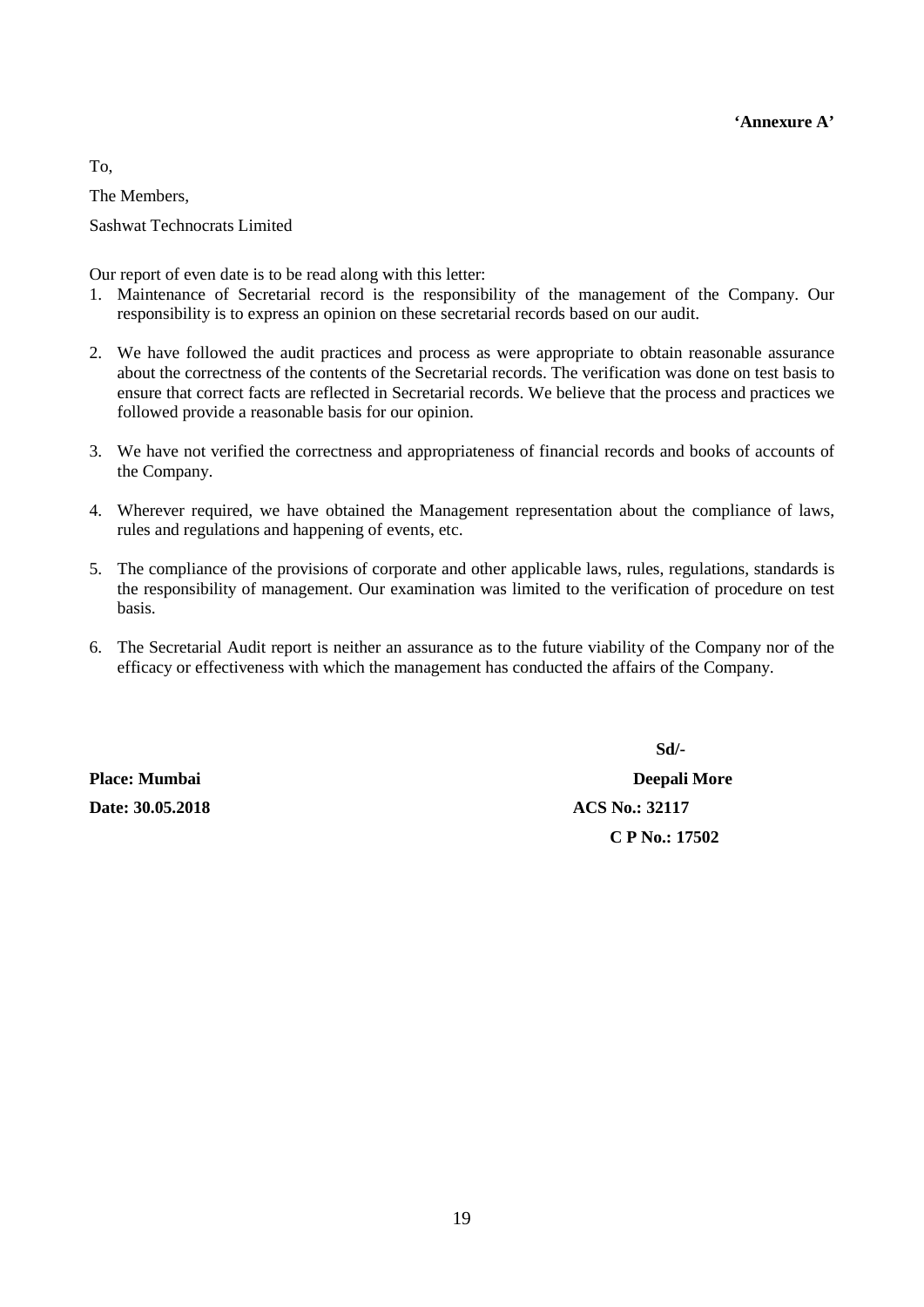#### **FORM NO. MGT 9**

## **EXTRACT OF ANNUAL RETURN**

## **as on financial year ended on 31.03.2018**

#### **Pursuant to Section 92 (3) of the Companies Act, 2013 and rule 12(1) of the Company (Management & Administration ) Rules, 2014**

#### **I REGISTRATION & OTHER DETAILS**

|                            | <b>CIN</b>                                                                  | L24220MH1975PLC018682                                                                                                                                                                    |
|----------------------------|-----------------------------------------------------------------------------|------------------------------------------------------------------------------------------------------------------------------------------------------------------------------------------|
| $\cdot$ .<br><sup>ii</sup> | <b>Registration Date</b>                                                    | 24/11/1975                                                                                                                                                                               |
| $\cdots$<br>111            | Name of the Company                                                         | <b>Sashwat Technocrats Limited</b>                                                                                                                                                       |
| iv                         | of<br>Category/Sub-category<br>the 1<br>Company                             | Indian Non Government Company Limited by<br><b>Shares</b>                                                                                                                                |
| V                          | Address of the Registered office<br>& contact details                       | Office No. 14, 1 <sup>st</sup> Floor, Plumber House, 557, J.S.S.<br>Chira Bazar, Mumbai<br>400002<br>Road.<br>$\sim$<br>Telephone No. 022 2201 6021                                      |
| vi                         | Whether listed company                                                      | Yes                                                                                                                                                                                      |
| $\cdot$ .                  | Name, Address & contact details of<br>the Registrar $\&$ Transfer Agent, if | Sharegistry (India) Private<br>Limited<br>Purva<br>9, Shiv Shakti Industrial Estate, J. R. Boricha Marg,<br>Opp. Kasturba Hospital,<br>Lower<br>Mumbai<br>(East),<br>Parel<br>400<br>011 |
| V11                        | any.                                                                        | Tel No. 23018261/23016761                                                                                                                                                                |

| П          | PRINCIPAL BUSINESS ACTIVITIES OF THE COMPANY                                              |                                                   |                                       |  |  |  |  |  |
|------------|-------------------------------------------------------------------------------------------|---------------------------------------------------|---------------------------------------|--|--|--|--|--|
|            | All the business activities contributing 10% or more of the total turnover of the Company |                                                   |                                       |  |  |  |  |  |
| Sr.<br>No. | Name & Description of main<br>products/services                                           | <b>NIC Code of the</b><br><b>Product /service</b> | % to total turnover of<br>the company |  |  |  |  |  |
|            | Real Estate (Commission Income)                                                           | 68200                                             | 100                                   |  |  |  |  |  |

#### **III PARTICULARS OF HOLDING , SUBSIDIARY & ASSOCIATE COMPANIES**

| Sr.<br>No. | <b>Name</b><br>$\mathbf{\alpha}$<br><b>Address</b><br>of<br>the<br>Company | <b>CIN/GLN</b>        | Holding/<br>Subsidiary/<br><b>Associate</b> | of<br>⅛<br><b>Shares</b><br>Held | Applicable<br><b>Section</b> |
|------------|----------------------------------------------------------------------------|-----------------------|---------------------------------------------|----------------------------------|------------------------------|
|            | Singhal Merchandise (India) Pvt<br>Ltd                                     | U51900MH1998PTC115192 | Holding<br>Company                          | 60.23                            | 2(46)                        |
| 2          | Anjali Commodities Private<br>Limited                                      | U51900MH2008PTC186255 | Subsidiary<br>Company                       | 100                              | 2(87)                        |
|            | Sahas Mercantile Private<br>Limited                                        | U51900MH2008PTC185914 | Subsidiary<br>Company                       | 100                              | 2(87)                        |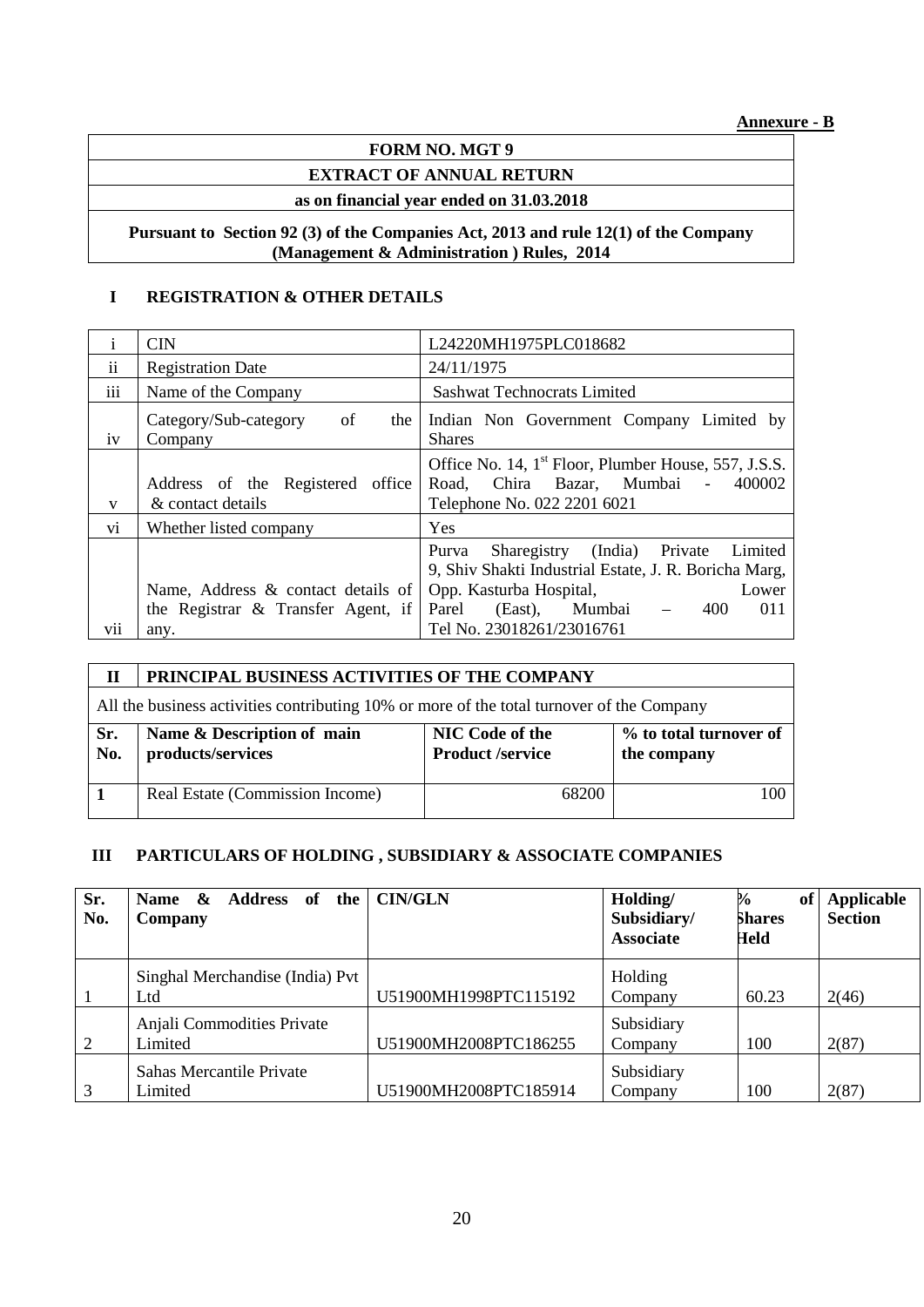| A. Category-wise Shareholding           |                  |                  |                  |                                        |                                      |                       |                  |                  |                  |  |
|-----------------------------------------|------------------|------------------|------------------|----------------------------------------|--------------------------------------|-----------------------|------------------|------------------|------------------|--|
|                                         |                  |                  |                  | No. of Shares held at the beginning of | No. of Shares held at the end of the | $%$ of                |                  |                  |                  |  |
| <b>Category of</b>                      |                  |                  | the year         |                                        |                                      | <b>Change</b>         |                  |                  |                  |  |
| <b>Shareholders</b>                     |                  |                  |                  |                                        |                                      | during<br>the         |                  |                  |                  |  |
|                                         |                  |                  | 3/31/2017        |                                        |                                      | 3/31/2018             |                  |                  |                  |  |
|                                         |                  |                  |                  |                                        |                                      | year                  |                  |                  |                  |  |
|                                         |                  |                  |                  | $%$ of                                 |                                      |                       |                  | $%$ of           |                  |  |
|                                         | <b>Demat</b>     | <b>Physical</b>  | <b>Total</b>     | <b>Total</b>                           |                                      | <b>Demat Physical</b> | <b>Total</b>     | <b>Total</b>     |                  |  |
|                                         |                  |                  |                  | <b>TOTSHR</b>                          |                                      |                       |                  | <b>TOTSHR</b>    |                  |  |
| <b>A. Promoters</b>                     |                  |                  |                  |                                        |                                      |                       |                  |                  |                  |  |
| $(1)$ Indian                            |                  |                  |                  |                                        |                                      |                       |                  |                  |                  |  |
| (g) Individuals/HUF                     | $\boldsymbol{0}$ | $\boldsymbol{0}$ | $\overline{0}$   | $\boldsymbol{0}$                       | $\boldsymbol{0}$                     | $\overline{0}$        | $\overline{0}$   | $\boldsymbol{0}$ | $\overline{0}$   |  |
| (h) Central Govt                        | $\boldsymbol{0}$ | $\overline{0}$   | $\overline{0}$   | $\overline{0}$                         | $\overline{0}$                       | $\overline{0}$        | $\overline{0}$   | $\boldsymbol{0}$ | $\overline{0}$   |  |
| $(i)$ State Govt $(s)$                  | $\mathbf{0}$     | $\overline{0}$   | $\boldsymbol{0}$ | $\boldsymbol{0}$                       | $\overline{0}$                       | $\overline{0}$        | $\overline{0}$   | $\overline{0}$   | $\boldsymbol{0}$ |  |
| (i) Bodies Corp.                        | 184450           | $\overline{0}$   | 184450           | 60.23                                  | 184450                               | $\overline{0}$        | 184450           | 60.23            | $\overline{0}$   |  |
| $(k)$ Banks / FI                        | $\boldsymbol{0}$ | $\overline{0}$   | $\overline{0}$   | $\boldsymbol{0}$                       | $\overline{0}$                       | $\boldsymbol{0}$      | $\overline{0}$   | $\boldsymbol{0}$ | $\overline{0}$   |  |
| (l) Any Other                           |                  |                  |                  |                                        |                                      |                       |                  |                  |                  |  |
| * DIRECTORS                             | $\overline{0}$   | $\overline{0}$   | $\overline{0}$   | $\boldsymbol{0}$                       | $\overline{0}$                       | $\overline{0}$        | $\overline{0}$   | $\overline{0}$   | $\overline{0}$   |  |
| * DIRECTORS                             |                  |                  |                  |                                        |                                      |                       |                  |                  |                  |  |
| <b>RELATIVES</b>                        | $\boldsymbol{0}$ | $\boldsymbol{0}$ | $\boldsymbol{0}$ | $\overline{0}$                         | $\boldsymbol{0}$                     | $\boldsymbol{0}$      | $\boldsymbol{0}$ | $\boldsymbol{0}$ | $\overline{0}$   |  |
| * PERSON ACTING                         |                  |                  |                  |                                        |                                      |                       |                  |                  |                  |  |
| <b>IN CONCERN</b>                       | $\overline{0}$   | $\overline{0}$   | $\overline{0}$   | $\mathbf{0}$                           | $\overline{0}$                       | $\overline{0}$        | $\theta$         | $\Omega$         | $\overline{0}$   |  |
| Sub Total $(A)(1)$ :-                   | 184450           | $\overline{0}$   | 184450           | 60.23                                  | 184450                               | $\overline{0}$        | 184450           | 60.23            | $\overline{0}$   |  |
| $(2)$ Foreign                           |                  |                  |                  |                                        |                                      |                       |                  |                  |                  |  |
| (a) NRI Individuals                     | $\overline{0}$   | $\overline{0}$   | $\boldsymbol{0}$ | $\boldsymbol{0}$                       | $\boldsymbol{0}$                     | $\boldsymbol{0}$      | $\overline{0}$   | $\boldsymbol{0}$ | $\overline{0}$   |  |
| (b) Other Individuals                   |                  |                  |                  |                                        |                                      |                       |                  |                  |                  |  |
| (c) Bodies Corp.                        | $\overline{0}$   | $\overline{0}$   | $\overline{0}$   | $\boldsymbol{0}$                       | $\boldsymbol{0}$                     | $\overline{0}$        | $\boldsymbol{0}$ | $\overline{0}$   | $\boldsymbol{0}$ |  |
| $(d)$ Banks / FI                        | $\overline{0}$   | $\overline{0}$   | $\overline{0}$   | $\overline{0}$                         | $\overline{0}$                       | $\overline{0}$        | $\overline{0}$   | $\boldsymbol{0}$ | $\overline{0}$   |  |
| (e) Any Other                           |                  |                  |                  |                                        |                                      |                       |                  |                  |                  |  |
| Sub Total $(A)(2)$ :-                   | $\boldsymbol{0}$ | $\boldsymbol{0}$ | $\boldsymbol{0}$ | $\boldsymbol{0}$                       | $\boldsymbol{0}$                     | $\overline{0}$        | $\boldsymbol{0}$ | $\boldsymbol{0}$ | $\overline{0}$   |  |
| <b>Total shareholding of</b>            |                  |                  |                  |                                        |                                      |                       |                  |                  |                  |  |
| Promoter $(A)$ =                        |                  |                  |                  |                                        |                                      |                       |                  |                  |                  |  |
| $(A)(1)+(A)(2)$                         | 184450           | $\boldsymbol{0}$ | 184450           | 60.23                                  | 184450                               | $\overline{0}$        | 184450           | 60.23            | $\overline{0}$   |  |
| <b>B.</b> Public                        |                  |                  |                  |                                        |                                      |                       |                  |                  |                  |  |
| <b>Shareholding</b><br>(1) Institutions |                  |                  |                  |                                        |                                      |                       |                  |                  |                  |  |
| (a) Mutual Funds                        | $\overline{0}$   | $\overline{0}$   | $\mathbf{0}$     | $\mathbf{0}$                           | $\overline{0}$                       | $\overline{0}$        | $\mathbf{0}$     | $\boldsymbol{0}$ | $\overline{0}$   |  |
| (b) Banks FI                            | $\boldsymbol{0}$ | $\overline{0}$   | $\boldsymbol{0}$ | $\overline{0}$                         | $\boldsymbol{0}$                     | $\boldsymbol{0}$      | $\overline{0}$   | $\overline{0}$   | $\overline{0}$   |  |
| (c) Central Govt                        | $\boldsymbol{0}$ | $\boldsymbol{0}$ | $\boldsymbol{0}$ | $\overline{0}$                         | $\boldsymbol{0}$                     | $\boldsymbol{0}$      | $\overline{0}$   | $\overline{0}$   | $\overline{0}$   |  |
| $(d)$ State Govet $(s)$                 | $\overline{0}$   | $\overline{0}$   | $\overline{0}$   | $\overline{0}$                         | $\overline{0}$                       | $\overline{0}$        | $\mathbf{0}$     | $\overline{0}$   | $\overline{0}$   |  |
| (e) Venture Capital                     |                  |                  |                  |                                        |                                      |                       |                  |                  |                  |  |
| Funds                                   | $\boldsymbol{0}$ | $\boldsymbol{0}$ | $\boldsymbol{0}$ | $\overline{0}$                         | $\boldsymbol{0}$                     | $\boldsymbol{0}$      | $\overline{0}$   | $\boldsymbol{0}$ | $\overline{0}$   |  |
| (f) Insurance                           |                  |                  |                  |                                        |                                      |                       |                  |                  |                  |  |
| Companies                               | $\overline{0}$   | $\overline{0}$   | $\mathbf{0}$     | $\mathbf{0}$                           | $\overline{0}$                       | $\overline{0}$        | $\overline{0}$   | $\overline{0}$   | $\overline{0}$   |  |
| $(g)$ FIIs                              | $\overline{0}$   | $\overline{0}$   | $\overline{0}$   | $\mathbf{0}$                           | $\overline{0}$                       | $\overline{0}$        | $\overline{0}$   | $\overline{0}$   | $\overline{0}$   |  |
| (h) Foreign Venture                     |                  |                  |                  |                                        |                                      |                       |                  |                  |                  |  |
| <b>Capital Funds</b>                    | $\boldsymbol{0}$ | $\boldsymbol{0}$ | $\boldsymbol{0}$ | $\boldsymbol{0}$                       | $\boldsymbol{0}$                     | $\boldsymbol{0}$      | $\overline{0}$   | $\boldsymbol{0}$ | $\overline{0}$   |  |
| (i) Others (specify)                    |                  |                  |                  |                                        |                                      |                       |                  |                  |                  |  |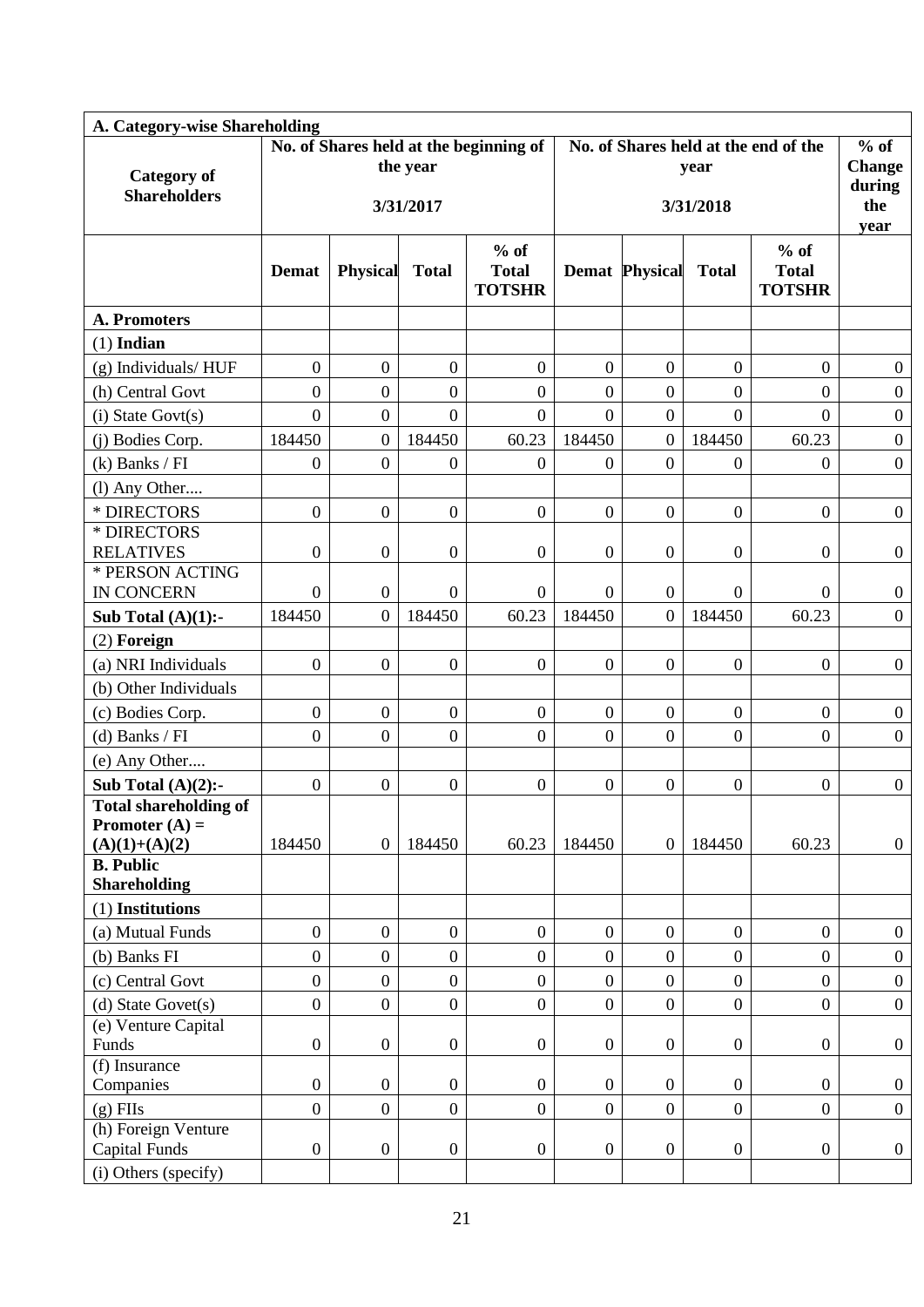| $*$ U.T.I.                        | $\boldsymbol{0}$ | $\boldsymbol{0}$ | $\mathbf{0}$     | $\boldsymbol{0}$ | $\overline{0}$   | $\overline{0}$   | $\boldsymbol{0}$ | $\boldsymbol{0}$ | $\overline{0}$   |
|-----------------------------------|------------------|------------------|------------------|------------------|------------------|------------------|------------------|------------------|------------------|
| * FINANCIAL                       |                  |                  |                  |                  |                  |                  |                  |                  |                  |
| <b>INSTITUTIONS</b>               | $\boldsymbol{0}$ | $\boldsymbol{0}$ | $\boldsymbol{0}$ | $\boldsymbol{0}$ | $\boldsymbol{0}$ | $\boldsymbol{0}$ | $\boldsymbol{0}$ | $\boldsymbol{0}$ | $\overline{0}$   |
| $*$ I.D.B.I.                      | $\overline{0}$   | $\overline{0}$   | $\overline{0}$   | $\overline{0}$   | $\mathbf{0}$     | $\mathbf{0}$     | $\overline{0}$   | $\overline{0}$   | $\boldsymbol{0}$ |
| * I.C.I.C.I.                      | $\overline{0}$   | $\overline{0}$   | $\mathbf{0}$     | $\overline{0}$   | $\overline{0}$   | $\boldsymbol{0}$ | $\mathbf{0}$     | $\overline{0}$   | $\overline{0}$   |
| * GOVERMENT                       |                  |                  |                  |                  |                  |                  |                  |                  |                  |
| <b>COMPANIES</b>                  | $\boldsymbol{0}$ | $\boldsymbol{0}$ | $\boldsymbol{0}$ | $\boldsymbol{0}$ | $\overline{0}$   | $\boldsymbol{0}$ | $\boldsymbol{0}$ | $\boldsymbol{0}$ | $\overline{0}$   |
| * STATE                           |                  |                  |                  |                  |                  |                  |                  |                  |                  |
| <b>FINANCIAL</b>                  |                  |                  |                  |                  |                  |                  |                  |                  |                  |
| <b>CORPORATION</b>                | $\boldsymbol{0}$ | $\boldsymbol{0}$ | $\boldsymbol{0}$ | $\boldsymbol{0}$ | $\overline{0}$   | $\overline{0}$   | $\boldsymbol{0}$ | $\boldsymbol{0}$ | $\overline{0}$   |
| * QUALIFIED                       |                  |                  |                  |                  |                  |                  |                  |                  |                  |
| <b>FOREIGN</b>                    |                  |                  |                  |                  |                  |                  |                  |                  |                  |
| <b>INVESTOR</b>                   | $\boldsymbol{0}$ | $\boldsymbol{0}$ | $\boldsymbol{0}$ | $\boldsymbol{0}$ | $\overline{0}$   | $\boldsymbol{0}$ | $\boldsymbol{0}$ | $\boldsymbol{0}$ | $\boldsymbol{0}$ |
| * ANY OTHER                       | $\overline{0}$   | $\overline{0}$   | $\overline{0}$   | $\overline{0}$   | $\overline{0}$   | $\overline{0}$   | $\overline{0}$   | $\overline{0}$   | $\overline{0}$   |
| * OTC DEALERS                     |                  |                  |                  |                  |                  |                  |                  |                  |                  |
| (BODIES                           |                  |                  |                  |                  |                  |                  |                  |                  |                  |
| <b>CORPORATE)</b>                 | $\boldsymbol{0}$ | $\boldsymbol{0}$ | $\boldsymbol{0}$ | $\boldsymbol{0}$ | $\overline{0}$   | $\boldsymbol{0}$ | $\boldsymbol{0}$ | $\boldsymbol{0}$ | $\overline{0}$   |
| * PRIVATE SECTOR                  |                  |                  |                  |                  |                  |                  |                  |                  |                  |
| <b>BANKS</b>                      | $\boldsymbol{0}$ | $\boldsymbol{0}$ | $\overline{0}$   | $\boldsymbol{0}$ | $\mathbf{0}$     | $\boldsymbol{0}$ | $\boldsymbol{0}$ | $\boldsymbol{0}$ | $\overline{0}$   |
| Sub-total $(B)(1)$ :-             | $\overline{0}$   | $\overline{0}$   | $\mathbf{0}$     | $\mathbf{0}$     | $\overline{0}$   | $\overline{0}$   | $\overline{0}$   | $\overline{0}$   | $\boldsymbol{0}$ |
| (2) Non-Institutions              |                  |                  |                  |                  |                  |                  |                  |                  |                  |
| (a) Bodies Corp.                  |                  |                  |                  |                  |                  |                  |                  |                  |                  |
| (i) Indian                        | 1900             | $\boldsymbol{0}$ | 1900             | 0.62             | 2300             | $\boldsymbol{0}$ | 2300             | 0.75             | 0.13             |
| (ii) Overseas                     | $\boldsymbol{0}$ | $\overline{0}$   | $\boldsymbol{0}$ | $\overline{0}$   | $\boldsymbol{0}$ | $\mathbf{0}$     | $\overline{0}$   | $\overline{0}$   | $\overline{0}$   |
| (b) Individuals                   |                  |                  |                  |                  |                  |                  |                  |                  |                  |
| (i) Individual                    |                  |                  |                  |                  |                  |                  |                  |                  |                  |
| shareholders holding              |                  |                  |                  |                  |                  |                  |                  |                  |                  |
| nominal share capital             |                  |                  |                  |                  |                  |                  |                  |                  |                  |
| up to Rs. 1 lakh                  | 20767            | 36400            | 57167            | 18.67            | 20767            | 34600            | 55367            | 18.08            | (0.59)           |
| (ii) Individual                   |                  |                  |                  |                  |                  |                  |                  |                  |                  |
| shareholders holding              |                  |                  |                  |                  |                  |                  |                  |                  |                  |
| nominal share capital             |                  |                  |                  |                  |                  |                  |                  |                  |                  |
| in excess of Rs 1 lakh            | $\overline{0}$   | 37666            | 37666            | 8.80             | $\overline{0}$   | 37666            | 37666            | 8.80             | $\overline{0}$   |
| (c) Others (specify)              |                  |                  |                  |                  |                  |                  |                  |                  |                  |
| * N.R.I. (NON-                    |                  |                  |                  |                  |                  |                  |                  |                  |                  |
| REPAT)                            | $\boldsymbol{0}$ | 24000            | 24000            | 7.84             | $\overline{0}$   | 24000            | 24000            | 7.84             | $\overline{0}$   |
| $*$ N.R.I. (REPAT)                | $\overline{0}$   | $\overline{0}$   | $\mathbf{0}$     | $\overline{0}$   | $\overline{0}$   | $\overline{0}$   | $\overline{0}$   | $\overline{0}$   | $\overline{0}$   |
| * FOREIGN                         |                  |                  |                  |                  |                  |                  |                  |                  |                  |
| <b>CORPORATE</b>                  |                  |                  |                  |                  |                  |                  |                  |                  |                  |
| <b>BODIES</b>                     | $\boldsymbol{0}$ | $\boldsymbol{0}$ | $\boldsymbol{0}$ | $\overline{0}$   | $\overline{0}$   | $\boldsymbol{0}$ | $\boldsymbol{0}$ | $\boldsymbol{0}$ | $\overline{0}$   |
| * TRUST                           | $\overline{0}$   | $\overline{0}$   | $\mathbf{0}$     | $\overline{0}$   | $\overline{0}$   | $\overline{0}$   | $\overline{0}$   | $\overline{0}$   | $\overline{0}$   |
| * HINDU                           |                  |                  |                  |                  |                  |                  |                  |                  |                  |
| <b>UNDIVIDED</b>                  |                  |                  |                  |                  |                  |                  |                  |                  |                  |
| <b>FAMILY</b>                     | 1000             | $\overline{0}$   | 1000             | 0.33             | 1000             | $\mathbf{0}$     | 1000             | 0.33             | $\overline{0}$   |
| * EMPLOYEE                        | $\overline{0}$   | $\overline{0}$   | $\overline{0}$   | $\overline{0}$   | $\overline{0}$   | $\overline{0}$   | $\overline{0}$   | $\overline{0}$   | $\overline{0}$   |
| * CLEARING                        |                  |                  |                  |                  |                  |                  |                  |                  |                  |
| <b>MEMBERS</b>                    | 50               | $\boldsymbol{0}$ | $\boldsymbol{0}$ | 0.01             | 1450             | $\mathbf{0}$     | 1450             | 0.47             | 0.46             |
| * DEPOSITORY                      |                  |                  |                  |                  |                  |                  |                  |                  |                  |
| <b>RECEIPTS</b>                   | $\boldsymbol{0}$ | $\boldsymbol{0}$ | $\boldsymbol{0}$ | $\boldsymbol{0}$ | $\overline{0}$   | $\boldsymbol{0}$ | $\boldsymbol{0}$ | $\boldsymbol{0}$ | $\overline{0}$   |
| * OTHER<br><b>DIRECTORS &amp;</b> |                  |                  |                  |                  |                  |                  |                  |                  |                  |
|                                   | $\boldsymbol{0}$ | $\boldsymbol{0}$ | $\boldsymbol{0}$ | $\overline{0}$   | $\overline{0}$   | $\overline{0}$   | $\boldsymbol{0}$ | $\boldsymbol{0}$ | $\overline{0}$   |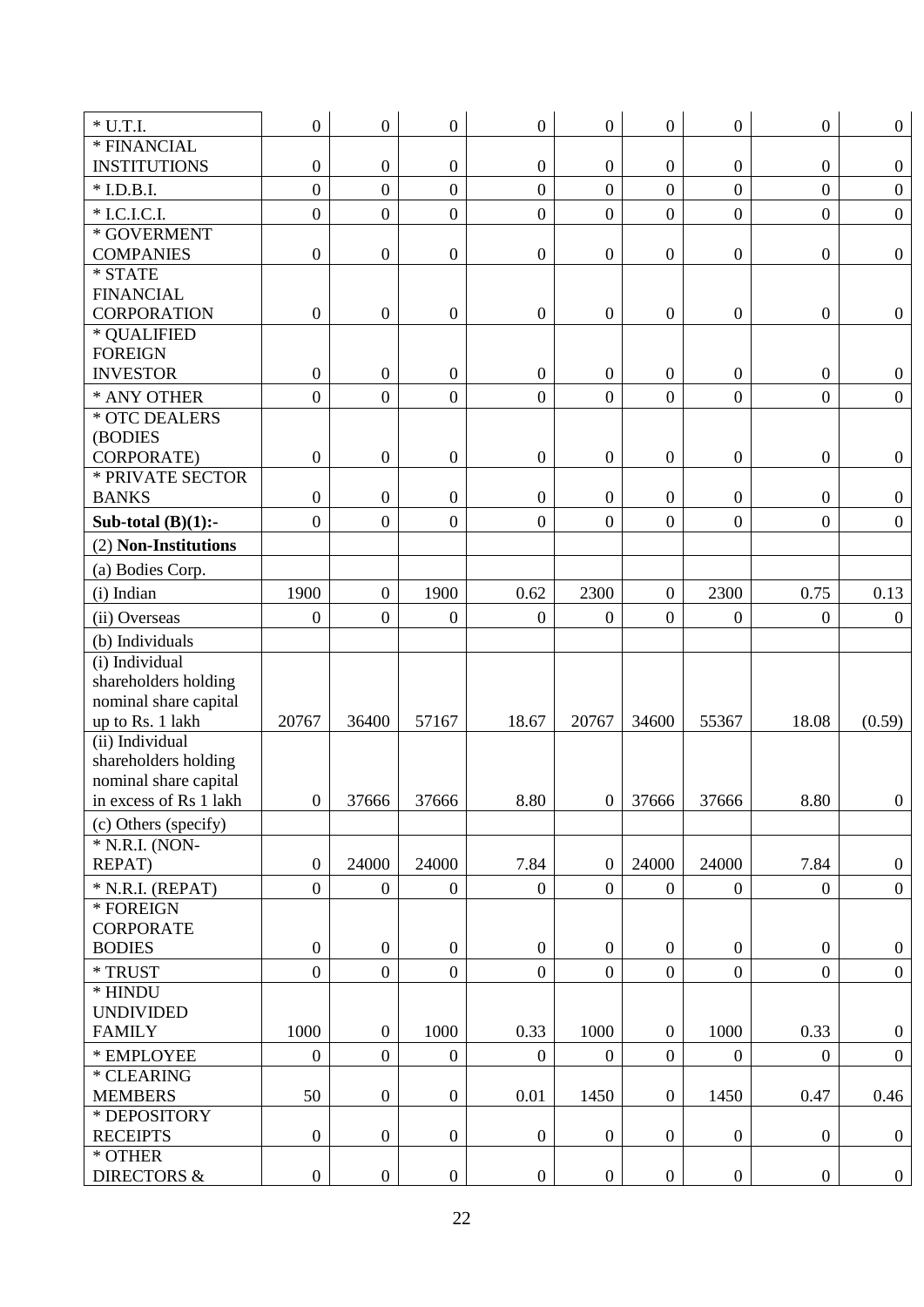| <b>RELATIVES</b>          |        |       |          |       |          |       |        |       |   |
|---------------------------|--------|-------|----------|-------|----------|-------|--------|-------|---|
| Sub-total $(B)(2)$ :-     | 40317  | 81466 | 121783   | 39.77 | 25517    | 96266 | 121783 | 39.77 |   |
| <b>Total Public</b>       |        |       |          |       |          |       |        |       |   |
| Shareholding $(B) =$      |        |       |          |       |          |       |        |       |   |
| $(B)(1)+(B)(2)$           | 40317  | 81466 | 121783   | 39.77 | 25517    | 96266 | 121783 | 39.77 |   |
| C. TOTSHR held by         |        |       |          |       |          |       |        |       |   |
| <b>Custodian for GDRs</b> |        |       |          |       |          |       |        |       |   |
| & ADRs                    | 0      | 0     | $\Omega$ | 0     | $\Omega$ |       |        |       | 0 |
| Grand Total( $A + B +$    |        |       |          |       |          |       |        |       |   |
|                           | 224767 | 81466 | 306233   | 100   | 209967   | 96266 | 306233 | 100   |   |
| Other                     | 0      |       |          |       |          |       |        |       |   |

## **B. Shareholding of Promoters**

| $\frac{0}{0}$<br>$%$ of<br>% of Shares<br>$%$ of<br>% of Shares<br><b>Total</b><br>Pledged /<br><b>Total</b><br>Pledged /<br>No. of<br>share<br>No. of<br><b>Encumbered</b><br><b>Shares</b><br><b>Encumbered</b><br><b>Shares</b><br>holding<br><b>Shares</b><br><b>Shares</b><br>of the<br>of the<br>to total<br>to total<br>during<br>shares<br>shares<br>company<br>company<br>the year<br>Singhal<br>Merchandise<br>(India) Pvt Ltd<br>60.23<br>184450<br>184450<br>60.23<br>$\overline{0}$<br>0.00<br>1<br>$\Omega$<br>C. Change in Promoter's Shareholding: During the year, there is no change in Promoters Shareholding.<br>D. Shareholding Pattern of top ten Shareholders:<br><b>Cumulative</b><br>Shareholding at the | SI <sub>No.</sub> | Shareholder's<br><b>Name</b> |  | Shareholding at the beginning of<br>the year<br>3/31/2017 |  | Shareholding at the end of the<br>year<br>3/31/2018 |  |  |           |
|-----------------------------------------------------------------------------------------------------------------------------------------------------------------------------------------------------------------------------------------------------------------------------------------------------------------------------------------------------------------------------------------------------------------------------------------------------------------------------------------------------------------------------------------------------------------------------------------------------------------------------------------------------------------------------------------------------------------------------------|-------------------|------------------------------|--|-----------------------------------------------------------|--|-----------------------------------------------------|--|--|-----------|
|                                                                                                                                                                                                                                                                                                                                                                                                                                                                                                                                                                                                                                                                                                                                   |                   |                              |  |                                                           |  |                                                     |  |  | change in |
|                                                                                                                                                                                                                                                                                                                                                                                                                                                                                                                                                                                                                                                                                                                                   |                   |                              |  |                                                           |  |                                                     |  |  |           |
|                                                                                                                                                                                                                                                                                                                                                                                                                                                                                                                                                                                                                                                                                                                                   |                   |                              |  |                                                           |  |                                                     |  |  |           |
|                                                                                                                                                                                                                                                                                                                                                                                                                                                                                                                                                                                                                                                                                                                                   |                   |                              |  |                                                           |  |                                                     |  |  |           |
|                                                                                                                                                                                                                                                                                                                                                                                                                                                                                                                                                                                                                                                                                                                                   |                   |                              |  |                                                           |  |                                                     |  |  |           |
|                                                                                                                                                                                                                                                                                                                                                                                                                                                                                                                                                                                                                                                                                                                                   |                   |                              |  |                                                           |  |                                                     |  |  |           |
|                                                                                                                                                                                                                                                                                                                                                                                                                                                                                                                                                                                                                                                                                                                                   |                   |                              |  |                                                           |  |                                                     |  |  |           |
|                                                                                                                                                                                                                                                                                                                                                                                                                                                                                                                                                                                                                                                                                                                                   |                   | <b>Shareholding during</b>   |  |                                                           |  |                                                     |  |  |           |
| SI <sub>No.</sub><br>beginning of the year<br>the year                                                                                                                                                                                                                                                                                                                                                                                                                                                                                                                                                                                                                                                                            |                   |                              |  |                                                           |  |                                                     |  |  |           |
| 3/31/2018<br>3/31/2017                                                                                                                                                                                                                                                                                                                                                                                                                                                                                                                                                                                                                                                                                                            |                   |                              |  |                                                           |  |                                                     |  |  |           |
| $%$ of<br>% change<br><b>Total</b><br>in share<br>No. of<br>No. of<br><b>Shares</b> of<br>holding<br><b>Type</b><br><b>Shares</b><br><b>Shares</b><br>the<br>during the                                                                                                                                                                                                                                                                                                                                                                                                                                                                                                                                                           |                   |                              |  |                                                           |  |                                                     |  |  |           |
| company<br>year                                                                                                                                                                                                                                                                                                                                                                                                                                                                                                                                                                                                                                                                                                                   |                   |                              |  |                                                           |  |                                                     |  |  |           |
| 13333<br>$\mathbf{1}$<br>Shahid Jemaani<br>4.35                                                                                                                                                                                                                                                                                                                                                                                                                                                                                                                                                                                                                                                                                   |                   |                              |  |                                                           |  |                                                     |  |  |           |
| 31/03/2018<br>13333<br>4.35                                                                                                                                                                                                                                                                                                                                                                                                                                                                                                                                                                                                                                                                                                       |                   |                              |  |                                                           |  |                                                     |  |  |           |
| $\overline{2}$<br>Abbas Bhojani<br>13333<br>4.35                                                                                                                                                                                                                                                                                                                                                                                                                                                                                                                                                                                                                                                                                  |                   |                              |  |                                                           |  |                                                     |  |  |           |
| 31/03/2018<br>13333<br>4.35                                                                                                                                                                                                                                                                                                                                                                                                                                                                                                                                                                                                                                                                                                       |                   |                              |  |                                                           |  |                                                     |  |  |           |
| $\overline{3}$<br>12000<br>3.92<br>Sanjay Cardoza                                                                                                                                                                                                                                                                                                                                                                                                                                                                                                                                                                                                                                                                                 |                   |                              |  |                                                           |  |                                                     |  |  |           |
| 31/03/2018<br>12000<br>3.92                                                                                                                                                                                                                                                                                                                                                                                                                                                                                                                                                                                                                                                                                                       |                   |                              |  |                                                           |  |                                                     |  |  |           |
| 3.92<br>$\overline{4}$<br>Rachel Cardoza<br>12000                                                                                                                                                                                                                                                                                                                                                                                                                                                                                                                                                                                                                                                                                 |                   |                              |  |                                                           |  |                                                     |  |  |           |
| 31/03/2018<br>12000<br>3.92                                                                                                                                                                                                                                                                                                                                                                                                                                                                                                                                                                                                                                                                                                       |                   |                              |  |                                                           |  |                                                     |  |  |           |
| 5<br>Domnic Romell<br>11000<br>3.59<br>31/03/2018<br>11000<br>3.59                                                                                                                                                                                                                                                                                                                                                                                                                                                                                                                                                                                                                                                                |                   |                              |  |                                                           |  |                                                     |  |  |           |
| <b>Marceline Romell</b><br>8100<br>2.65                                                                                                                                                                                                                                                                                                                                                                                                                                                                                                                                                                                                                                                                                           |                   |                              |  |                                                           |  |                                                     |  |  |           |
| 6<br>31/03/2018<br>8100<br>2.65                                                                                                                                                                                                                                                                                                                                                                                                                                                                                                                                                                                                                                                                                                   |                   |                              |  |                                                           |  |                                                     |  |  |           |
| Jayantilal Harilal                                                                                                                                                                                                                                                                                                                                                                                                                                                                                                                                                                                                                                                                                                                |                   |                              |  |                                                           |  |                                                     |  |  |           |
| 7<br>Shah<br>7500<br>2.45                                                                                                                                                                                                                                                                                                                                                                                                                                                                                                                                                                                                                                                                                                         |                   |                              |  |                                                           |  |                                                     |  |  |           |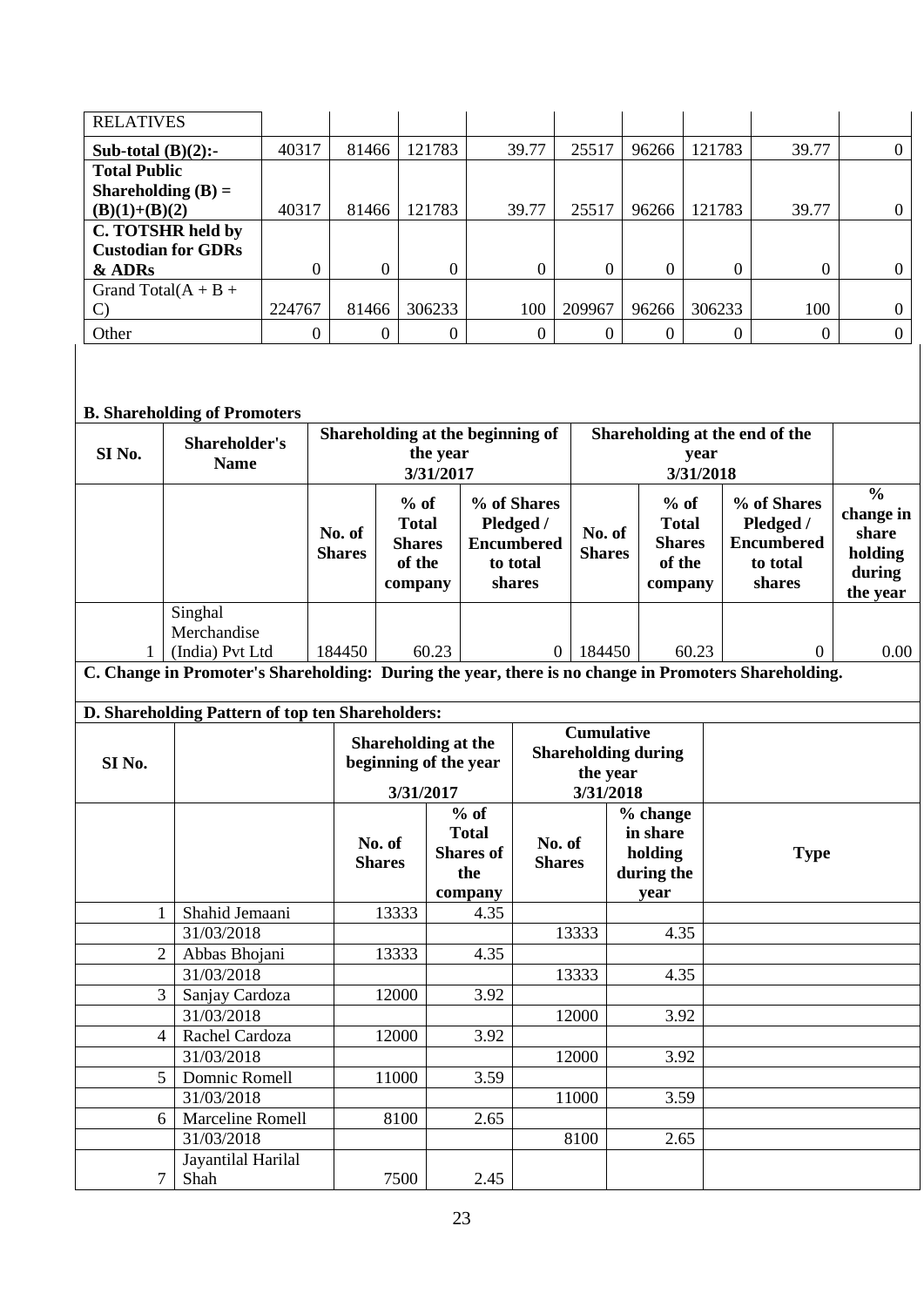| 8<br>9            | 31/03/2018<br>Mukesh Kumar<br>Sukhani<br>31/03/2018<br>Vidya Gogia |                         | 4750<br>4267 |                                              | 1.55<br>1.39 | 7500<br>4750                                                             |                                        | 2.45<br>1.55 |             |
|-------------------|--------------------------------------------------------------------|-------------------------|--------------|----------------------------------------------|--------------|--------------------------------------------------------------------------|----------------------------------------|--------------|-------------|
| 10                | 31/03/2018<br>M. Manoj Kumar<br>31/03/2018                         |                         | 4250         |                                              | 1.39         | 4267<br>4250                                                             |                                        | 1.39<br>1.39 |             |
|                   | E. Shareholding of Directors and Key Managerial Personnel:         |                         |              |                                              |              |                                                                          |                                        |              |             |
| SI <sub>No.</sub> |                                                                    |                         | 3/31/2017    | Shareholding at the<br>beginning of the year |              | <b>Cumulative</b><br><b>Shareholding during</b><br>the year<br>3/31/2018 |                                        |              |             |
|                   |                                                                    |                         |              | $%$ of<br><b>Total</b>                       |              |                                                                          | $\frac{0}{0}$<br>change in             |              |             |
|                   |                                                                    | No. of<br><b>Shares</b> |              | <b>Shares of</b><br>the<br>company           |              | No. of<br><b>Shares</b>                                                  | share<br>holding<br>during<br>the year |              | <b>Type</b> |

#### **V INDEBTEDNESS**

| Indebtedness of the Company including interest outstanding/accrued but not due for payment |                                                  |                                    |                              |                                     |  |  |  |
|--------------------------------------------------------------------------------------------|--------------------------------------------------|------------------------------------|------------------------------|-------------------------------------|--|--|--|
|                                                                                            | <b>Secured</b><br>Loans<br>excluding<br>deposits | <b>Unsecured</b> Deposits<br>Loans |                              | <b>Total</b><br><b>Indebtedness</b> |  |  |  |
| Indebtedness at the beginning of the financial year                                        |                                                  |                                    |                              |                                     |  |  |  |
| i) Principal Amount                                                                        |                                                  | 1050000                            | -                            | 1050000                             |  |  |  |
| ii) Interest due but not paid                                                              |                                                  |                                    | $\qquad \qquad -$            |                                     |  |  |  |
| iii) Interest accrued but not due                                                          |                                                  |                                    | $\qquad \qquad -$            |                                     |  |  |  |
| Total (i+ii+iii)                                                                           |                                                  | 1050000                            | $\qquad \qquad -$            | 1050000                             |  |  |  |
| Change in Indebtedness during the financial year                                           |                                                  |                                    |                              |                                     |  |  |  |
| Additions                                                                                  |                                                  | ۳                                  | $\overline{\phantom{0}}$     |                                     |  |  |  |
| Reduction                                                                                  | $\overline{\phantom{a}}$                         | $\overline{\phantom{0}}$           | $\overline{\phantom{0}}$     |                                     |  |  |  |
| <b>Net Change</b>                                                                          |                                                  | $\overline{\phantom{0}}$           | $\overline{\phantom{0}}$     |                                     |  |  |  |
| Indebtedness at the end of the financial year                                              |                                                  |                                    |                              |                                     |  |  |  |
| i) Principal Amount                                                                        |                                                  | 1050000                            |                              | 1050000                             |  |  |  |
| ii) Interest due but not paid                                                              |                                                  |                                    |                              |                                     |  |  |  |
| iii) Interest accrued but not due                                                          |                                                  |                                    |                              |                                     |  |  |  |
| Total (i+ii+iii)                                                                           |                                                  | 1050000                            | $\qquad \qquad \blacksquare$ | 1050000                             |  |  |  |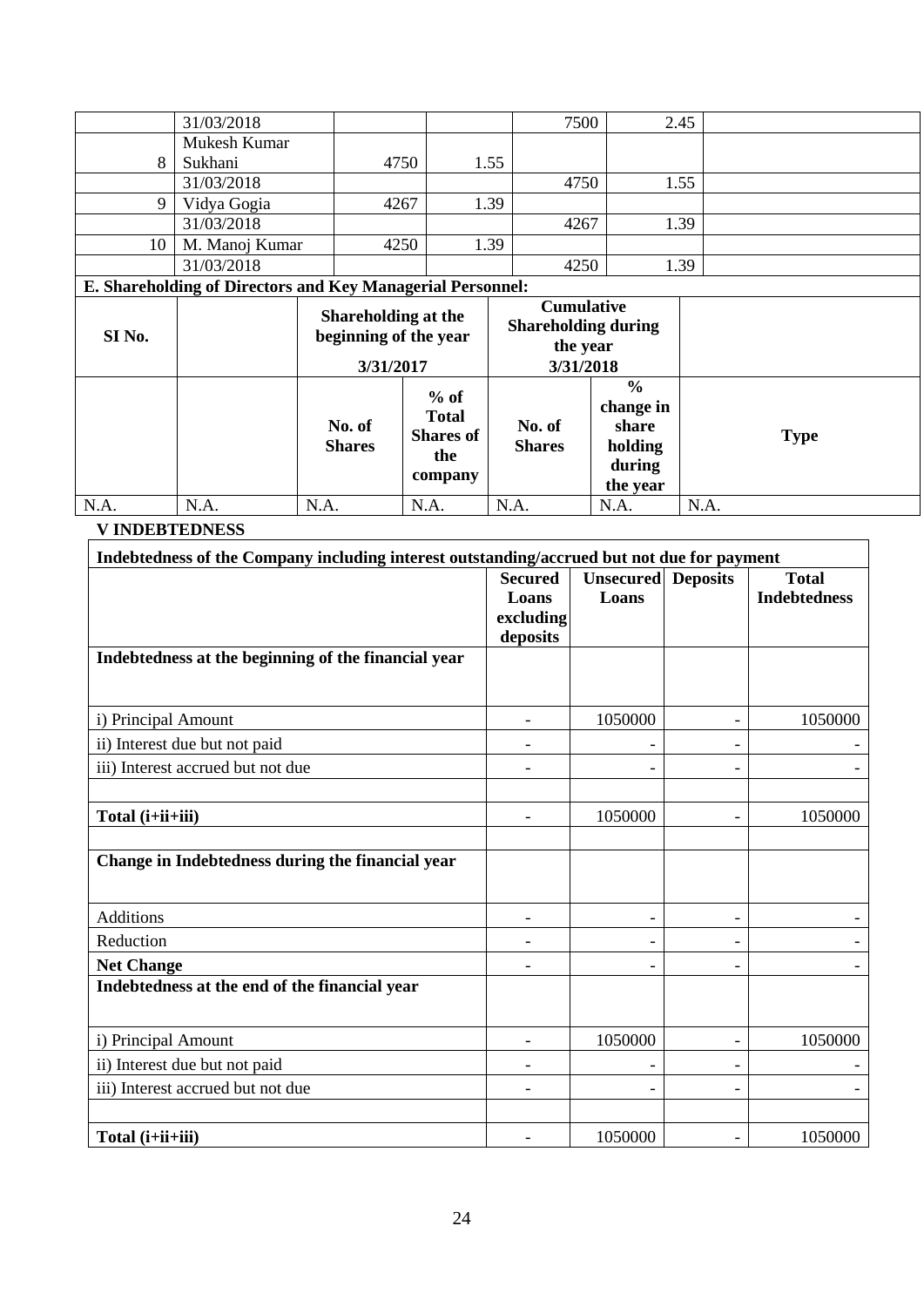#### VI **Remuneration of Directors and Key Managerial Personnel**

- A. Remuneration to Managing Director, Whole time director and/or Manager: NIL
- B. Remuneration to other directors: NIL
- C. Remuneration to Key Managerial Personnel other than MD/Manager/WTD: NIL

**VII Penalties/Punishment/Compounding of offences: NIL**

**Date: 30.05.2018 (Director)**

 **Sd/-** Place: Mumbai Manish Jakhalia  **(DIN No[. 01847156\)](http://www.mca.gov.in/mcafoportal/companyLLPMasterData.do)**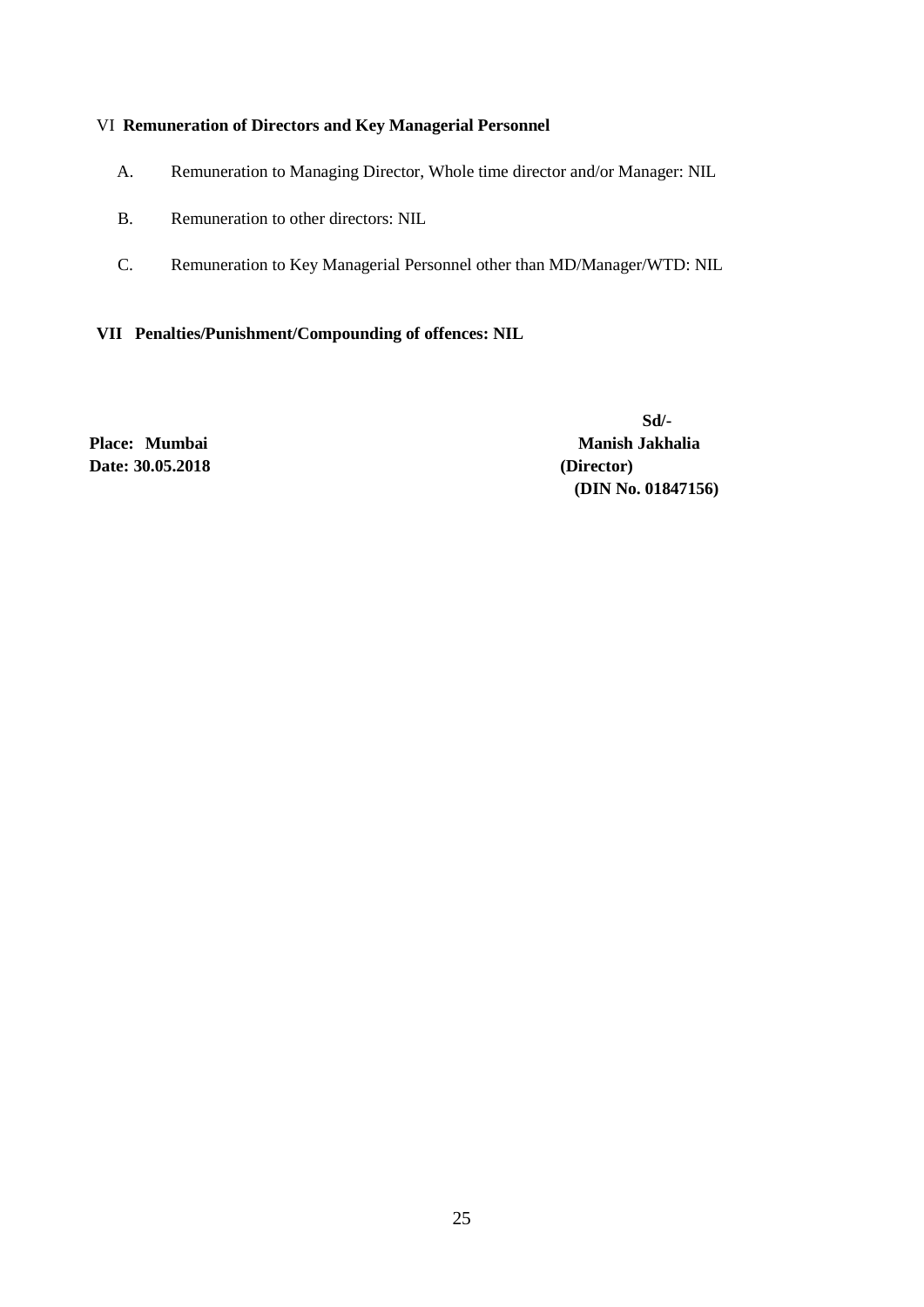#### **INDEPENDENT AUDITOR'S REPORT**

#### **To the Members, SASHWAT TECHNOCRATS LTD.**

#### **Report on the Standalone Financial Statements**

We have audited the accompanying standalone financial statements of SASHWAT TECHNOCRATS LIMITED ("the Company"), which comprise the Balance Sheet as at March 31, 2018, the Statement of Profit and Loss (including other comprehensive income), Statement of Changes in Equity and the Statement of Cash Flow for the year then ended and a summary of significant accounting policies and other explanatory information.

#### **Management's Responsibility for the Standalone Financial Statements**

The Management and Board of Directors of the Company are responsible for the matters stated in Section 134(5) of the Companies Act, 2013 ('the act') with respect to the preparation of these standalone financial statements that give a true and fair view of the financial position, financial performance including other comprehensive income, cash flows and changes in equity of the Company in accordance with the Indian Accounting Standards (Ind AS) prescribed under Section 133 of the Act, read with the Companies (Indian Accounting Standards) Rules, 2015, as amended and other accounting principles generally accepted in India.

This responsibility also includes maintenance of adequate accounting records in accordance with the provisions of the Act for safeguarding the assets of the Company and for preventing and detecting frauds and other irregularities; selection and application of appropriate accounting policies; making judgments and estimates that are reasonable and prudent; design, implementation and maintenance of adequate internal financial controls, that are operating effectively for ensuring the accuracy and completeness of the accounting records, relevant to the preparation and presentation of the financial statements that give a true and fair view and are free from material misstatement, whether due to fraud or error.

#### **Auditor's Responsibility**

Our responsibility is to express an opinion on these standalone financial statements based on our audit. We have taken into account the provisions of the Act, the accounting and auditing standards and matters which are required to be included in the audit report under the provisions of the Act and the Rules made there under. We conducted our audit in accordance with the Standards on Auditing specified under Section 143(11) of the Act. Those Standards require that we comply with ethical requirements and plan and perform the audit to obtain reasonable assurance about whether the standalone financial statements are free from material misstatement

An audit involves performing procedures to obtain audit evidence about the amounts and disclosures in the standalone financial statements. The procedures selected depend on the auditor's judgment, including the assessment of the risks of material misstatement of the financial statements, whether due to fraud or error. In making those risk assessments, the auditor considers internal financial control relevant to the Company's preparation of the standalone financial statements that give a true and fair view, in order to design audit procedures that are appropriate in the circumstances. An audit also includes evaluating the appropriateness of accounting policies used and the reasonableness of the accounting estimates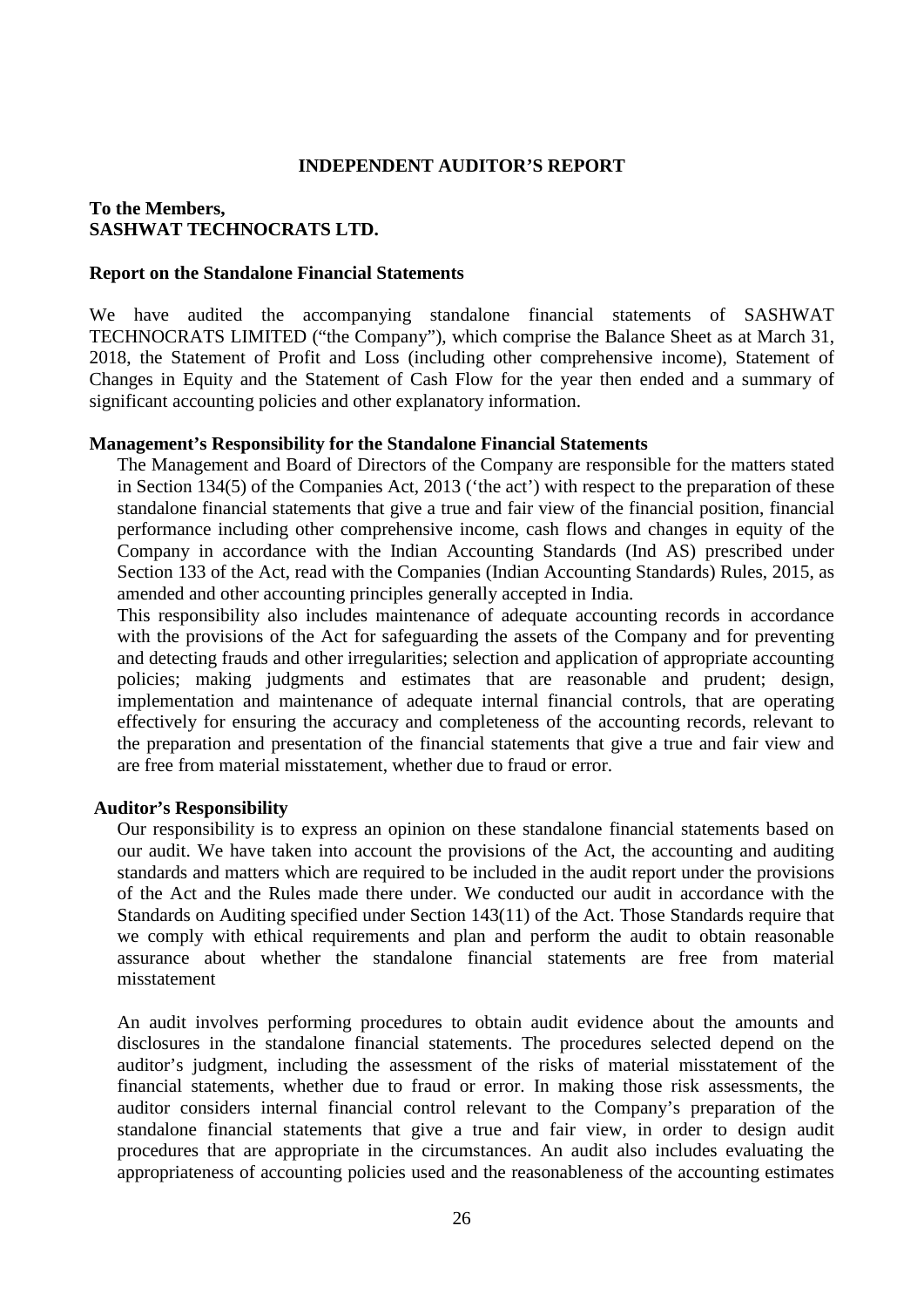made by the Company's Management and Board of Directors, as well as evaluating the overall presentation of the standalone financial statements.

We believe that the audit evidence we have obtained is sufficient and appropriate to provide a basis for our audit opinion on the standalone financial statements.

#### **Opinion**

- 1. In our opinion and to the best of our information and according to the explanations given to us, the aforesaid standalone financial statements give the information required by the Act in the manner so required and give a true and fair view in conformity with the accounting principles generally accepted in India
	- a. In case of Balance Sheet, of the state of affairs of the Company as at March 31, 2018;
	- b. In case of the Statement of Profit & Loss Account, of the profit of Company for the year ended on that date;
	- c. In case of Statement of Changes in Equity for the year ended on that date;
	- d. In case of the Cash Flow Statement, of the Cash flow of the Company for the year ended on that date.

#### **Report on Other Legal and Regulatory Requirements**

- 1. As required by the Companies (Auditor's Report) Order, 2016 ("the Order") issued by the Central Government of India in terms of sub-section (11) of section 143 of the Act, we give in the Annexure A, a statement on the matters Specified in paragraphs 3 and 4 of the Order.
- 2. As required by section 143(3) of the Act, we report that:
- a) we have sought and obtained all the information and explanations which to the best of our knowledge and belief were necessary for the purpose of our audit;
- b) in our opinion proper books of account as required by law have been kept by the Company so far as appears from our examination of those books;
- c) the Balance Sheet, Statement of Profit and Loss, and Cash Flow Statement dealt with by this Report are in agreement with the books of account;
- d) in our opinion, the aforesaid standalone financial statements comply with the applicable Accounting Standards specified under Section 133 of the Act, read with Rule 7 of the Companies (Accounts) Rules 2014;
- e) on the basis of written representations received from the directors as on March 31, 2018, and taken on record by the Board of Directors, none of the Directors is disqualified as on March 31, 2018, from being appointed as a Director in terms of Section 164(2) of the Act;
- f) with respect to the adequacy of the internal financial controls over financial reporting of the Company and the operating effectiveness of such controls, refer to our separate report in "Annexure B"; and
- g) With respect to the other matters to be included in the Auditor's Report in accordance with Rule 11 of the Companies (Audit and Auditors) Rules, 2014, in our opinion and to the best of our information and according to the explanations given to us: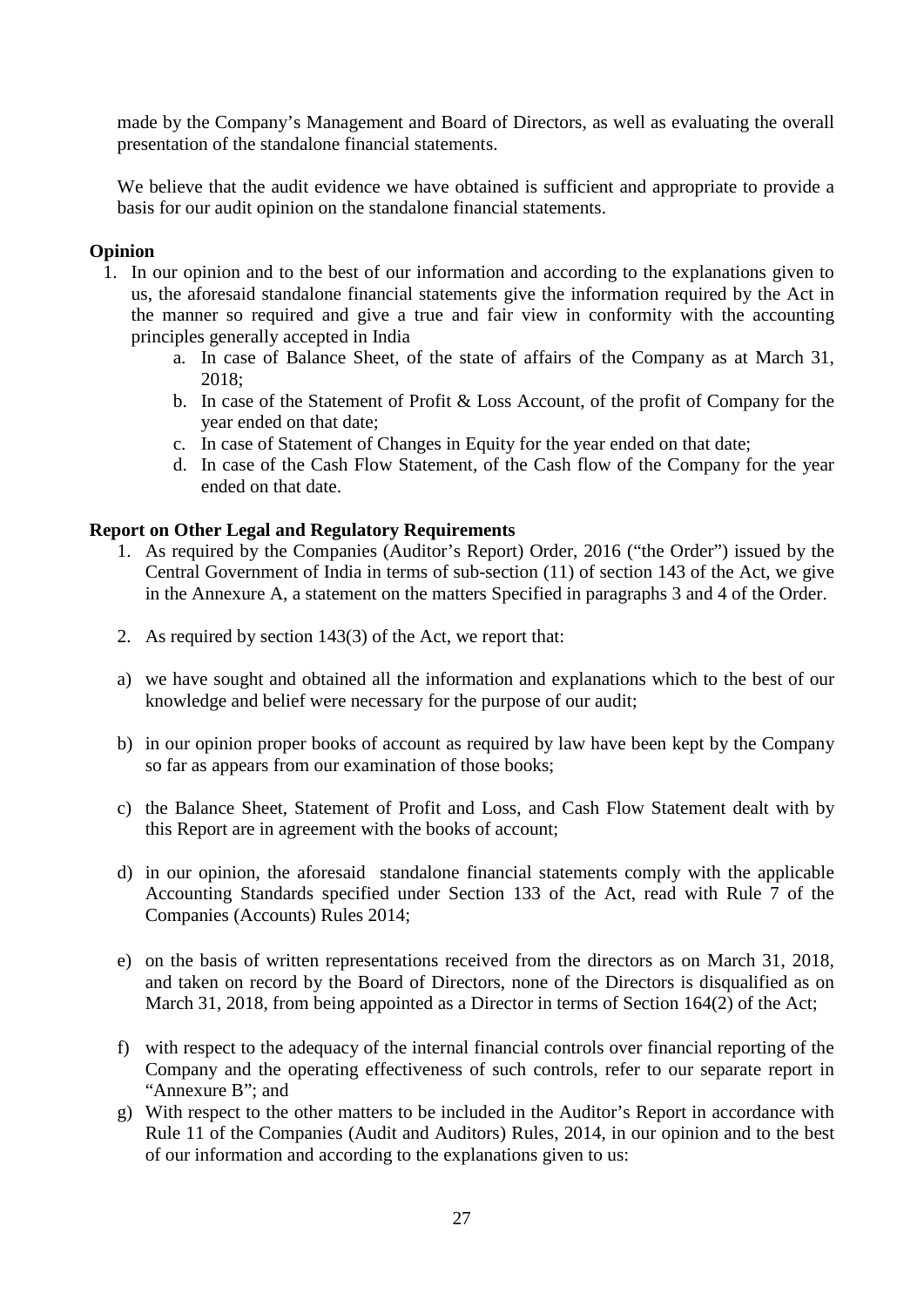- i. The Company did not have any pending litigations which will have impact on the financial position;
- ii. The Company did not have any long-term contracts including derivative contracts; as such the question of commenting on any material foreseeable losses;
- iii. There has not been any occasion in case of the Company during the year under report to transfer any sums to the Investor Education and Protection Fund. The question of delay in transferring such sums does not arise.

**For S A R A & Associates Chartered Accountants (Firm Registration No. 120927W)**

**Sd/-**

**(Manoj Agarwal) Partner Membership No. 119509 Mumbai, Date: 30th May, 2018**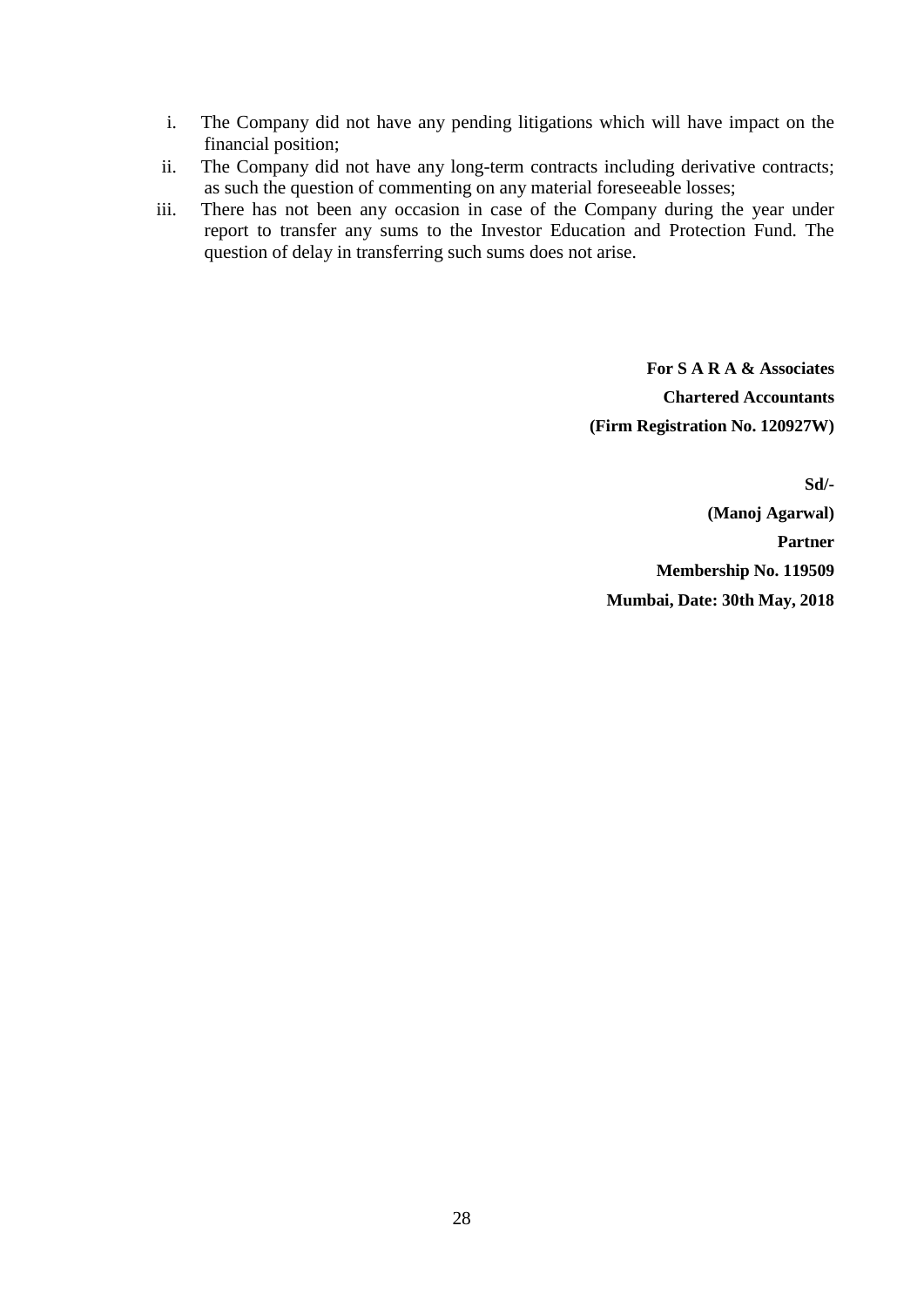#### **Annexure –A to the Auditors Report**

### **The annexure referred to in Independent Auditors Report to the members of SASHWAT TECHNOCRATS LIMITED on the standalone financial statements for the year ended 31st March, 2018, we report that:**

- i. The Company does not have any fixed assets, hence the requirement of clause (i) of paragraph 3 of the said Order is not applicable to the Company.
- ii. The Company does not have any inventory, hence, the requirement of clause (ii) of paragraph 3 of the said Order is not applicable to the Company
- iii. The company has not granted any loans, secured or unsecured to companies, firms, limited liability partnership or other parties covered in the register maintained under section 189 of the Companies Act, 2013 ("the act").
- iv. In our opinion and according to the information and explanation given to us, the Company has complied with the provisions of section 185 and 186 of the Act, with respect to the loans and investments made. The Company has not issued any guarantee nor provided any security.
- v. The Company has not accepted any deposits covered under Section 73 to 76 of the Act
- vi. Pursuant to the Rules made by the Central Government of India, the maintenance of cost records prescribed under subsection (1) of Section 148 of the Act is not applicable to the company.
- vii. (a) According to the information and explanations given to us and on the basis of our examination of the records of the Company, amount deducted/accrued in the books of account in respect of undisputed statutory dues including provident fund, Employees state insurance, income tax, Sales-tax, Value added tax, duty of excise, duty of custom, Service Tax, Goods & Service Tax, Cess and other material statutory dues, as applicable, have been regularly deposited during the year by the Company with the appropriate authorities.;

(b) According to the information and explanations given to us and based on the records of the company examined by us, there are no dues outstanding in respect of provident fund, employees state insurance, Income Tax, Service Tax, Sales Tax, Value added tax, duty of customs, Goods & Service Tax, Cess, duty of excise and other material statutory dues were in arrears as at 31st March 2018 for a period of more than six months from the date they became payable.

(c) According to the information and explanations given to us, there are no material statutory dues which have not been deposited with the appropriate authority on account of any dispute.

- viii. The Company does not have any loans or borrowings from any financial institution, banks, government or debenture holders during the year. Accordingly, Paragraph 3(viii) of the Order is not applicable.
- ix. The Company have not raise any money by way of initial public offer or further public offer (including debt instruments) and term loans during the year. Accordingly, paragraph 3 (ix) of the Order is not applicable.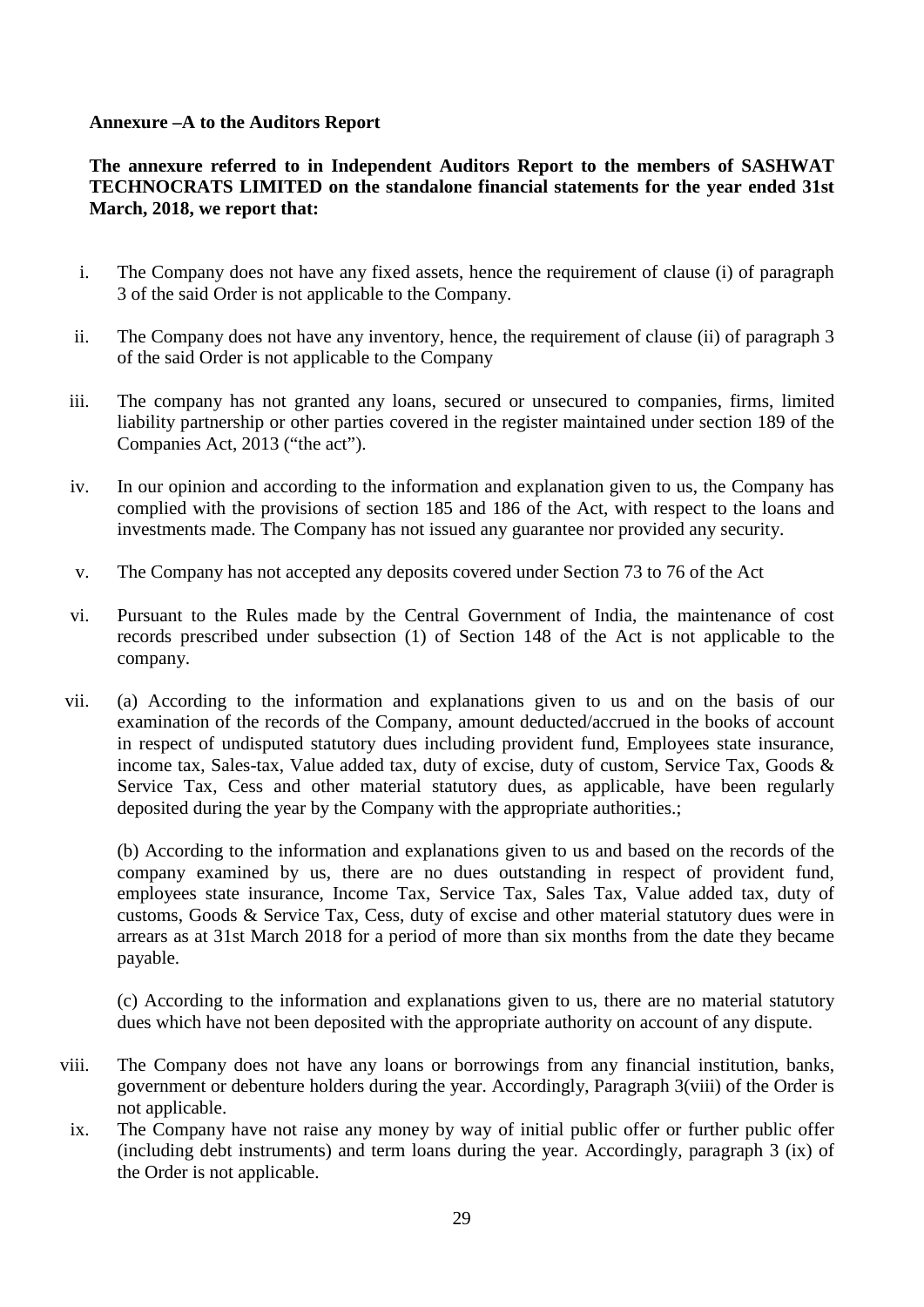- x. According to the information and explanation given to us, no material fraud by the Company or on the Company by its officers or employees has been noticed or reported during the course of our audit.
- xi. According to the information and explanations given to us and based on our examination of the records of the Company, the Company has not paid/provided for managerial remuneration. Accordingly, paragraph 3 (xi) of the Order is not applicable.
- xii. In our opinion and according to the information and explanations given to us, the Company is not a nidhi company. Accordingly, paragraph 3(xii) of the Order is not applicable.
- xiii. According to the information and explanation given to us and based on our examinations of the records of the Company, no transaction has been entered into by the Company with related parties. Accordingly, paragraph 3(xiii) of the Order is not applicable.
- xiv. According to the information and explanations given to us and based on our examination of the records of the Company, the Company has not made any preferential allotment or private placement of shares or fully or partly convertible debentures during the year,
- xv. According to the information and explanation given to us and based on our examination of the records of the Company, the Company has not entered into non-cash transactions with directors or persons connected with him. Accordingly, paragraph 3(xv) of the order is not applicable.
- xvi. The Company is not required to be registered under Section 45-IA of the Reserve Bank of India Act, 1934.

**For S A R A & Associates Chartered Accountants (Firm Registration No. 120927W)**

**Sd/- (Manoj Agarwal) Partner Membership No. 119509 Mumbai, Date: 30th May, 2018**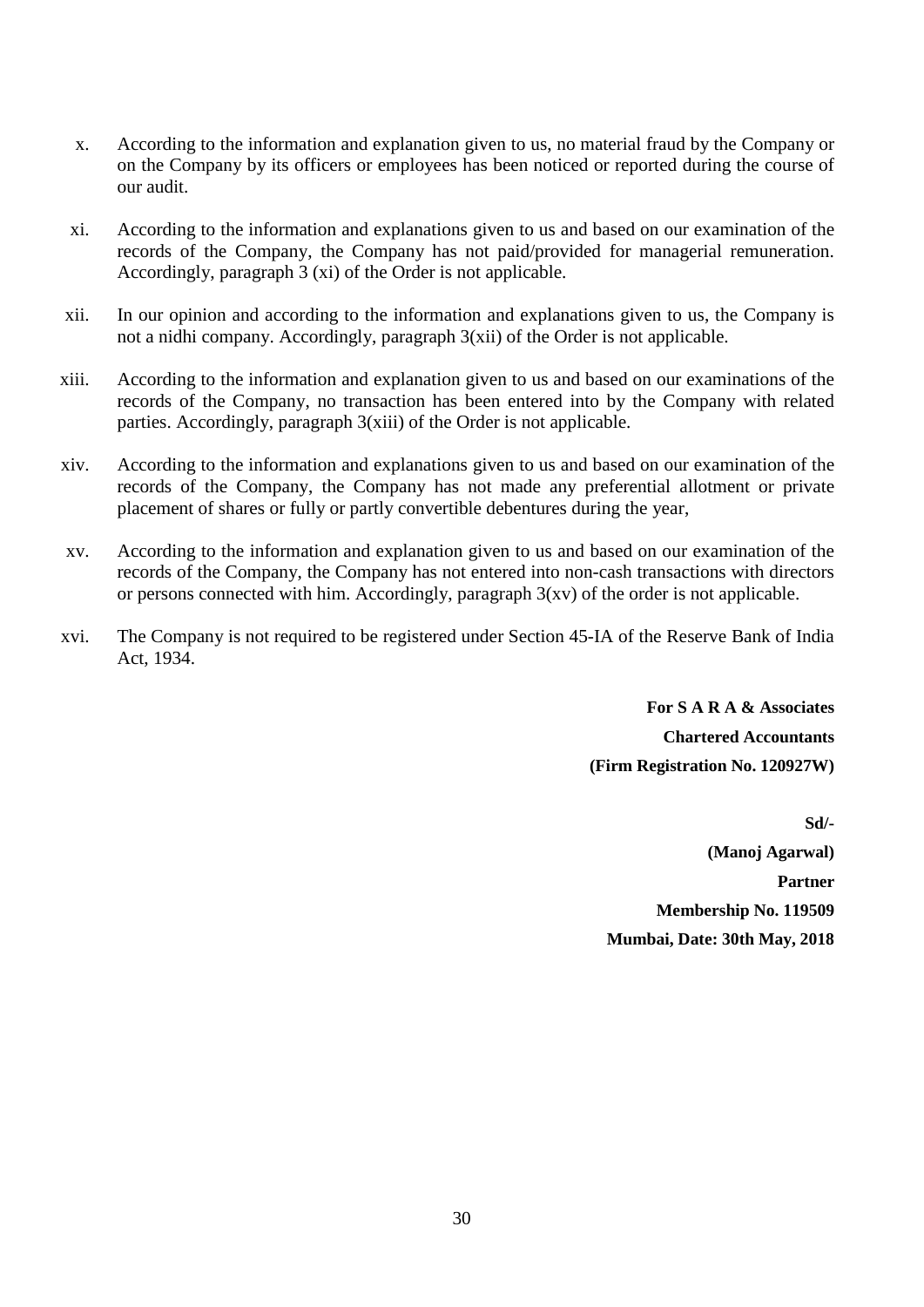#### **Annexure – B to the Auditors Report**

### **Report on the Internal Financial Controls under Clause (i) of Sub-section 3 of Section 143 of the Companies Act, 2013 ("the Act")**

We have audited the internal financial controls over financial reporting of SASHWAT TECHNOCRATS LIMITED ("the Company") as of March 31, 2018 in conjunction with our audit of the standalone financial statements of the Company for the year ended on that date.

#### **Management's Responsibility for Internal Financial Controls**

The Company's management is responsible for establishing and maintaining internal financial controls based on the internal control over financial reporting criteria established by the Company considering the essential components of internal control stated in the Guidance Note on Audit of Internal Financial Controls over Financial Reporting issued by the Institute of Chartered Accountants of India ('ICAI'). These responsibilities include the design, implementation and maintenance of adequate internal financial controls that were operating effectively for ensuring the orderly and efficient conduct of its business, including adherence to company's policies, the safeguarding of its assets, the prevention and detection of frauds and errors, the accuracy and completeness of the accounting records, and the timely preparation of reliable financial information, as required under the Companies Act, 2013.

#### **Auditors' Responsibility**

Our responsibility is to express an opinion on the Company's internal financial controls over financial reporting based on our audit. We conducted our audit in accordance with the Guidance Note on Audit of Internal Financial Controls Over Financial Reporting (the "Guidance Note") and the Standards on Auditing, issued by ICAI and deemed to be prescribed under section 143(10) of the Companies Act, 2013, to the extent applicable to an audit of internal financial controls, both applicable to an audit of Internal Financial Controls and, both issued by the Institute of Chartered Accountants of India. Those Standards and the Guidance Note require that we comply with ethical requirements and plan and perform the audit to obtain reasonable assurance about whether adequate internal financial controls over financial reporting was established and maintained and if such controls operated effectively in all material respects.

Our audit involves performing procedures to obtain audit evidence about the adequacy of the internal financial controls system over financial reporting and their operating effectiveness. Our audit of internal financial controls over financial reporting included obtaining an understanding of internal financial controls over financial reporting, assessing the risk that a material weakness exists, and testing and evaluating the design and operating effectiveness of internal control based on the assessed risk. The procedures selected depend on the auditor's judgment, including the assessment of the risks of material misstatement of the financial statements, whether due to fraud or error.

We believe that the audit evidence we have obtained is sufficient and appropriate to provide a basis for our audit opinion on the Company's internal financial controls system over financial reporting.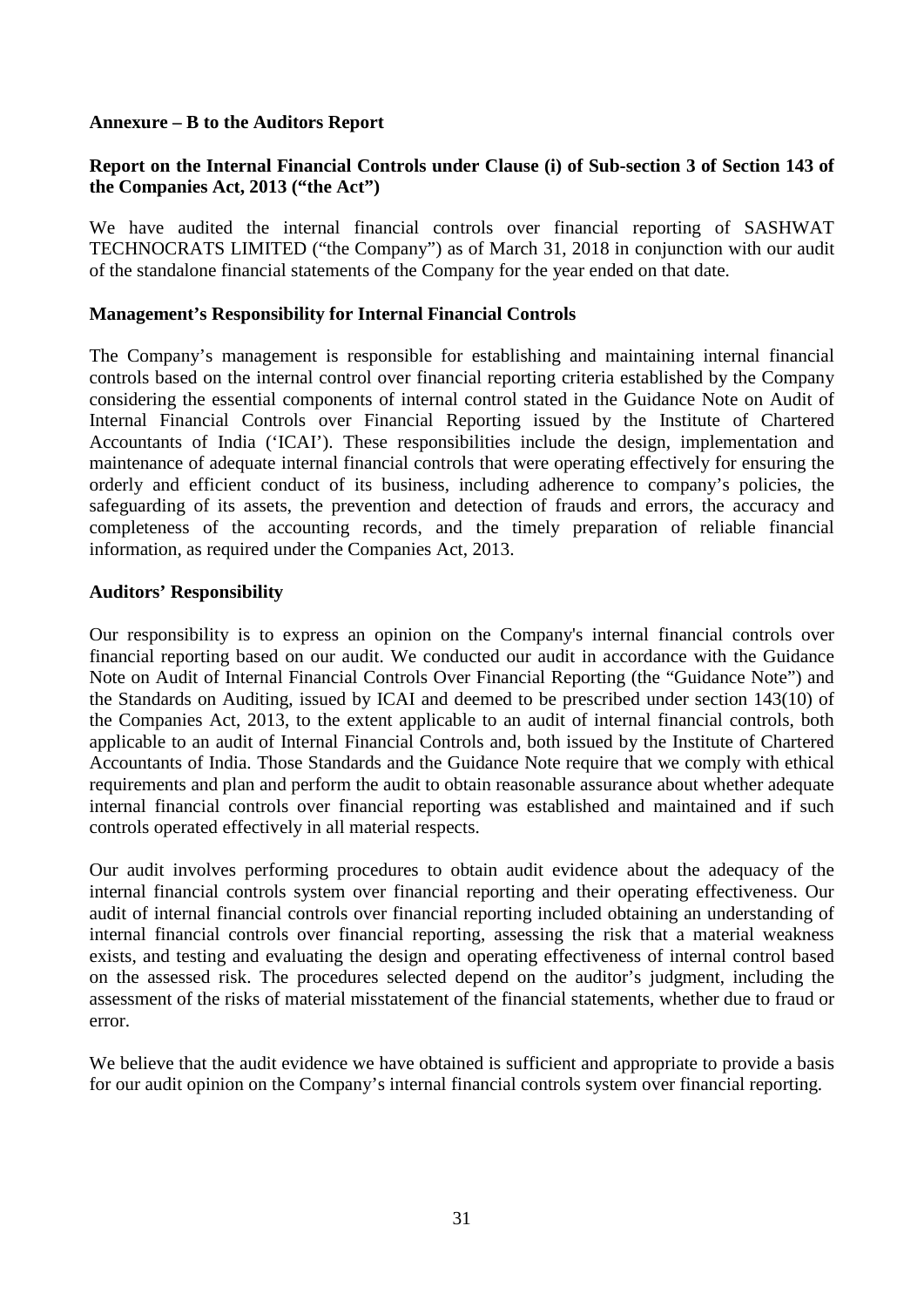#### **Meaning of Internal Financial Controls over Financial Reporting**

A company's internal financial control over financial reporting is a process designed to provide reasonable assurance regarding the reliability of financial reporting and the preparation of financial statements for external purposes in accordance with generally accepted accounting principles. A company's internal financial control over financial reporting includes those policies and procedures that (1) pertain to the maintenance of records that, in reasonable detail, accurately and fairly reflect the transactions and dispositions of the assets of the company; (2) provide reasonable assurance that transactions are recorded as necessary to permit preparation of financial statements in accordance with generally accepted accounting principles, and that receipts and expenditures of the company are being made only in accordance with authorizations of management and directors of the company; and (3) provide reasonable assurance regarding prevention or timely detection of unauthorized acquisition, use, or disposition of the company's assets that could have a material effect on the financial statements.

#### **Inherent Limitations of Internal Financial Controls Over Financial Reporting**

Because of the inherent limitations of internal financial controls over financial reporting, including the possibility of collusion or improper management override of controls, material misstatements due to error of fraud may occur and not be detected. Also, projections of any evaluation of the internal financial controls over financial reporting to future periods are subject to the risk that the internal financial control over financial reporting may become inadequate because of changes in conditions, or that the degree of compliances with the polices or procedures may deteriorate.

#### **Opinion**

Our opinion, the Company has, in all material respects, an adequate internal financial controls system over financial reporting and such internal financial controls over financial reporting were operating effectively as at March 31, 2018, based on the internal control over financial reporting criteria established by the Company considering the essential components of internal control stated in the Guidance Note on Audit of Internal Financial Controls Over Financial Reporting issued by the Institute of Chartered Accountants of India.

> **For S A R A & Associates Chartered Accountants (Firm Registration No. 120927W)**

**Sd/- (Manoj Agarwal) Partner Membership No. 119509 Mumbai, Date: 30th May, 2018**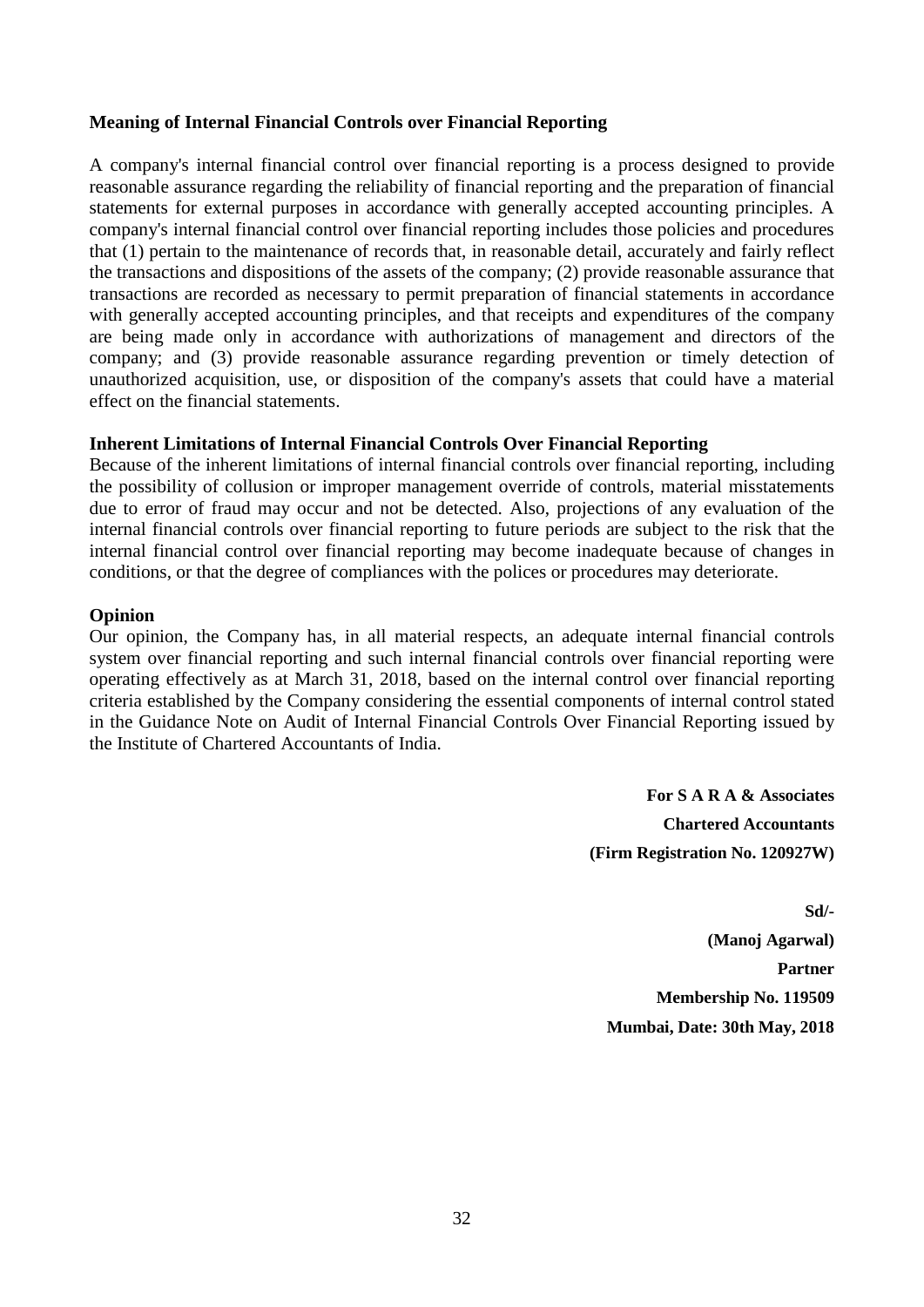#### **SASHWAT TECHNOCRATS LIMITED BALANCE SHEET (STANDALONE) AS AT 31ST MARCH, 2018**

|              | <b>Particulars</b>                                                                                                                                                                                                                           | <b>Note</b>                                  | 31st March, 2018                          | 31st March, 2017                     |
|--------------|----------------------------------------------------------------------------------------------------------------------------------------------------------------------------------------------------------------------------------------------|----------------------------------------------|-------------------------------------------|--------------------------------------|
| $\mathbf{A}$ | <b>ASSETS</b><br><b>NON-CURRENT ASSETS</b><br>Property, Plant & Equipment<br>Capital Work in Progress<br>Other Intangible Assets<br><b>Financial Assets</b>                                                                                  |                                              |                                           |                                      |
|              | Investment<br>Loans<br>Deferred Tax Assets (Net)<br><b>Income Tax Assets</b><br>Other Non - Current Assets<br><b>Total Non - Current Assets</b>                                                                                              | $\overline{2}$                               | 6,919,936<br>6,919,936                    | 6,939,760<br>6,939,760               |
| $\bf{B}$ )   | <b>CURRENT ASSETS</b><br>Inventories<br><b>Financial Assets</b><br>Investments<br><b>Trade Receivables</b><br>Cash and Cash Equivalents<br>Loans<br><b>Other Financial Assets</b><br><b>Income Tax Assets</b><br><b>Other Current Assets</b> | 2<br>3<br>$\overline{\mathcal{L}}$<br>5<br>6 | 327,514<br>478,830<br>5,560,000<br>10,000 | 427,514<br>373,810<br>5,560,000      |
|              | <b>Total Current Assets</b><br><b>TOTAL ASSETS</b>                                                                                                                                                                                           |                                              | 6,376,344<br>13,296,280                   | 6,361,324<br>13,301,084              |
| A)           | <b>EQUITY AND LIABILITIES</b><br><b>Equity</b><br><b>Equity Share Capital</b><br>Other Equity<br><b>Total Equity</b>                                                                                                                         |                                              | 3,062,330<br>9,098,042<br>12,160,372      | 3,062,330<br>9,120,546<br>12,182,876 |
| $\bf{B})$    | <b>Non Current Liabilities</b><br><b>Financial Liabilities</b><br><b>Borrowings</b><br>Other Financial Liabilities<br>Deferred Tax Liabilities (Net)<br>Other Non - Current Liabilities<br><b>Total Non-Current Liabilities</b>              |                                              |                                           |                                      |
| $\mathbf{C}$ | <b>Current Liabilities</b><br><b>Financial Liabilities</b><br><b>Trade Payables</b><br>Other Financial Liabilities<br>Other Current Liabilities<br>Provisions<br><b>Income Tax Liabilities</b>                                               | $\overline{9}$<br>10                         | 1,050,000<br>85,908                       | 1,050,000<br>68,208                  |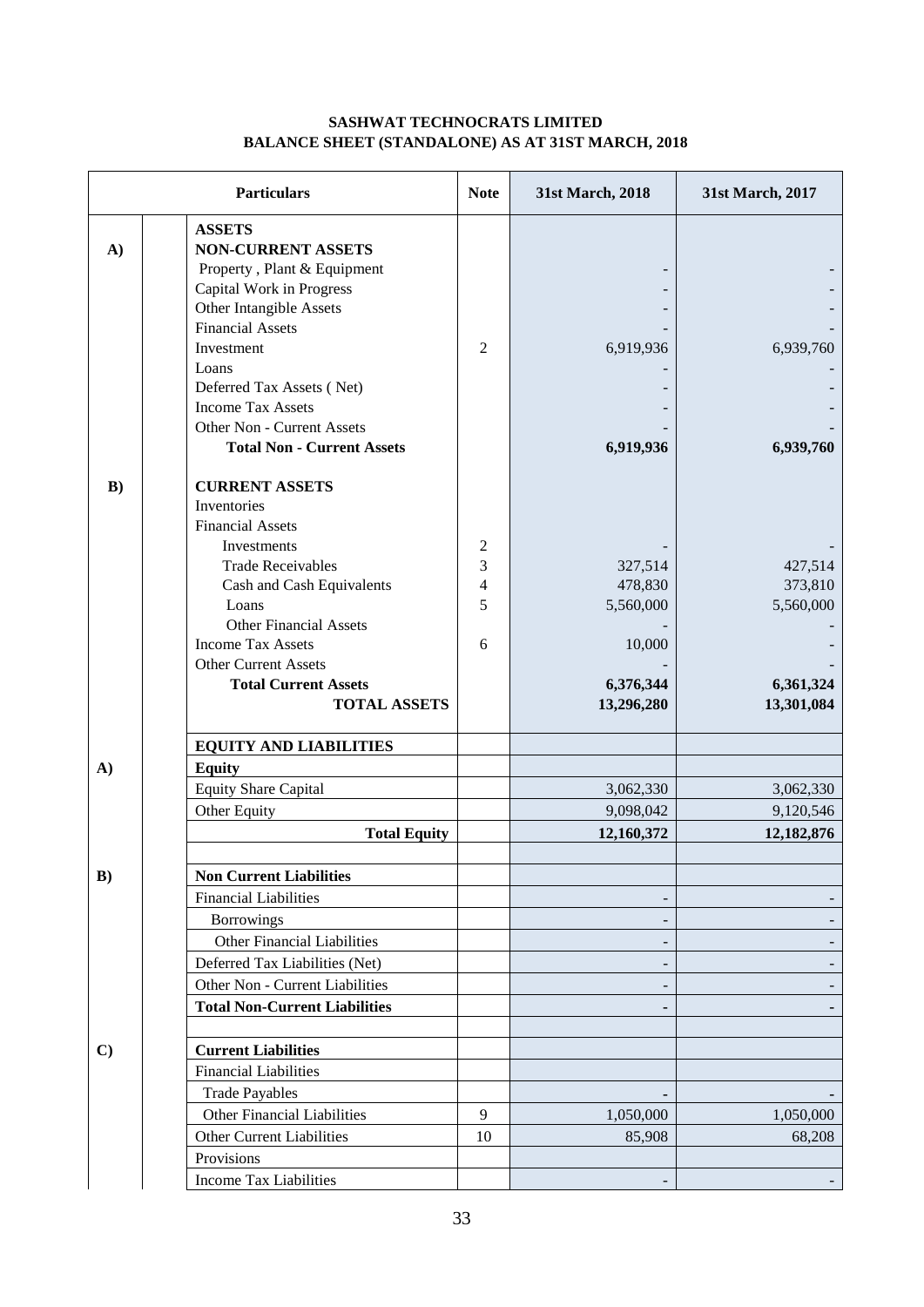| <b>Total Current Liabilities</b> | 1.135.908  | 1.118.208  |
|----------------------------------|------------|------------|
| <b>TOTAL EQUITY AND</b>          |            |            |
| <b>LIABILITIES</b>               | 13.296.280 | 13.301.084 |
|                                  |            |            |

| The accompanying notes form an integral part of the | 1 to                           |
|-----------------------------------------------------|--------------------------------|
| <b>Financial Statement</b>                          | 21                             |
| As per our reports of even date attached            |                                |
| For S A R A & Associates                            | For and on behalf of the Board |
| <b>Chartered Accountants</b>                        |                                |
| Firm Registration No. 120927W                       |                                |

 **Sd- Sd/- Sd/- Manoj Agarwal Manish Jakhalia Rajkumar Khatod** Partner Director Director Director Director Director Director Director Director Director Director Director Director Director Director Director Director Director Director Director Director Director Director Director Directo **Membership No. 119509 DIN-** 01847156 **Mumbai, 30th May, 2018**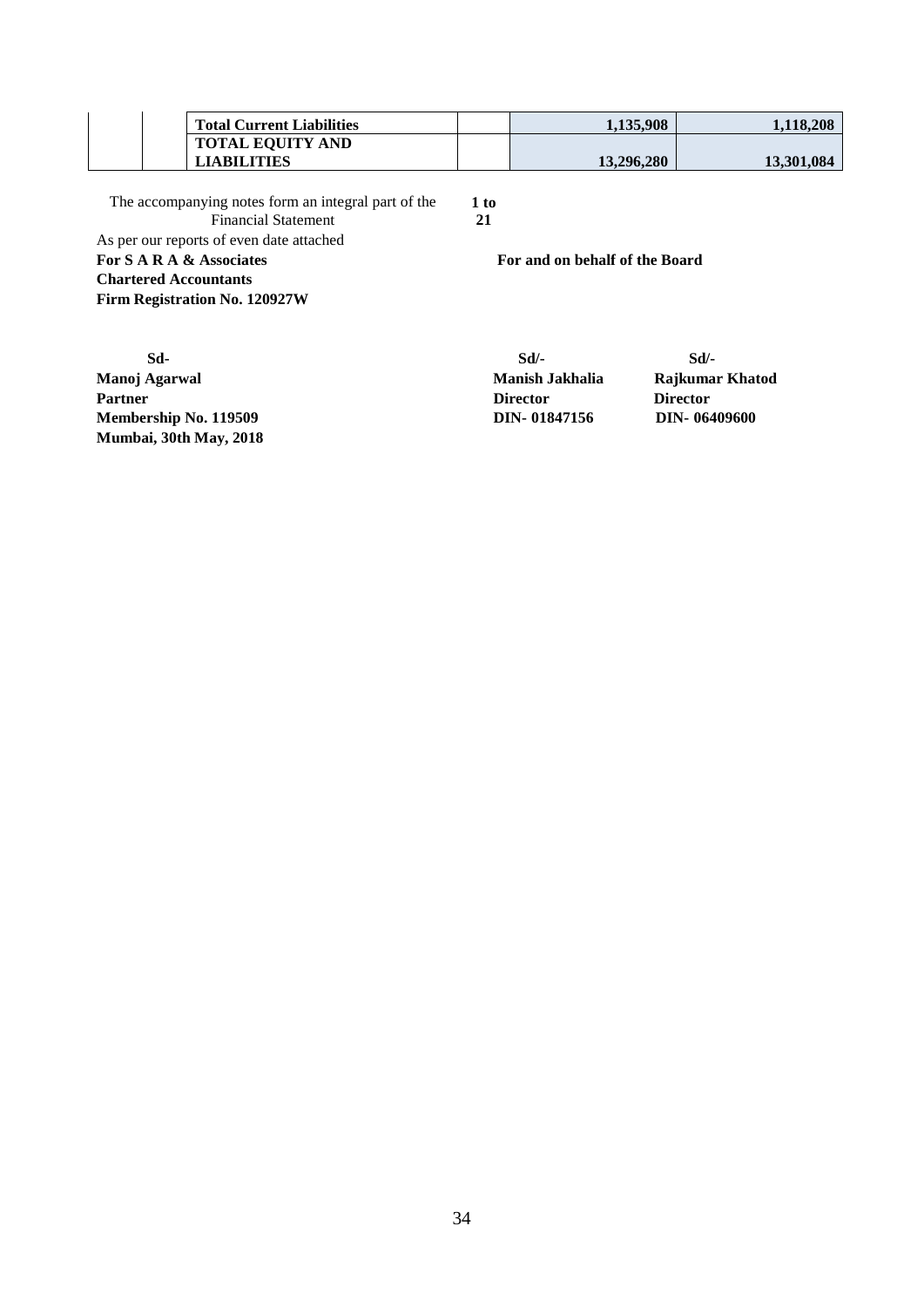#### **SASHWAT TECHNOCRATS LIMITED STATEMENT OF PROFIT AND LOSS ACCOUNT (STANDALONE) FOR THE YEAR ENDED 31st MARCH, 2018**

|              | <b>Particulars</b>                                                                                                                                                                                                                                                                                                                                        | <b>Note</b> | 31st March, 2018          | 31st March, 2017          |
|--------------|-----------------------------------------------------------------------------------------------------------------------------------------------------------------------------------------------------------------------------------------------------------------------------------------------------------------------------------------------------------|-------------|---------------------------|---------------------------|
| $\mathbf I$  | <b>INCOMES</b>                                                                                                                                                                                                                                                                                                                                            |             |                           |                           |
|              | Income from operation<br>Other incomes                                                                                                                                                                                                                                                                                                                    | 9<br>10     | 500,000<br>186            |                           |
|              | <b>Total Revenue</b>                                                                                                                                                                                                                                                                                                                                      |             | 500,186                   |                           |
| $\mathbf{I}$ | <b>EXPENSES</b><br>Purchase of stock in trade<br>Employee benefits expenses<br>Depreciation and amortisation expense<br><b>Financial Expenses</b><br>Other expenses<br><b>Total Expenses</b>                                                                                                                                                              | 11<br>12    | 301<br>502,565<br>502,866 | 172<br>403,010<br>403,182 |
|              |                                                                                                                                                                                                                                                                                                                                                           |             |                           |                           |
|              | Profit/(Loss) before tax                                                                                                                                                                                                                                                                                                                                  |             | (2,680)                   | (403, 182)                |
|              | Less: Tax Expenses<br><b>Current Tax</b>                                                                                                                                                                                                                                                                                                                  |             |                           |                           |
|              | Deferred Tax                                                                                                                                                                                                                                                                                                                                              |             |                           |                           |
|              | <b>Excess/Short Provisions</b>                                                                                                                                                                                                                                                                                                                            |             |                           |                           |
|              | Profit/(Loss) for the period                                                                                                                                                                                                                                                                                                                              |             | (2,680)                   | (403, 182)                |
|              | <b>Other Comprehensive Income</b><br>Items that will not be reclassified<br>subsquently to profit or loss<br>Remeasurement of the net defined<br>benefit liability/asset (net)<br>Equity instruments through other<br>comprehensive income (net)<br>Items that will be reclassified<br>subsquently to profit or loss<br>Fair value changes on derivatives |             | (19, 824)                 | (263, 840)                |
|              | designated as cash flow hedge (net)<br><b>Total Other Comprehensive Income /</b><br>(Loss), net of Tax<br>Total Comprehensive Income for the                                                                                                                                                                                                              |             | (19, 824)                 | (263, 840)                |
|              | Period                                                                                                                                                                                                                                                                                                                                                    |             | (22, 504)                 | (667, 022)                |
|              | <b>Earnings per Equity Share</b><br><b>Basic</b>                                                                                                                                                                                                                                                                                                          |             |                           |                           |
|              | Diluted                                                                                                                                                                                                                                                                                                                                                   |             | (0.07)<br>(0.07)          | (2.18)<br>(2.18)          |
|              | Weighted average no. of Equity Shares<br>(used in calculating EPS)                                                                                                                                                                                                                                                                                        |             |                           |                           |
|              | <b>Basic</b>                                                                                                                                                                                                                                                                                                                                              |             | 306,233                   | 306,233                   |
|              | Diluted                                                                                                                                                                                                                                                                                                                                                   |             | 306,233                   | 306,233                   |

The accompanying notes from an integral part of the Financial Statement

**1 to 21**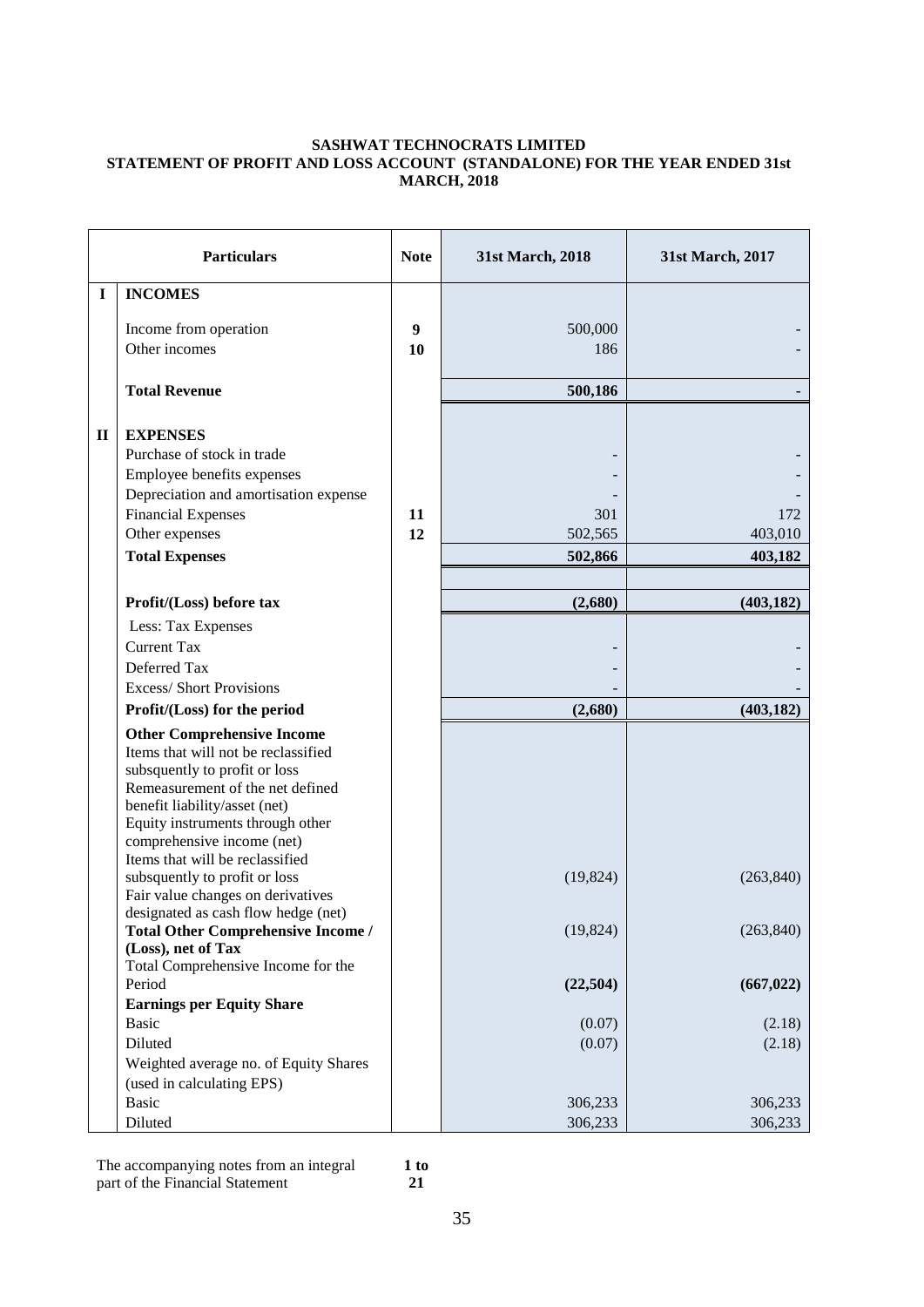As per our reports of even date attached **For S A R A & Associates For and on behalf of the Board Chartered Accountants Firm Registration No. 120927W**

 **Sd- Sd/- Sd/- Manoj Agarwal Manish Jakhalia Rajkumar Khatod** Partner Director **Director** Director **Membership No. 119509 DIN- [01847156](http://www.mca.gov.in/mcafoportal/companyLLPMasterData.do) DIN- [06409600](http://www.mca.gov.in/mcafoportal/companyLLPMasterData.do) Mumbai, 30th May, 2018**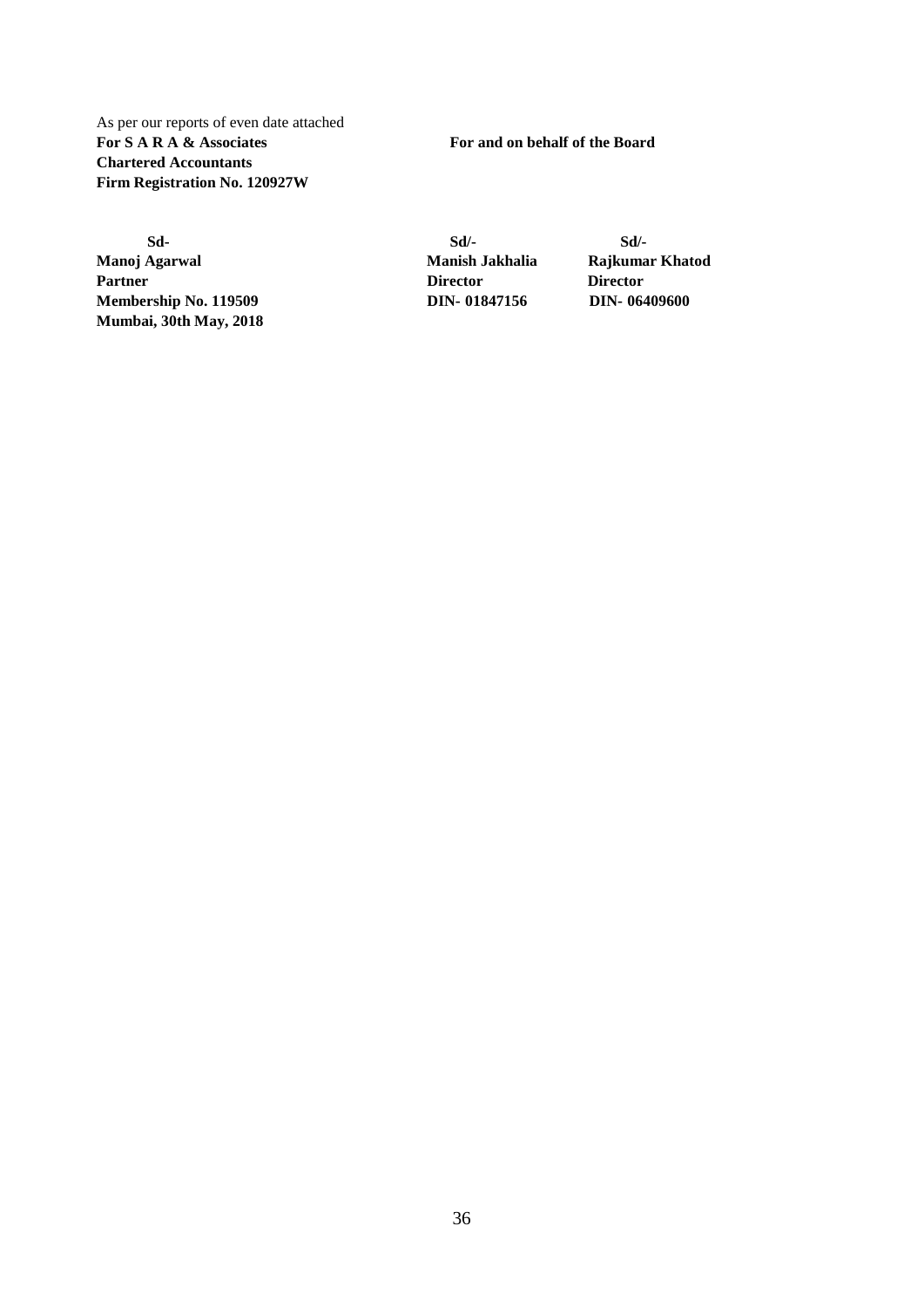| STATEMENT OF CASH FLOW (STANDALONE) FOR THE YEAR ENDED MARCH 31,2018                            |                                  |                                           |  |
|-------------------------------------------------------------------------------------------------|----------------------------------|-------------------------------------------|--|
|                                                                                                 |                                  |                                           |  |
| <b>Particulars</b>                                                                              | For the year ended<br>31/03/2018 | For the year ended<br>31/03/2017          |  |
| A. CASH FLOW FROM OPERATING ACTIVITIES                                                          |                                  |                                           |  |
| Net Profit before tax and extraordinary items                                                   | (2,680)                          | (403, 182)                                |  |
| <b>Adjustement</b> for                                                                          |                                  |                                           |  |
| <b>Interest on Income Tax Refund</b>                                                            |                                  |                                           |  |
| Operating profit before working capital changes                                                 | (2,680)                          | (403, 182)                                |  |
| <b>Adjustement</b> for                                                                          |                                  |                                           |  |
| <b>Trade Receivable</b>                                                                         | 100,000                          | 50,840                                    |  |
| Changes in Loans                                                                                |                                  |                                           |  |
| <b>Trade Payables</b>                                                                           |                                  |                                           |  |
| <b>Other Current Liabilities</b>                                                                | 17,700                           | 17,250                                    |  |
| <b>Working Capital changes</b>                                                                  | 117,700                          | 68,090                                    |  |
| <b>Cash Generated From Operation</b>                                                            | 115,020                          | (335,092)                                 |  |
| <b>Income Taxes Paid</b>                                                                        | (10,000)                         | (24, 620)                                 |  |
| <b>A. Cash Flow From Operating Activities</b>                                                   | 105,020                          | (359, 712)                                |  |
|                                                                                                 |                                  |                                           |  |
| <b>B. CASH FLOW FROM INVESTING ACTIVITIES</b>                                                   |                                  |                                           |  |
| <b>Cash Flow From Investing Activities</b>                                                      |                                  |                                           |  |
|                                                                                                 |                                  |                                           |  |
| C. CASH FLOW FROM FINANCING ACTIVITIES                                                          |                                  |                                           |  |
| <b>Cash Flow From Financing Activities</b>                                                      |                                  |                                           |  |
|                                                                                                 |                                  |                                           |  |
| Net increase/(decrease) in cash and cash Equivalents                                            | 105,020                          | (359, 712)                                |  |
| Opening balance of Cash and Cash Equivalents                                                    | 373,810                          | 733,522                                   |  |
| <b>Closing Balance Of Cash and Cash Equivalents</b><br>As per our report of even date attached. | 478,830                          | 373,810                                   |  |
|                                                                                                 |                                  |                                           |  |
| For S A R A & Associates,                                                                       |                                  | For & on behalf of the Board of Directors |  |
| <b>Chartered Accountants,</b>                                                                   |                                  |                                           |  |
| Firm Registration No:- 120927W                                                                  |                                  |                                           |  |
|                                                                                                 |                                  |                                           |  |
| Sd-                                                                                             | Sd/-                             | Sd/-                                      |  |
| Manoj Agarwal                                                                                   | Manish Jakhalia                  | <b>Rajkumar Khatod</b>                    |  |
| Partner                                                                                         | <b>Director</b>                  | <b>Director</b>                           |  |
| Membership No. 119509<br>Mumbai, 30th May, 2018                                                 | DIN-01847156                     | DIN-06409600                              |  |
|                                                                                                 |                                  |                                           |  |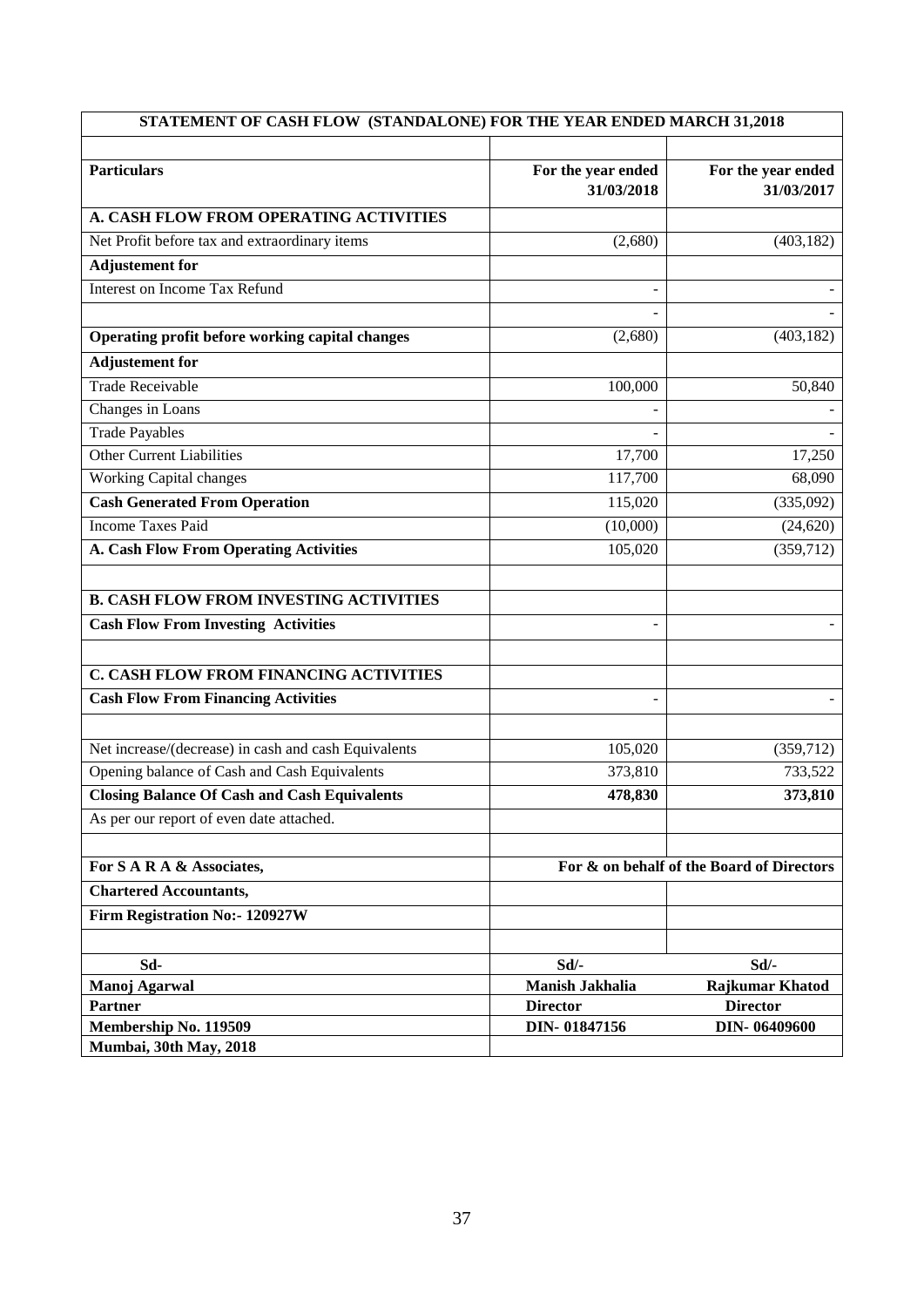#### **NOTE-1**

#### **A. Company Overview**

Originally the Company was incorporated on 24th November, 1975 in name of Bombay Polymers Limited under the Companies Act, 1956 ("the Act"). Subsequently, on 19th September, 2008 the name of the Company has been changed to Zenzy Technocrats Limited and later on 31st July, 2013 to Sashwat Technocrats Limited. During the year, Company has earned income from advisory services and has also earned interest income.

#### **B. SIGNIFICANT ACCOUNTING POLICIES**

#### **1. BASIS OF PREPARATION OF FINANCIAL STATEMENTS:**

The financial statements are prepared in accordance with Indian Accounting Standard (Ind AS), under historical cost convention on accrual basis except for certain financial instruments which are measured at fair values , the provisions of the Companies Act , 2013 ("the Act") (to the extent notified). The Ind AS are prescribed under section 133 of the Act read with Rule 3 of the Companies (Indian Accounting Standards) Rules, 2015 and relevant amendment rules issued thereafter.

From this financial year 2017-2018 company has adopted Ind AS standards and the adoption is carried out in accordance with Ind AS 101 first time adoption of Indian Accounting Standards, with 1<sup>st</sup> April, 2016 as the transition date. The transition was carried out from Indian Accounting Principles generally accepted in India as prescribed under section 133 of the Companies Act, 2013.

Accounting policies have been consistently applied except where a newly issued accounting standard is initially adopted or a revision to an existing accounting standard requires a change in the accounting policy hitherto in use.

#### **2. USE OF ESTIMATES :**

The preparation of financial statements in conformity with Ind AS requires management to make estimates and assumptions that affect the reported amounts of assets and liabilities and disclosure of contingent assets and liabilities at the date of financial statements and the results of operations during the reporting period. Although these estimates are based upon management's best knowledge of current events and actions, actual results could differ from these estimates.

#### **3. METHOD OF ACCOUNTING :**

The company follows mercantile system of accounting and recognizes income and expenses on accrual basis.

#### **4. RECOGNITION OF INCOME :**

Revenue from sale of goods is recognized when the property and all significant risks and rewards of ownership are transferred to the buyer.

Dividend – Dividend income is recognized when right to received is established by the reporting date.

#### **5. PROVISIONS AND CONTINGENT LIABILITIES:**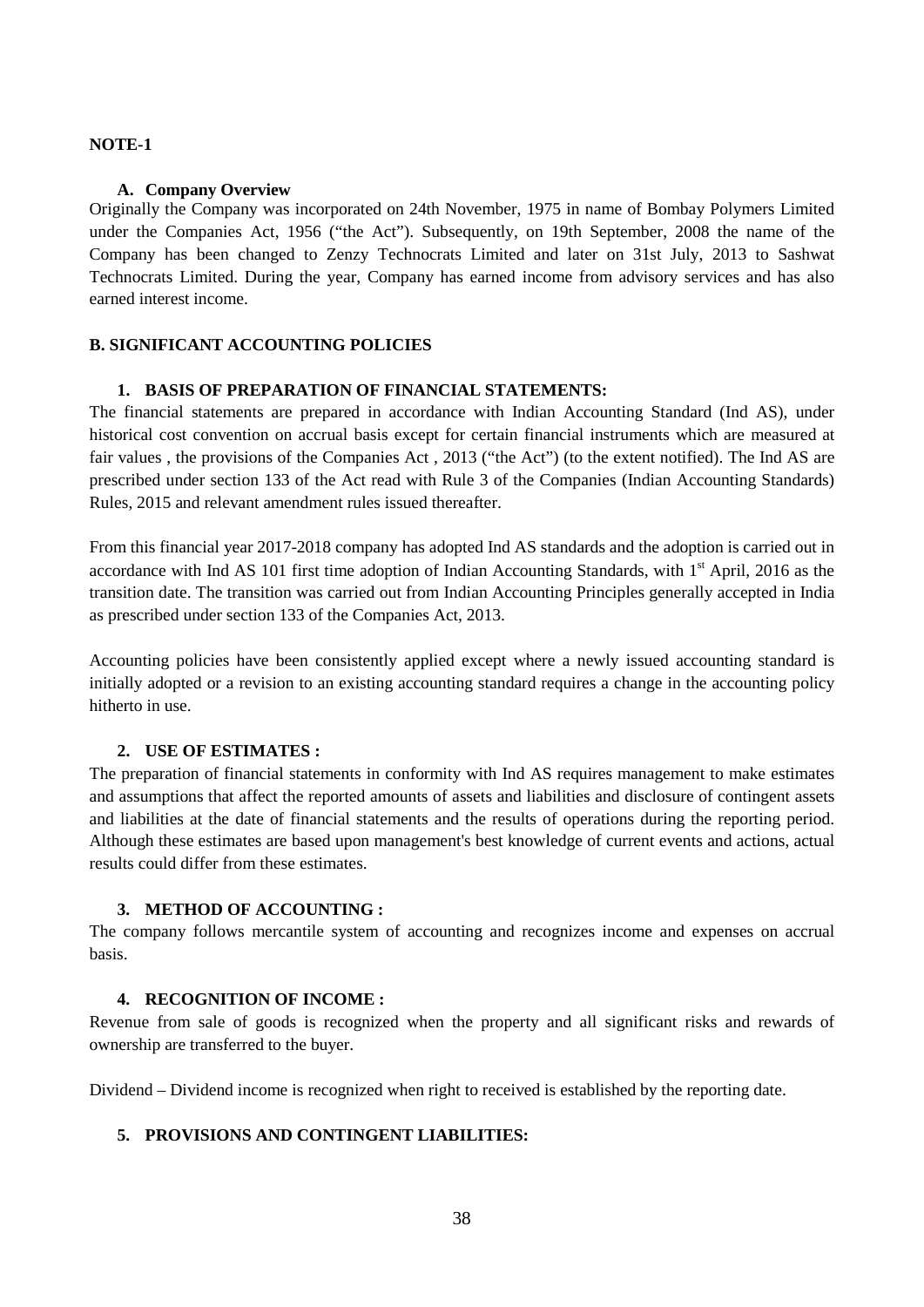Provisions are recognized when the Company has legal and constructive obligations as a result of a past event, for which it is probable that a cash outflow will be required and a reliable estimate can be made of the amount of the obligation.

Contingent Liabilities are disclosed when the Company has a possible obligation or a present obligation and it is probable that a cash outflow will not be required to settle the obligation.

#### **6. TAXES ON INCOME:**

Tax expenses for a period comprises of current tax and deferred tax.

Current Tax is measured at the amount expected to be paid to the tax authorities, after taking into consideration, the applicable deduction and exemption admissible under the provision of the Income Tax Act, 1961.

Deferred tax reflects the impact of current period timing difference between taxable income and accounting income for the period and reversal of timing difference of earlier periods. Deferred tax is measured based on the tax rates and the tax law enacted or substantively enacted at the balance sheet date.

#### **7. CASH AND CASH EQUIVALENT:**

Cash and cash equivalent in the cash flow statement comprises cash at bank and in hand and short-term investment with an original maturity of three months or less.

#### **8. EARNING PER SHARE:**

The earnings per share are calculated by dividing the net profit for the year attributable to the equity shareholders by the weighted average number of equity shares outstanding during the year. The Company has not issued any potential equity shares and hence the basic and diluted earnings per share are the same.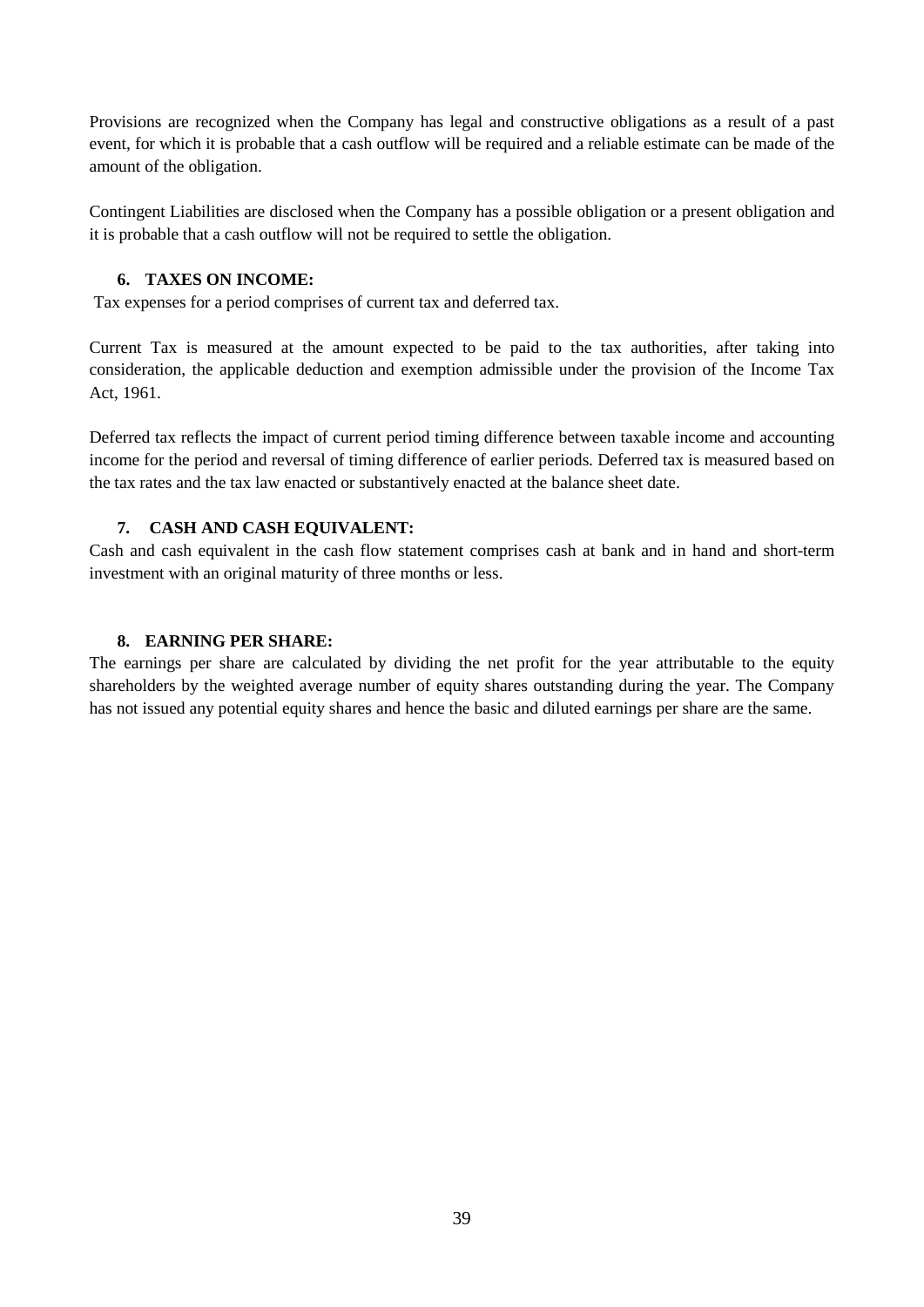| <b>SASHWAT TECHNOCRATS LIMITED</b><br>NOTES ANNEXED TO AND FORMING THE PART OF BALANCE SHEET (STANDALONE) AS AT |                                                    |                  |                  |  |
|-----------------------------------------------------------------------------------------------------------------|----------------------------------------------------|------------------|------------------|--|
|                                                                                                                 |                                                    |                  |                  |  |
|                                                                                                                 |                                                    |                  |                  |  |
| <b>Note</b><br>No.                                                                                              | <b>Particulars</b>                                 | As At 31.03.2018 | As At 31.03.2017 |  |
|                                                                                                                 |                                                    |                  |                  |  |
| $\overline{2}$                                                                                                  | <b>Investment</b>                                  |                  |                  |  |
|                                                                                                                 | <b>Investment in Quoted Shares</b>                 |                  |                  |  |
|                                                                                                                 | Nivedita Merchantile & Financing Limited           | 356,336          | 376,160          |  |
|                                                                                                                 | 9,912 (PY 9,912) Equity shares of Rs. 10 each.     |                  |                  |  |
|                                                                                                                 |                                                    |                  |                  |  |
|                                                                                                                 | Investment in Wholly Owned Subsidiary              |                  |                  |  |
|                                                                                                                 | Anjali Commodities Pvt. Ltd.                       | 2,476,000        | 2,476,000        |  |
|                                                                                                                 | 247,600 (PY 247,600) Equity Shares of Rs. 10 each. |                  |                  |  |
|                                                                                                                 | Sahas Mercantile Pvt. Ltd.                         | 4,087,600        | 4,087,600        |  |
|                                                                                                                 | 408,760 (PY 408,760) Equity Shares of Rs. 10 each. |                  |                  |  |
|                                                                                                                 |                                                    |                  |                  |  |
|                                                                                                                 | <b>Total</b>                                       | 6,919,936        | 6,939,760        |  |
|                                                                                                                 |                                                    |                  |                  |  |
| 3                                                                                                               | <b>Trade Receivable</b>                            |                  |                  |  |
|                                                                                                                 | (Unsecured, Considered good)                       |                  |                  |  |
|                                                                                                                 | - Outstanding more than 6 months                   | 327,514          | 427,514          |  |
|                                                                                                                 | - Others                                           |                  |                  |  |
|                                                                                                                 | <b>Total</b>                                       | 327,514          | 427,514          |  |
|                                                                                                                 |                                                    |                  |                  |  |
| 4                                                                                                               | <b>Cash &amp; Cash Equivalents</b>                 |                  |                  |  |
|                                                                                                                 | a) Balance With Schedule Banks                     |                  |                  |  |
|                                                                                                                 | in Current Account                                 | 459,999          | 349,294          |  |
|                                                                                                                 |                                                    |                  |                  |  |
|                                                                                                                 | b) Cash-in-Hand                                    |                  |                  |  |
|                                                                                                                 | (As certified by management)                       |                  |                  |  |
|                                                                                                                 | <b>Cash Balance</b>                                | 18,831           | 24,516           |  |
|                                                                                                                 |                                                    |                  |                  |  |
|                                                                                                                 | <b>Total Cash &amp; Cash Equivalents</b>           | 478,830          | 373,810          |  |
| 5                                                                                                               | Loans (Current)                                    |                  |                  |  |
|                                                                                                                 | (Unsecured, Considered good)                       |                  |                  |  |
|                                                                                                                 | To Body Corporates & Others                        | 5,560,000        | 5,560,000        |  |
|                                                                                                                 |                                                    |                  |                  |  |
|                                                                                                                 | Total                                              | 5,560,000        | 5,560,000        |  |
|                                                                                                                 |                                                    |                  |                  |  |

## 40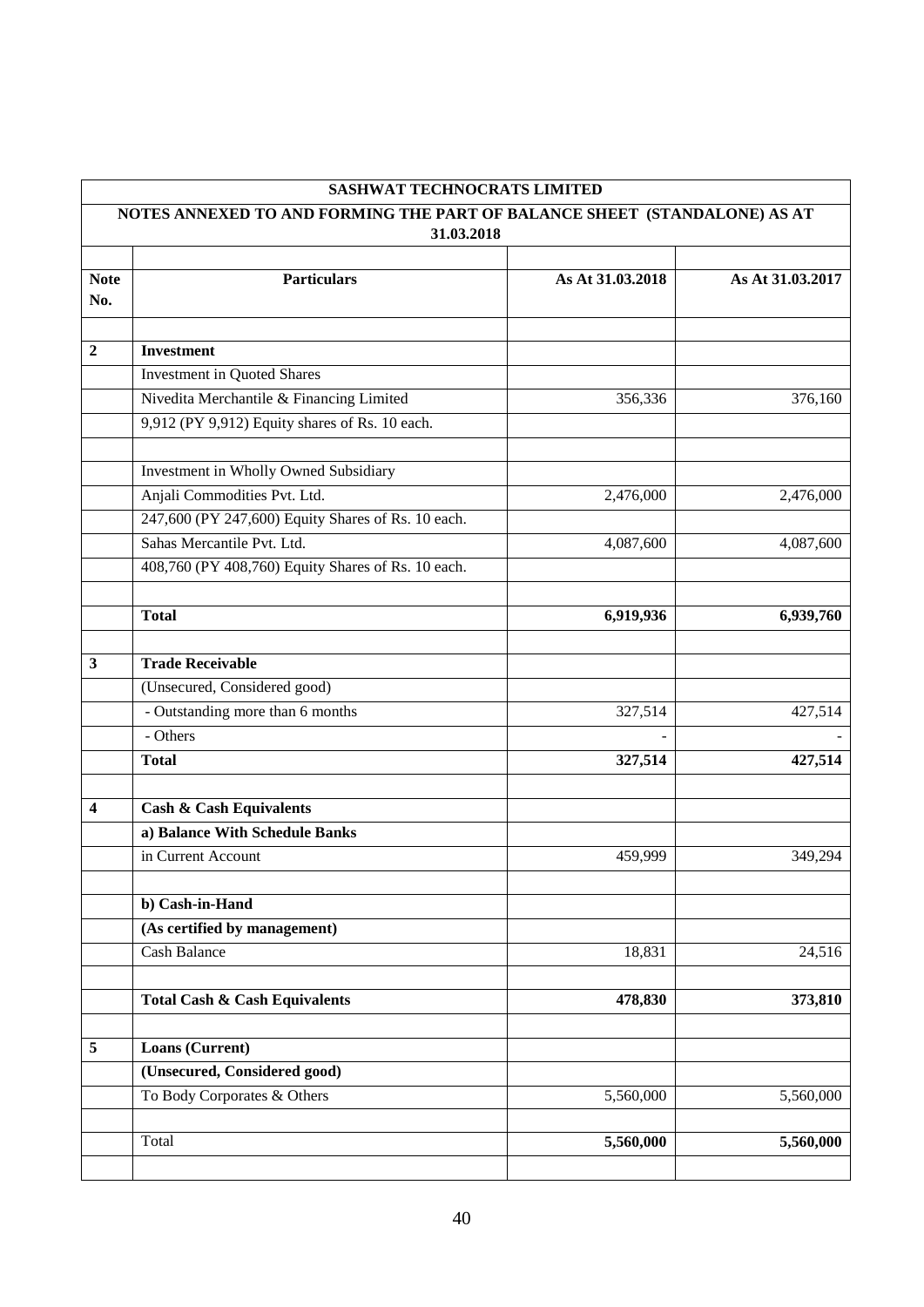| 6              | <b>Income Tax Assets</b>                                                                                                                                                |                       |                                     |
|----------------|-------------------------------------------------------------------------------------------------------------------------------------------------------------------------|-----------------------|-------------------------------------|
|                | Advance Tax & TDS                                                                                                                                                       | 10,000                |                                     |
|                |                                                                                                                                                                         | 10,000                |                                     |
|                |                                                                                                                                                                         |                       |                                     |
| $\overline{7}$ | <b>Equity Share Capital</b>                                                                                                                                             |                       |                                     |
|                | <b>Authorised</b>                                                                                                                                                       |                       |                                     |
|                | 50,00,000 (P.Y. 50,00,000 Equity Shares of Rs.10/-<br>each)                                                                                                             | 50,000,000            | 50,000,000                          |
|                |                                                                                                                                                                         | 50,000,000            | 50,000,000                          |
|                | Issued, Subscribed and Paid up                                                                                                                                          |                       |                                     |
|                | 3,06,233 Equity Shares (P.Y. 3,06,233) of Rs. 10/- each<br>fully paid up                                                                                                | 3,062,330             | 3,062,330                           |
|                | <b>Total</b>                                                                                                                                                            | 3,062,330             | 3,062,330                           |
|                |                                                                                                                                                                         |                       |                                     |
| $\mathbf{a}$   | The Company has only one class of shares referred to as equity shares having a par value of Rs.10/-. Each<br>holder of equity shares is entitled to one vote per share. |                       |                                     |
| $\mathbf{b}$   | Reconciliation of the number of shares outstanding                                                                                                                      |                       |                                     |
|                | <b>Particulars</b>                                                                                                                                                      | 31-Mar-18             | 31-Mar-17                           |
|                |                                                                                                                                                                         |                       |                                     |
|                | Number of shares at the beginning                                                                                                                                       | 306,233               | 306,233                             |
|                | Add: Shares issued                                                                                                                                                      |                       |                                     |
|                | Number of shares at the end                                                                                                                                             |                       | 306,233                             |
|                |                                                                                                                                                                         | 306,233               |                                     |
| $\bf c)$       | Below are the name of the shareholders holding more than 5% of Shares                                                                                                   |                       |                                     |
|                | <b>Holder's of Share Certificate</b>                                                                                                                                    | As at 31 March 2018   | 31<br><b>March</b><br>As at<br>2017 |
|                |                                                                                                                                                                         | No. of Shares Holding | No. of Shares<br>Holding            |
|                | Singhal Merchandise (India) Pvt Ltd                                                                                                                                     | 184,450               | 184,450                             |
| d)             | No. of Shares hold by the Holding Company                                                                                                                               |                       |                                     |
|                | <b>Holder's of Share Certificate</b>                                                                                                                                    | As at 31 March 2018   | March<br>As at<br>31                |
|                |                                                                                                                                                                         |                       | 2017                                |
|                |                                                                                                                                                                         | No. of Shares Holding | No. of Shares<br>Holding            |
|                | Singhal Merchandise (India) Pvt Ltd                                                                                                                                     | 184,450               | 184,450                             |
|                |                                                                                                                                                                         |                       |                                     |
| $\bf e)$       | There is no change in authorised and paid up capital of the Company                                                                                                     |                       |                                     |
|                |                                                                                                                                                                         |                       |                                     |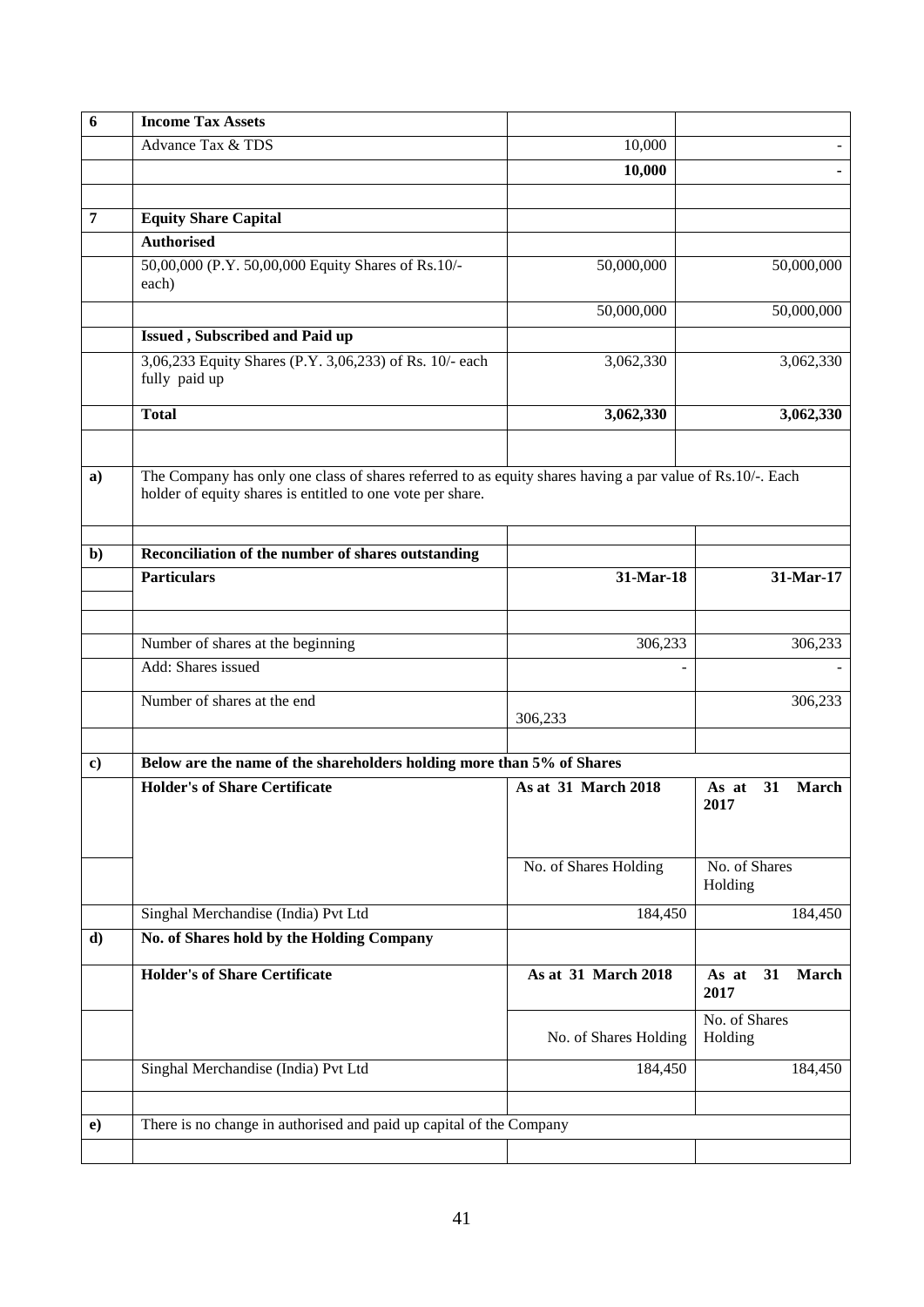| 8                | <b>Other Equity</b>                              | As at 31 March 2018 | As at 31 March<br>2017 |
|------------------|--------------------------------------------------|---------------------|------------------------|
|                  | a) Securities Premium Reserve                    |                     |                        |
|                  | As per last Balance Sheet                        | 3,817,645           | 3,817,645              |
|                  | Addition During the Year                         |                     |                        |
|                  | <b>Closing Balance</b>                           | 3,817,645           | 3,817,645              |
|                  |                                                  |                     |                        |
|                  | b) Retained Earning                              |                     |                        |
|                  | As per last Balance Sheet                        | 5,302,901           | 5,970,043              |
|                  | <b>Addition During the Year</b>                  | (22, 504)           | (667, 022)             |
|                  | Less: Short / excess provision for Earlier Years |                     | (120)                  |
|                  | <b>Closing Balance</b>                           | 5,280,397           | 5,302,901              |
|                  |                                                  |                     |                        |
|                  | Total Other Equity $(a + b)$                     | 9,098,042           | 9,120,546              |
|                  |                                                  |                     |                        |
| $\boldsymbol{9}$ | <b>Other Financial Liabilities (Current)</b>     |                     |                        |
|                  | <b>Borrowings</b>                                |                     |                        |
|                  | From Body Corporates                             | 1,050,000           | 1,050,000              |
|                  | From Others                                      |                     |                        |
|                  |                                                  | 1,050,000           | 1,050,000              |
|                  |                                                  |                     |                        |
| 10               | <b>Other Current Liabilities</b>                 |                     |                        |
|                  | Other Payables                                   | 85,908              | 68,208                 |
|                  |                                                  | 85,908              | 68,208                 |
| 11               | <b>Revenue from operations</b>                   |                     |                        |
|                  | Sale of Services                                 | 500,000             |                        |
|                  |                                                  | 500,000             | $\blacksquare$         |
| 12               | Other income                                     |                     |                        |
|                  | <b>Interest from Bank</b>                        | 186                 |                        |
|                  |                                                  | 186                 | $\blacksquare$         |
| 13               | <b>Finance Cost</b>                              |                     |                        |
|                  | <b>Bank Charges</b>                              | 301                 | 172                    |
|                  |                                                  |                     |                        |
| 14               | Other expenses                                   |                     |                        |
|                  | <b>Audit Fees</b>                                | 17,700              | 17,250                 |
|                  | Rent                                             |                     | 50,000                 |
|                  | <b>Listing Expense</b>                           | 309,952             | 241,750                |
|                  | R & T Fees                                       | 84,734              | 36,777                 |
|                  | <b>Advertisement Expenses</b>                    | 56,265              | 45,038                 |
|                  | <b>ROC</b> Expenses                              | 28,229              |                        |
|                  | Other Expenses                                   | 5,685               | 12,195                 |
|                  |                                                  | 502,565             | 403,010                |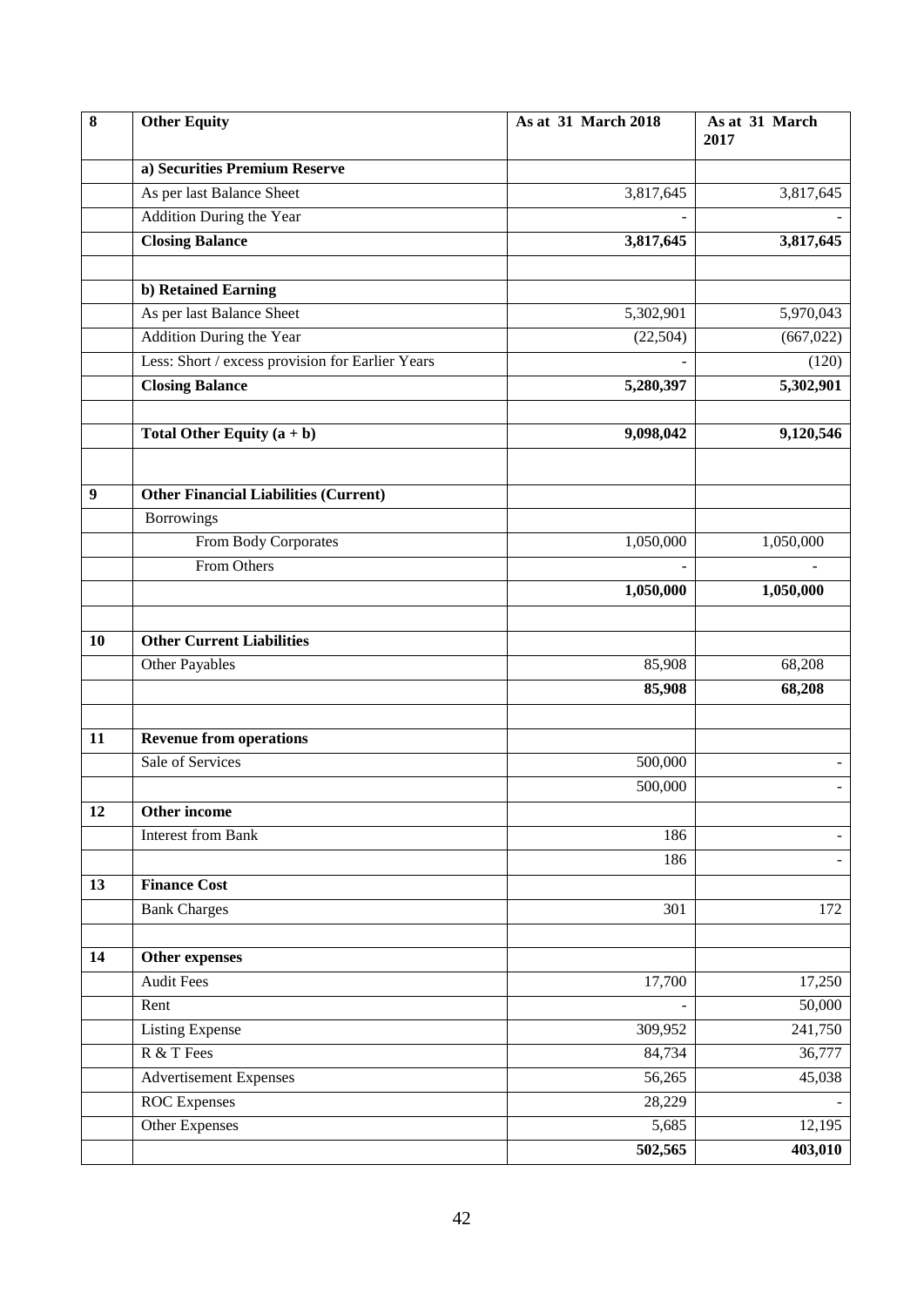- **15.** In the opinion of the management, the Current Assets are approximately of the value stated , if realized in the ordinary course of business. Further, provisions have been made for all known & accrued liabilities.
- **16.** The current liabilities includes the dues of sundry creditors amounting to Rs. Nil (Previous Year Rs. Nil) relating to Micro, Small and Medium Enterprises has been determined to the extent such parties have been identified on the basis of information available with the company. The parties of Micro, Small and Medium Enterprises to whom, the company owe any sum (principal) outstanding for more than forty five days, are Nil. Further interest payable on the said outstanding is Nil.

#### **17. Related Party Disclosures**

During the year, there are no transactions with related party.

#### **18. Calculation of Basic & diluted earning per share:**

| <b>Particulars</b>                       | <b>Current Year</b> | <b>Previous Year</b> |
|------------------------------------------|---------------------|----------------------|
|                                          | (Rs.)               | (Rs.)                |
| Profit/(Loss) after taxation<br>(Rs.)    | (22,504)            | (6,67,022)           |
| Weighted average number of shares (Nos.) | 3,06,233            | 3,06,233             |
| Nominal value of shares outstanding      | 10                  |                      |
| Basic and diluted per share              | (0.07)              | (2.18)               |

#### **19. Auditor's Remuneration:**

| <b>Particulars</b>          | $2017 - 18$ (Rs.) | $2016-17$ (Rs.) |
|-----------------------------|-------------------|-----------------|
| <b>Statutory Audit Fees</b> | 15,000            | 15,000          |
| GST / Service Tax           | 2,700             | 2,250           |
|                             | 17,700            | 17.250          |

- **20.** Figures of Current Assets and Current Liabilities are stated at book value and are subject to confirmations from the parties.
- **21.** Previous year figures have been regrouped/ recast/ reclassified wherever necessary, to conform to current year's classification.

**For S A R A & Associates, For and on behalf of the Board Chartered Accountants, Firm Registration No. 120927W**

| $Sd/-$                      |                        |                        |
|-----------------------------|------------------------|------------------------|
| Manoj Agarwal               | $Sd$ .                 | $Sd$ .                 |
| <b>Partner</b>              | <b>Manish Jakhalia</b> | <b>Rajkumar Khatod</b> |
| Membership No. 119509       | <b>Director</b>        | <b>Director</b>        |
| Mumbai, $30^{th}$ May, 2018 | DIN-01847156           | DIN-06409600           |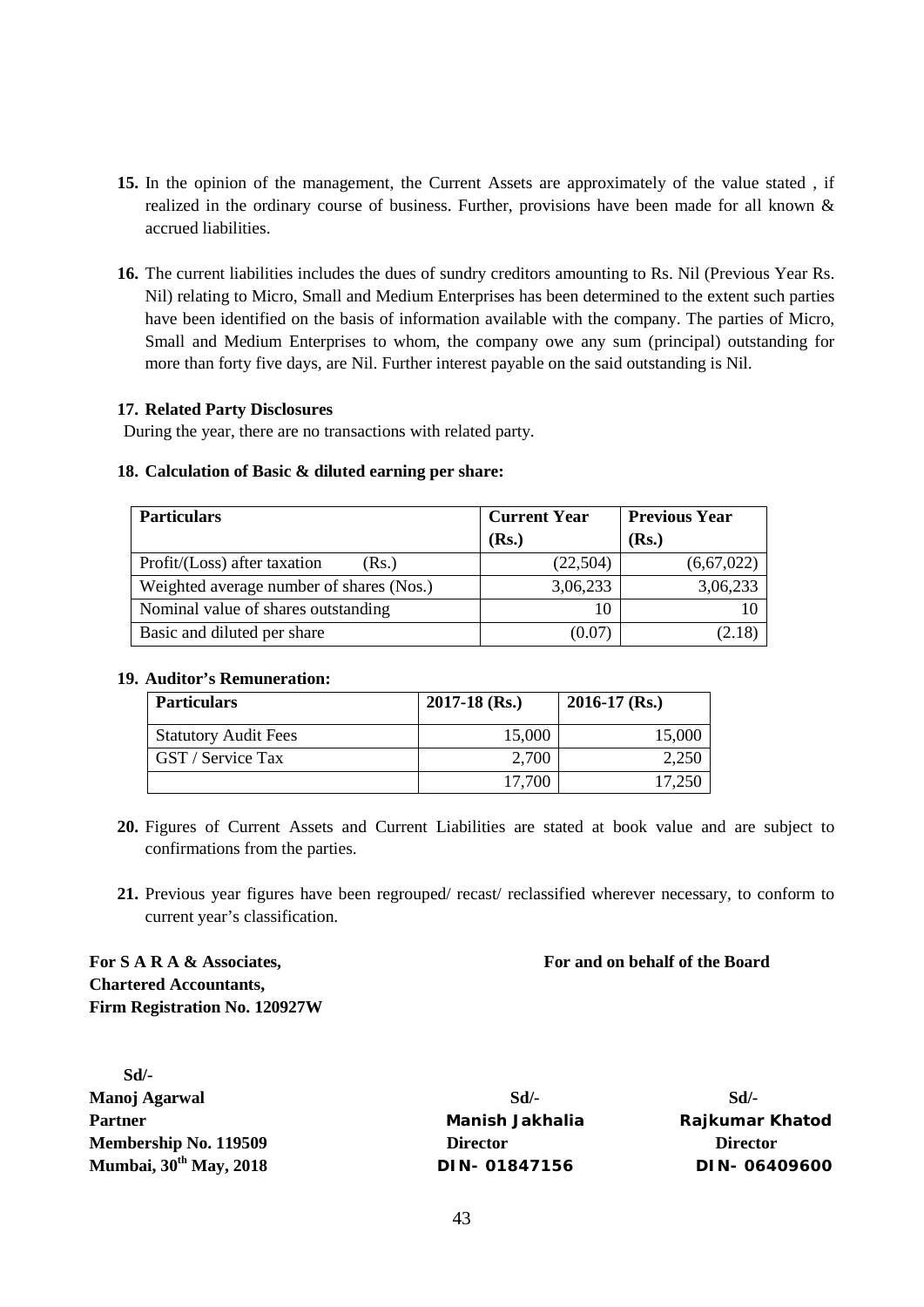#### **Independent Auditors' Report on Consolidated Financial Statements**

#### **To the Members, SASHWAT TECHNOCRATS LTD.**

#### **Report on the Consolidated Financial Statements**

We have audited the accompanying consolidated financial statements of SASHWAT TECHNOCRATS LTD. ("the Holding Company") and its subsidiaries (Collectively referred to as "the Company" or "the group") comprising of the Consolidated Balance Sheet as at March 31, 2018, the Consolidated Statement of Profit and Loss (including other comprehensive income), Consolidated Statement of Change in Equity and the Consolidated Cash Flow Statement for the year then ended and a summary of significant accounting policies and other explanatory information (hereinafter referred to as " the consolidated Financial statements").

#### **Management's Responsibility for the Consolidated Financial Statements**

The Holding company's Board of Directors is responsible for the preparation of the consolidated Financial statements in terms of the requirements of the Companies Act, 2013 ('the act') with that give a true and fair view of the Consolidated financial Position, Consolidated financial performance(including other comprehensive income), Consolidated Change in equity and Consolidated cash flows of the Company in accordance with the accounting principles generally accepted in India, including the Accounting Standards specified under Section 133 of the Act, read with the Companies (Indian Accounting Standard) Rules, 2015. The respective board of directors of the Companies are responsible for maintenance of adequate accounting records in accordance with the provisions of the Act for safeguarding the assets of the group and for preventing and detecting frauds and other irregularities; the selection and application of appropriate accounting policies; making judgments and estimates that are reasonable and prudent; design, implementation and maintenance of adequate internal financial controls, that are operating effectively for ensuring the accuracy and completeness of the accounting records, relevant to the preparation and presentation of the consolidated financial statements that give a true and fair view and are free from material misstatement, whether due to fraud or error, which have been used for the purpose of preparation of the consolidated financial statements by the Directors of the Holding Company, as aforesaid.

#### **Auditor's Responsibility**

Our responsibility is to express an opinion on these consolidated financial statements based on our audit. While conducting audit we have taken into account the provisions of the Act, the accounting and auditing standards and matters which are required to be included in the audit report under the provisions of the Act and the Rules made there under. We conducted our audit in accordance with the Standards on Auditing specified under Section 143(10) of the Act. Those Standards require that we comply with ethical requirements and plan and perform the audit to obtain reasonable assurance about whether the consolidated financial statements are free from material misstatement

An audit involves performing procedures to obtain audit evidence about the amounts and disclosures in the consolidated financial statements. The procedures selected depend on the auditor's judgment, including the assessment of the risks of material misstatement of the consolidated financial statements, whether due to fraud or error. In making those risk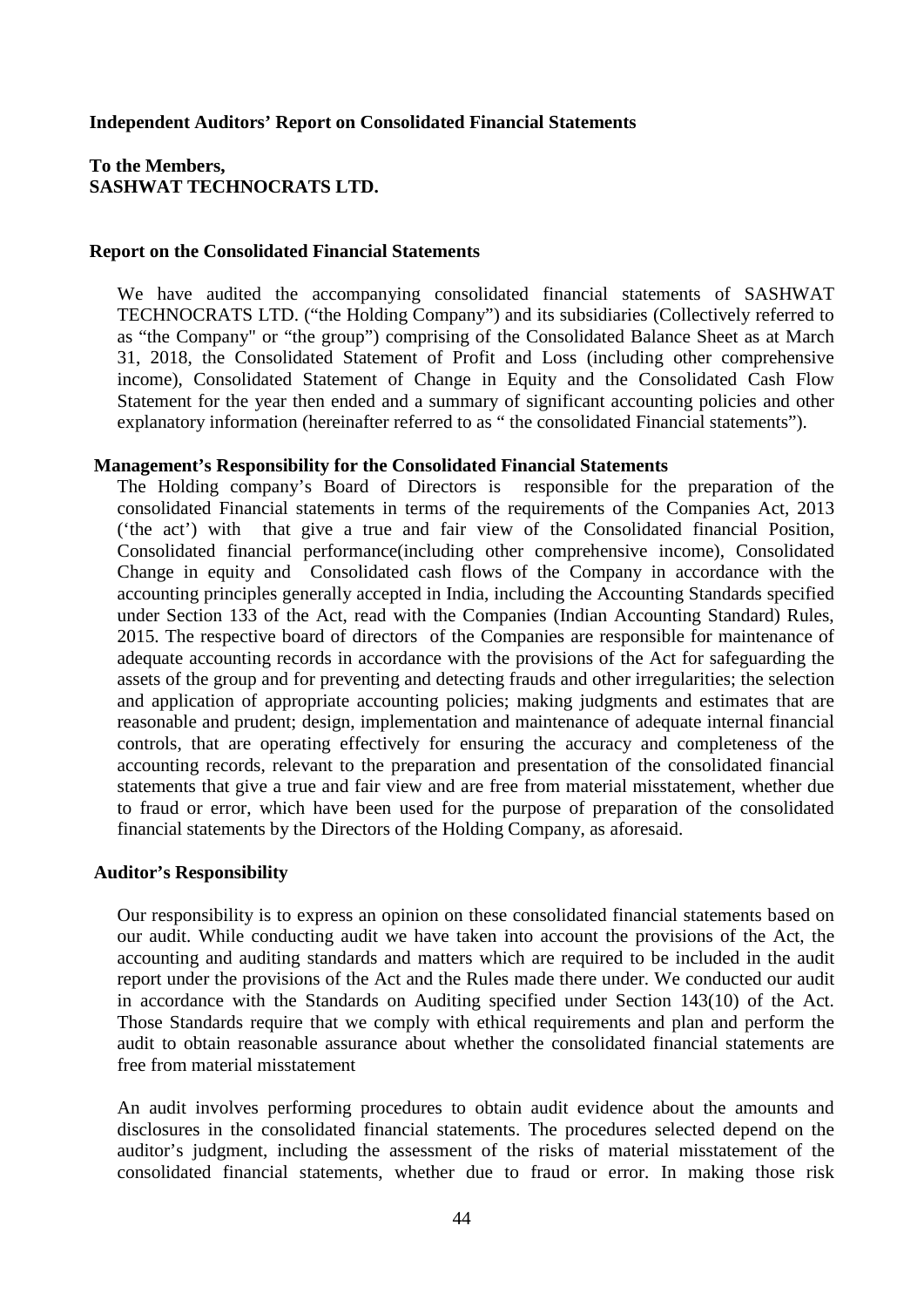assessments, the auditor considers internal financial control relevant to the Holding Company's preparation of the consolidated financial statements that give a true and fair view, in order to design audit procedures that are appropriate in the circumstances. An audit also includes evaluating the appropriateness of accounting policies used and the reasonableness of the accounting estimates made by the Holding Company's management and Board of Directors, as well as evaluating the overall presentation of the consolidated financial statements.

We believe that the audit evidence we have obtained is sufficient and appropriate to provide a basis for our audit opinion on the consolidated financial statements.

#### **Opinion**

2. In our opinion and to the best of our information and according to the explanations given to us, the aforesaid consolidated financial statements give the information required by the Act in the manner so required and give a true and fair view in conformity with the accounting principles generally accepted in India , of the Consolidated state of affairs of the Company, as at 31 March 2018, and their consolidated profit (including other comprehensive income), consolidated statement of changes in equity and their Consolidated cash flows for the year ended on that date.

#### **Report on Other Legal and Regulatory Requirements**

- 3. As required by section 143(3) of the Act, we report that:
- h) we have sought and obtained all the information and explanations which to the best of our knowledge and belief were necessary for the purpose of our audit of the aforesaid consolidated financial statements;
- i) in our opinion, proper books of account as required by law relating to preparation of the aforesaid Consolidated Financial statements have been kept by the Holding Company so far as appears from our examination of those books and reports of the other auditor;
- j) The Consolidated Balance Sheet, the Consolidated Statement of Profit and Loss, Consolidated statement of change in equity and Consolidated Cash Flow Statement dealt with by this Report are in agreement with the relevant books of account maintained for the purpose of preparation of the Consolidated Financial statements.
- k) in our opinion, the aforesaid Consolidated financial statements comply with the applicable Accounting Standards specified under Section 133 of the Act, read with Companies (Indian Accounting Standard) Rules 2015, as amended;
- l) On the basis of written representations received from the directors of the Holding Company as on March 31, 2018 taken on record by the Board of Directors of the Holding Company and the report of the statutory auditors of its subsidiary companies, none of the directors of the Group companies is disqualified as on March 31, 2018, from being appointed as a director in terms of Section 164(2) of the Act;
- m) with respect to the adequacy of the internal financial controls over financial reporting of the Group and the operating effectiveness of such controls, refer to our separate report in "Annexure A"; and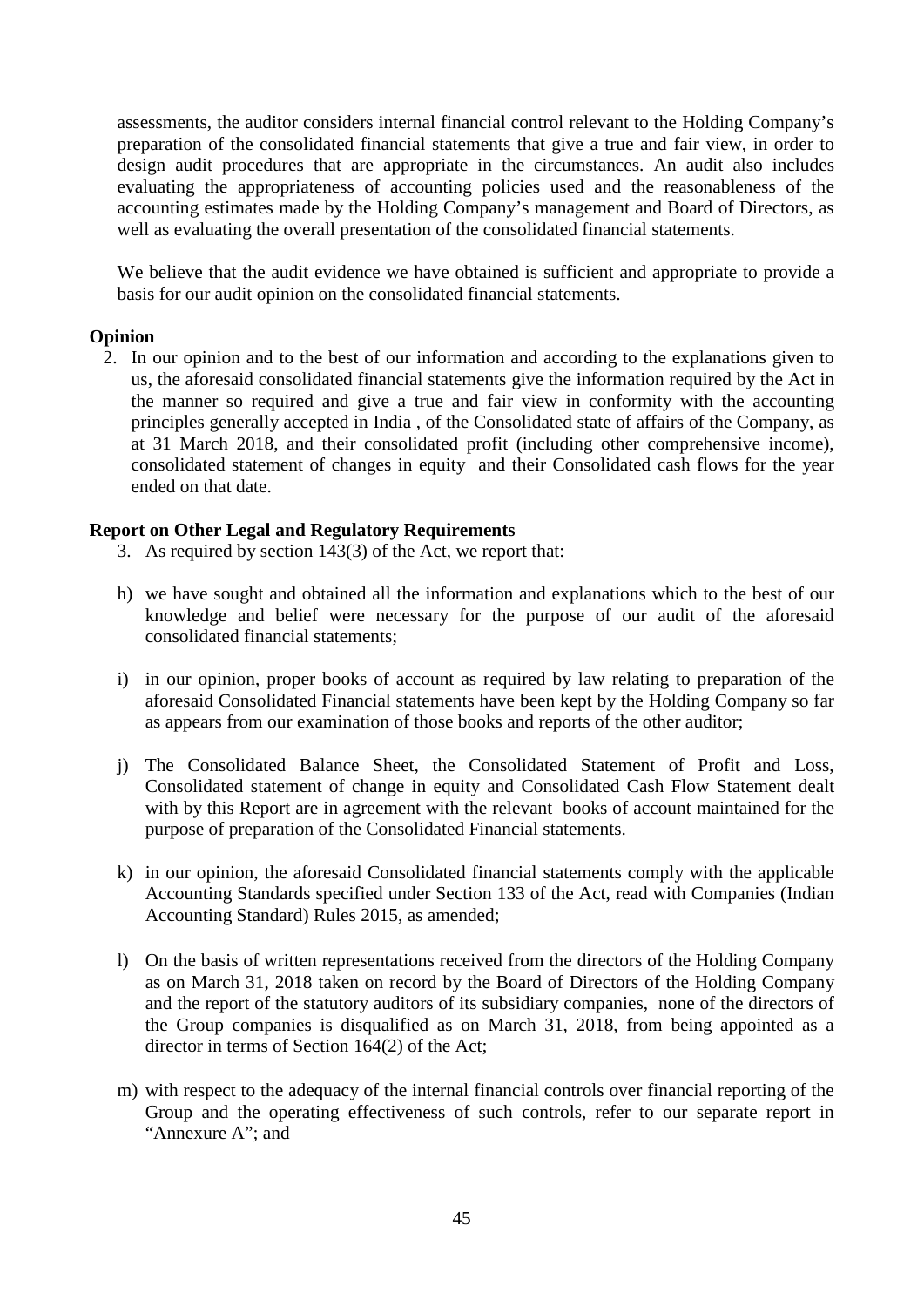- n) With respect to the other matters to be included in the Auditor's Report in accordance with Rule 11 of the Companies (Audit and Auditors) Rules, 2014, in our opinion and to the best of our information and according to the explanations given to us:
	- iv. The Group does not have any pending litigations which would impact its financial position.
	- v. The Group did not have any long-term contracts including derivative contracts; as such the question of commenting on any material foreseeable losses is not required.
	- vi. There has not been any occasion in case of the Group during the year under report to transfer any sums to the Investor Education and Protection Fund. The question of delay in transferring such sums does not arise.

**For S A R A & Associates Chartered Accountants (Firm Registration No. 120927W)**

**Sd/- (Manoj Agarwal) Partner Membership No. 119509 Mumbai, Date: 30th May, 2018**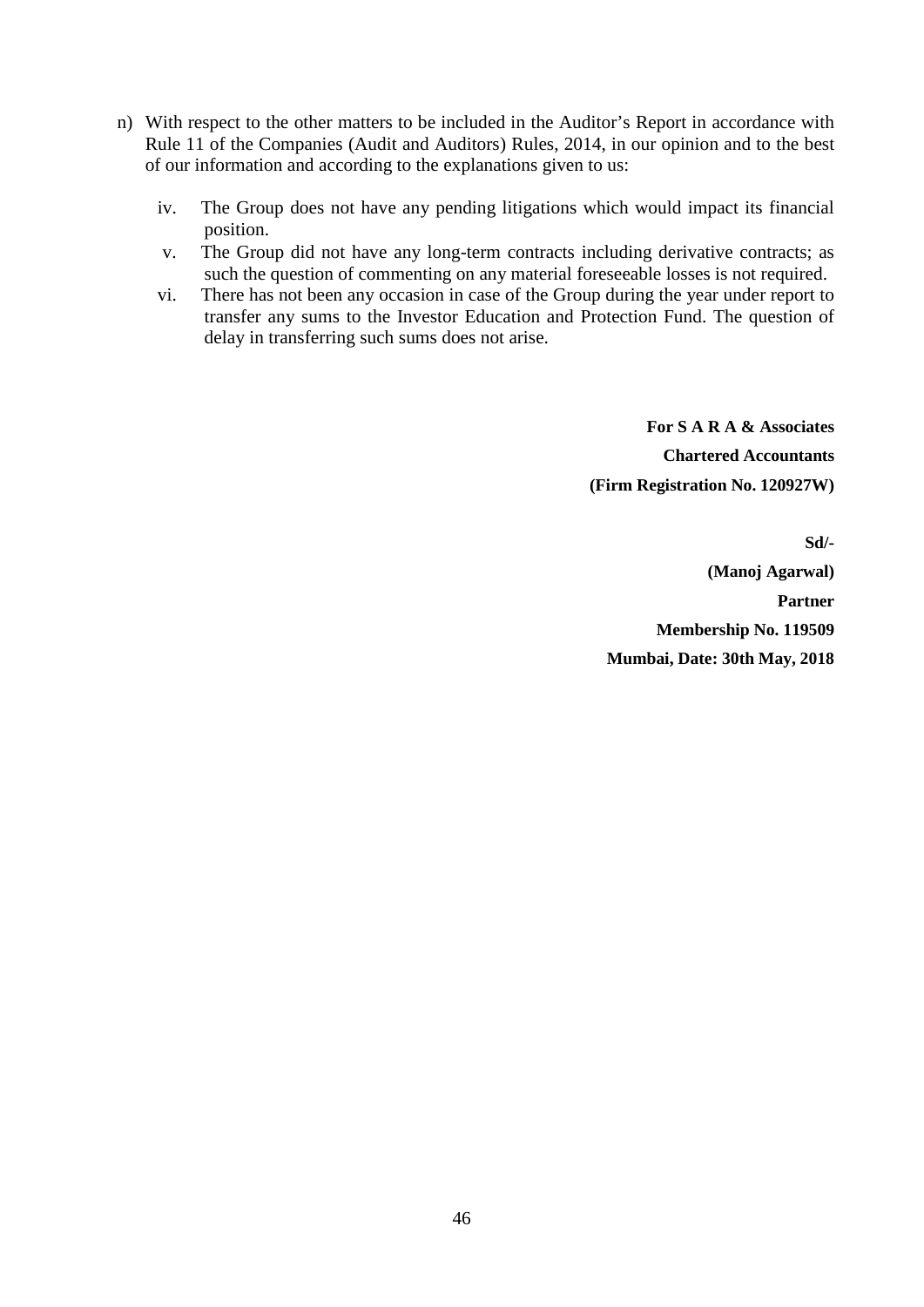#### **Annexure – A to the Auditors Report**

### **Report on the Internal Financial Controls under Clause (i) of Sub-section 3 of Section 143 of the Companies Act, 2013 ("the Act")**

In conjunction with our audit of the consolidated financial statements of the Company as of and for the year ended  $31<sup>st</sup>$  March, 2018, we have audited the internal financial controls over financial report of SASHWAT TECHNOCRATS LTD. (Formerly Known as Zenzy Technocrats Limited) ("the Holding Company") and its subsidiary companies as of that date.

#### **Management's Responsibility for Internal Financial Controls**

The Respective Board of Directors of the Holding Company and its subsidiary company are responsible for establishing and maintaining internal financial controls based on the internal control over financial reporting criteria established by the Company considering the essential components of internal control stated in the Guidance Note on Audit of Internal Financial Controls over Financial Reporting issued by the Institute of Chartered Accountants of India ('ICAI'). These responsibilities include the design, implementation and maintenance of adequate internal financial controls that were operating effectively for ensuring the orderly and efficient conduct of its business, including adherence to company's policies, the safeguarding of its assets, the prevention and detection of frauds and errors, the accuracy and completeness of the accounting records, and the timely preparation of reliable financial information, as required under the Companies Act, 2013.

#### **Auditors' Responsibility**

Our responsibility is to express an opinion on the Company's internal financial controls over financial reporting based on our audit. We conducted our audit in accordance with the Guidance Note on Audit of Internal Financial Controls Over Financial Reporting (the "Guidance Note") and the Standards on Auditing, issued by ICAI and deemed to be prescribed under section 143(10) of the Companies Act, 2013, to the extent applicable to an audit of internal financial controls, both applicable to an audit of Internal Financial Controls and, both issued by the Institute of Chartered Accountants of India. Those Standards and the Guidance Note require that we comply with ethical requirements and plan and perform the audit to obtain reasonable assurance about whether adequate internal financial controls over financial reporting was established and maintained and if such controls operated effectively in all material respects.

Our audit involves performing procedures to obtain audit evidence about the adequacy of the internal financial controls system over financial reporting and their operating effectiveness. Our audit of internal financial controls over financial reporting included obtaining an understanding of internal financial controls over financial reporting, assessing the risk that a material weakness exists, and testing and evaluating the design and operating effectiveness of internal control based on the assessed risk. The procedures selected depend on the auditor's judgment, including the assessment of the risks of material misstatement of the financial statements, whether due to fraud or error.

We believe that the audit evidence we have obtained is sufficient and appropriate to provide a basis for our audit opinion on the Company's internal financial controls system over financial reporting.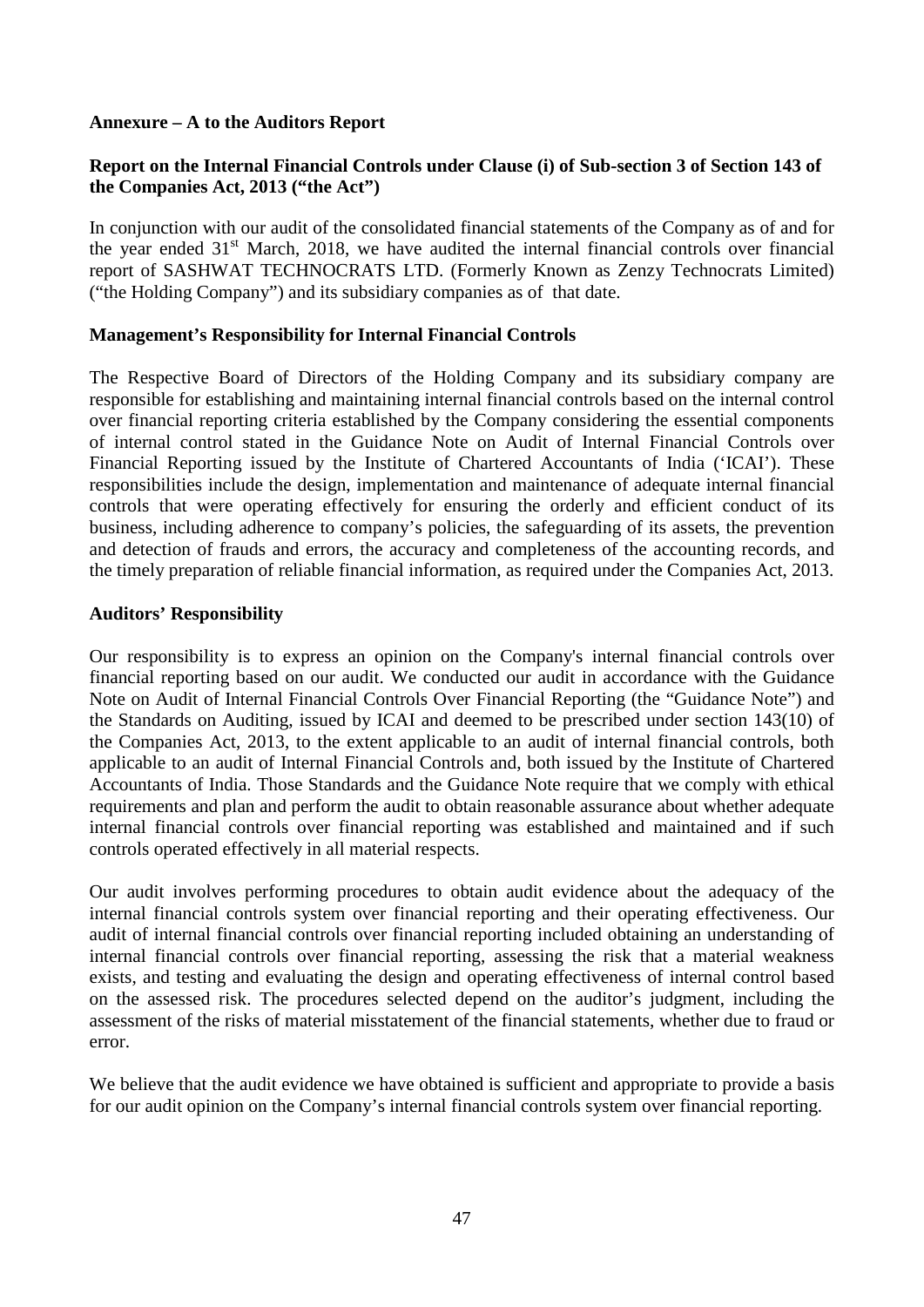#### **Meaning of Internal Financial Controls over Financial Reporting**

A company's internal financial control over financial reporting is a process designed to provide reasonable assurance regarding the reliability of financial reporting and the preparation of financial statements for external purposes in accordance with generally accepted accounting principles. A company's internal financial control over financial reporting includes those policies and procedures that (1) pertain to the maintenance of records that, in reasonable detail, accurately and fairly reflect the transactions and dispositions of the assets of the company; (2) provide reasonable assurance that transactions are recorded as necessary to permit preparation of financial statements in accordance with generally accepted accounting principles, and that receipts and expenditures of the company are being made only in accordance with authorizations of management and directors of the company; and (3) provide reasonable assurance regarding prevention or timely detection of unauthorized acquisition, use, or disposition of the company's assets that could have a material effect on the financial statements.

#### **Inherent Limitations of Internal Financial Controls Over Financial Reporting**

Because of the inherent limitations of internal financial controls over financial reporting, including the possibility of collusion or improper management override of controls, material misstatements due to error of fraud may occur and not be detected. Also, projections of any evaluation of the internal financial controls over financial reporting to future periods are subject to the risk that the internal financial control over financial reporting may become inadequate because of changes in conditions, or that the degree of compliances with the polices or procedures may deteriorate.

#### **Opinion**

Our opinion, the Holding Company and its subsidiary companies, which are companies incorporated in India, have in all material respects, an adequate internal financial controls system over financial reporting and such internal financial controls over financial reporting were operating effectively as at March 31, 2018, based on the internal control over financial reporting criteria established by the Company considering the essential components of internal control stated in the Guidance Note on Audit of Internal Financial Controls Over Financial Reporting issued by the Institute of Chartered Accountants of India.

> **For S A R A & Associates Chartered Accountants (Firm Registration No. 120927W)**

**Sd/- (Manoj Agarwal) Partner Membership No. 119509 Mumbai, Date: 30th May, 2018**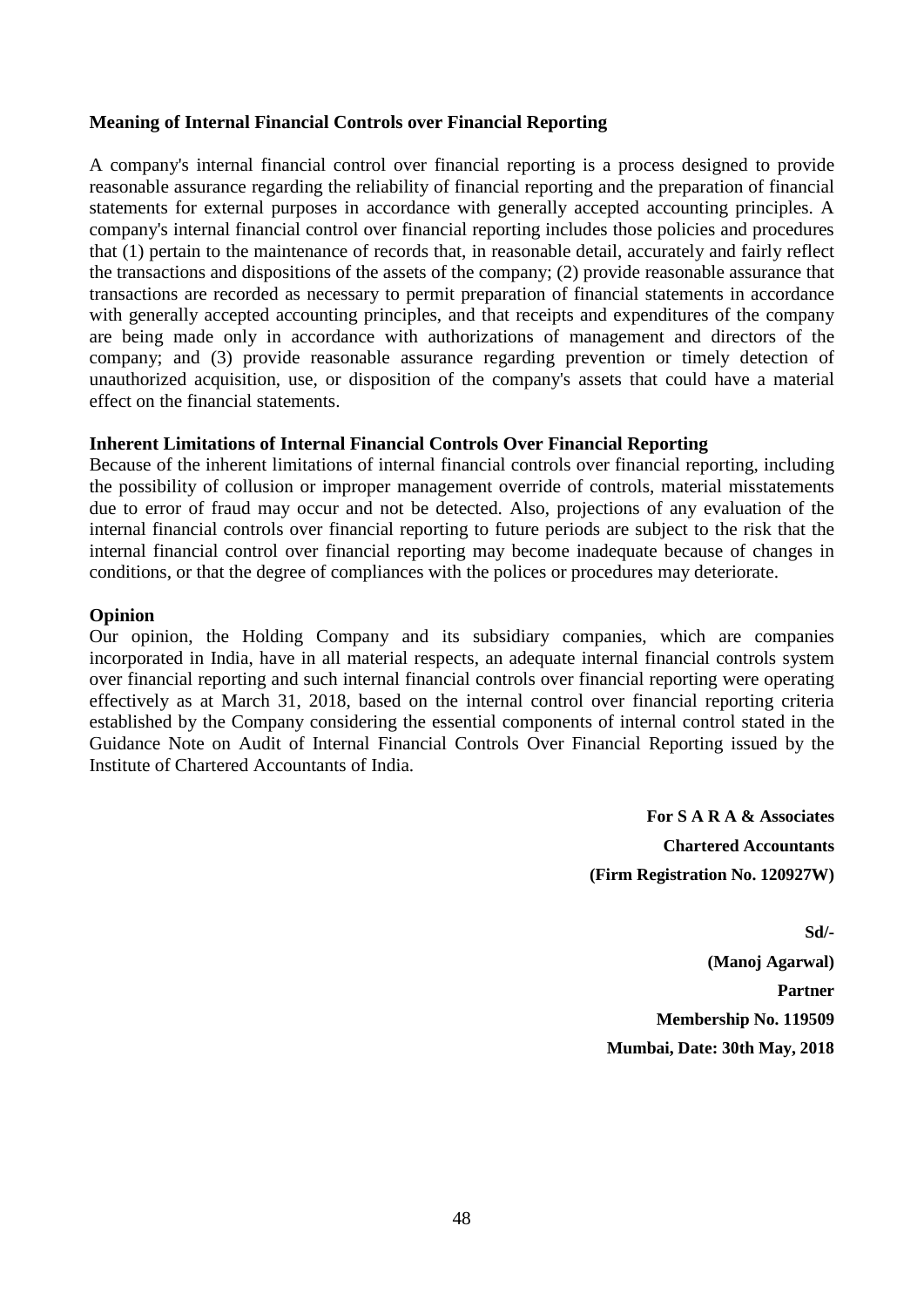|              | <b>SASHWAT TECHNOCRATS LIMITED</b> |                                                      |                          |                      |
|--------------|------------------------------------|------------------------------------------------------|--------------------------|----------------------|
|              | CIN - L24220MH1975PLC018682        |                                                      |                          |                      |
|              |                                    | <b>BALANCE SHEET (CONSOLIDATED) AS AT 31.03.2018</b> |                          |                      |
|              | <b>Particulars</b>                 | <b>Note</b>                                          | As At                    | As At                |
|              |                                    | N <sub>0</sub>                                       | 31.03.2018               | 31.03.2017           |
|              |                                    |                                                      |                          |                      |
|              | <b>ASSETS</b>                      |                                                      |                          |                      |
| $\mathbf{A}$ | <b>Non - Current Assets</b>        |                                                      |                          |                      |
|              | Property, Plant & Equipment        |                                                      | $\overline{\phantom{0}}$ |                      |
|              | Capital Work in Progress           |                                                      |                          |                      |
|              | Other Intangible Assets            |                                                      |                          |                      |
|              | <b>Financial Assets</b>            |                                                      |                          |                      |
|              | Investments                        | $\overline{2}$                                       | 356,336                  | 376,160              |
|              | Loans                              |                                                      | $\overline{\phantom{a}}$ |                      |
|              | Deferred Tax Assets (Net)          |                                                      |                          |                      |
|              | <b>Income Tax Assets</b>           |                                                      |                          |                      |
|              | Other Non - Current Assets         |                                                      |                          |                      |
|              | <b>Total Non - Current Assets</b>  |                                                      | 356,336                  | 376,160              |
|              |                                    |                                                      |                          |                      |
| B)           | <b>Current Assets</b>              |                                                      |                          |                      |
|              | Inventories                        |                                                      |                          |                      |
|              | <b>Financial Assets</b>            |                                                      |                          |                      |
|              | Investments                        | $\overline{2}$                                       | 4,000,000                | 5,406,000            |
|              | <b>Trade Receivables</b>           | 3                                                    | 632,514                  | 427,514              |
|              | Cash and Cash Equivalents          | $\overline{4}$                                       | 6,670,506                | 15,339,369           |
|              | Loans                              | 5                                                    | 232,625,975              | 214,871,298          |
|              | Other Financial Assets             |                                                      |                          |                      |
|              | <b>Income Tax Assets</b>           | 6                                                    | 795,219                  | $\overline{726,403}$ |
|              | <b>Other Current Assets</b>        |                                                      | 17,703                   |                      |
|              | <b>Total Current Assets</b>        |                                                      | 244,741,917              | 236,770,584          |
|              | <b>TOTAL ASSETS</b>                |                                                      | 245,098,253              | 237,146,744          |
|              |                                    |                                                      |                          |                      |
|              | <b>EQUITY AND LIABILITIES</b>      |                                                      |                          |                      |
|              |                                    |                                                      |                          |                      |
| $\mathbf{A}$ | <b>Equity</b>                      |                                                      |                          |                      |
|              | <b>Equity Share Capital</b>        | $\boldsymbol{7}$                                     | 3,062,330                | 3,062,330            |
|              | Other Equity                       | 8                                                    | 189,944,165              | 186,998,206          |
|              | <b>Total Equity</b>                |                                                      | 193,006,495              | 190,060,536          |
|              |                                    |                                                      |                          |                      |
| $\bf{B}$ )   | <b>Non Current Liabilities</b>     |                                                      |                          |                      |
|              | <b>Financial Liabilities</b>       |                                                      |                          |                      |
|              | <b>Borrowings</b>                  |                                                      | $\overline{a}$           |                      |
|              | <b>Other Financial Liabilities</b> |                                                      | $\frac{1}{2}$            |                      |
|              | Deferred Tax Liabilities (Net)     |                                                      | $\overline{\phantom{0}}$ |                      |
|              | Other Non - Current Liabilities    |                                                      | $\blacksquare$           | $\overline{a}$       |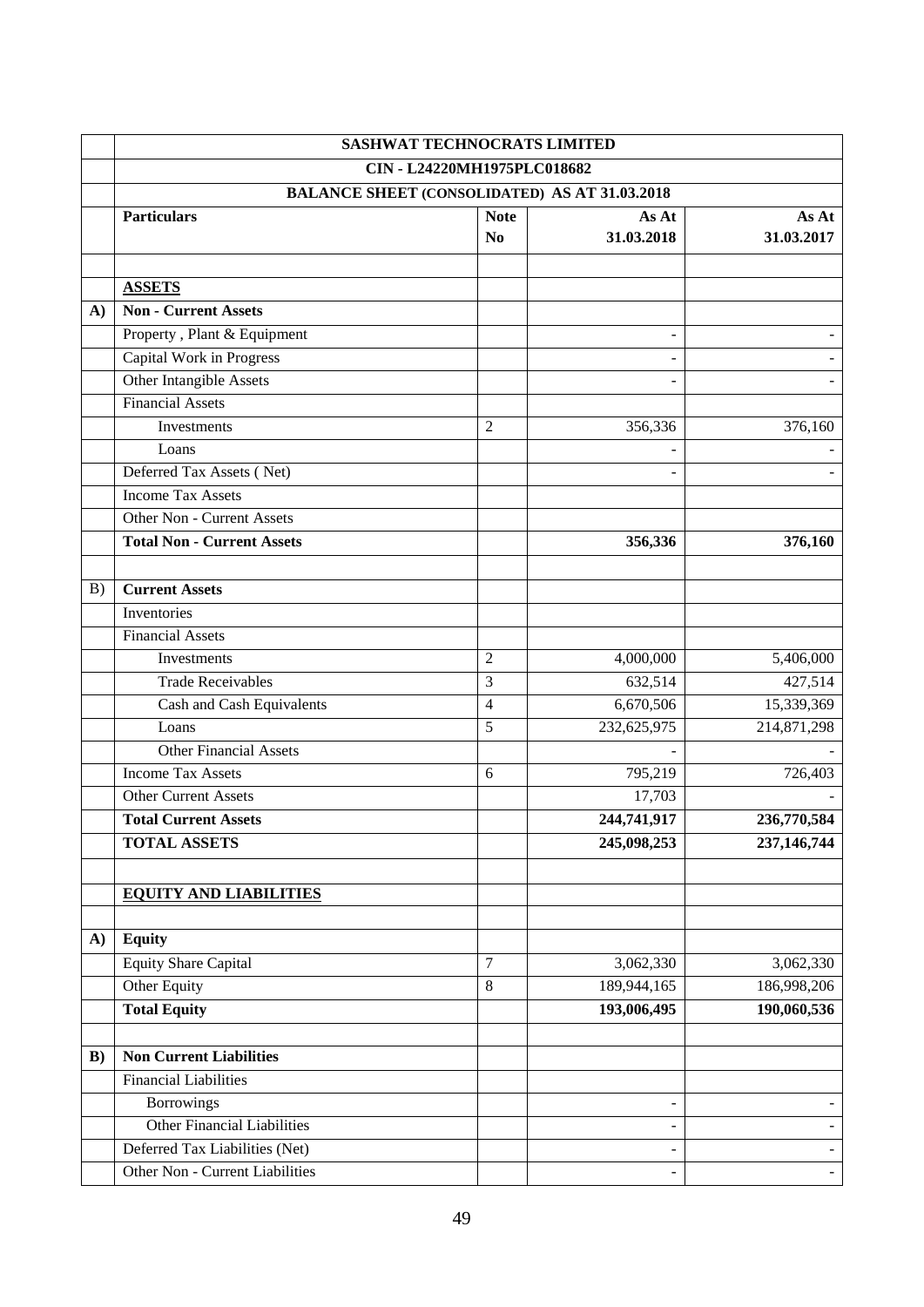|              | <b>Total Non-Current Liabilities</b>                 |        |                                           |                        |
|--------------|------------------------------------------------------|--------|-------------------------------------------|------------------------|
|              |                                                      |        |                                           |                        |
| $\mathbf{C}$ | <b>Current Liabilities</b>                           |        |                                           |                        |
|              | <b>Financial Liabilities</b>                         |        |                                           |                        |
|              | <b>Trade Payables</b>                                |        |                                           |                        |
|              | Other Financial Liabilities                          | 9      | 49,974,250                                | 44,950,000             |
|              | <b>Other Current Liabilities</b>                     | 10     | 1,227,508                                 | 1,311,208              |
|              | Provisions                                           |        |                                           |                        |
|              | <b>Income Tax Liabilities</b>                        |        | 890,000                                   | 825,000                |
|              | <b>Total Current Liabilities</b>                     |        | 52,091,758                                | 47,086,208             |
|              | <b>TOTAL EQUITY AND LIABILITIES</b>                  |        | 245,098,253                               | 237,146,744            |
|              |                                                      |        |                                           |                        |
|              | The accompanying consolidated notes form an integral | $1$ to |                                           |                        |
|              | part of the Financial Statement                      | 21     |                                           |                        |
|              |                                                      |        |                                           |                        |
|              | As per our report of even date attached              |        |                                           |                        |
|              |                                                      |        |                                           |                        |
|              | For S A R A & Associates,                            |        | For & on behalf of the Board of Directors |                        |
|              | <b>Chartered Accountants,</b>                        |        |                                           |                        |
|              | Firm Registration No:- 120927W                       |        |                                           |                        |
|              |                                                      |        |                                           |                        |
|              | Sd/-                                                 |        |                                           |                        |
|              | Manoj Agrawal                                        |        | Sd/-                                      | Sd/-                   |
|              | <b>Partner</b>                                       |        | <b>Manish Jakhalia</b>                    | <b>Rajkumar Khatod</b> |
|              | Membership No.- 119509                               |        | <b>Director</b>                           | <b>Director</b>        |
|              | <b>Mumbai</b>                                        |        | DIN-01847156                              | DIN-06409600           |
|              | Date: 30.05.2018                                     |        |                                           |                        |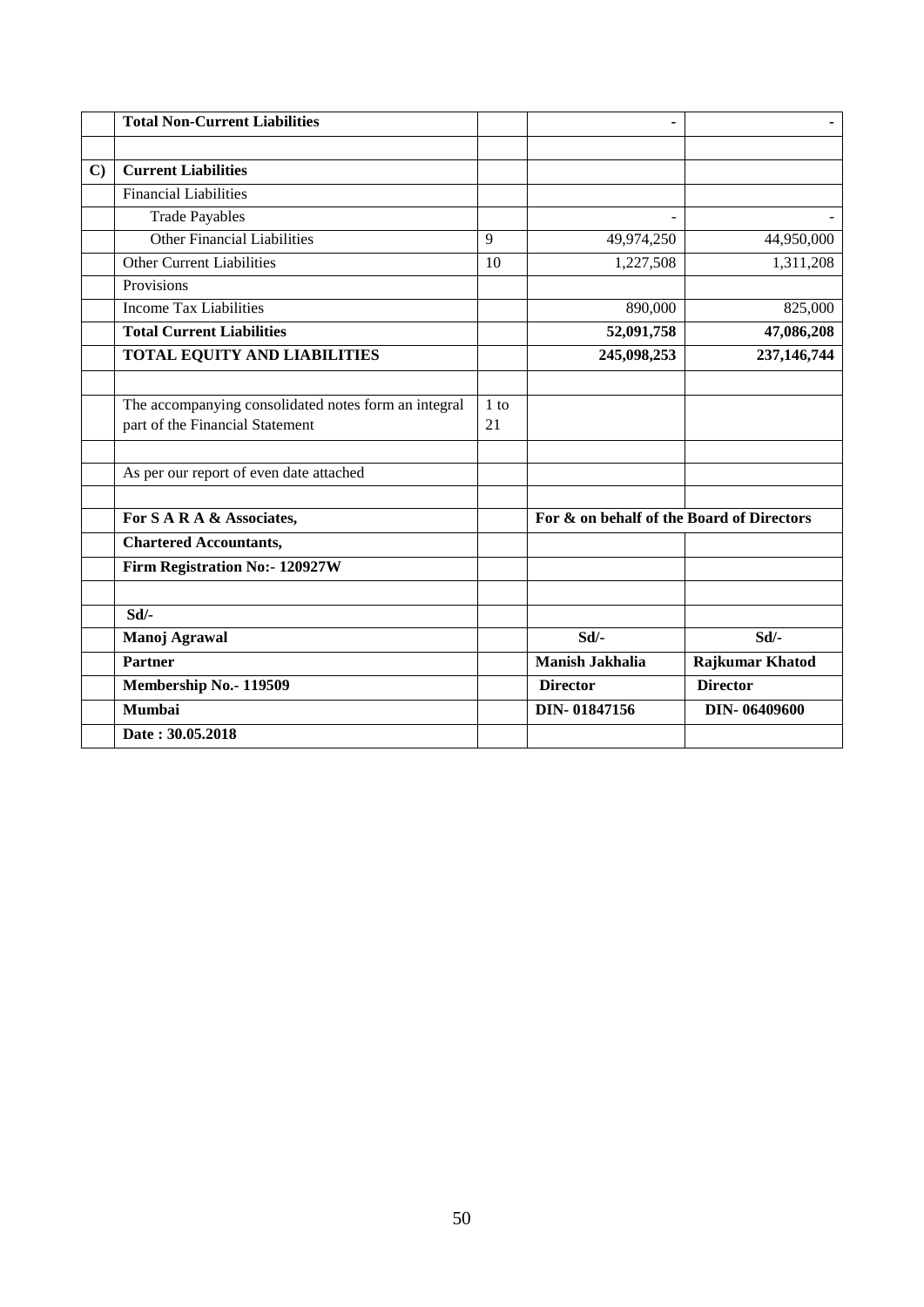| SASHWAT TECHNOCRATS LIMITED                                                        |                |                    |                    |
|------------------------------------------------------------------------------------|----------------|--------------------|--------------------|
| CIN - L24220MH1975PLC018682                                                        |                |                    |                    |
| STATEMENT OF PROFIT & LOSS ACCOUNT (CONSOLIDATED) FOR THE YEAR ENDED 31 MARCH 2018 |                |                    |                    |
|                                                                                    |                |                    |                    |
| <b>Particulars</b>                                                                 | <b>Note</b>    | For the year Ended | For the year Ended |
|                                                                                    | N <sub>0</sub> | 31.03.2018         | 31.03.2017         |
|                                                                                    |                |                    |                    |
| Income:                                                                            |                |                    |                    |
| Revenue from operations                                                            | 11             | 8,395,000          | 21,334,550         |
| Other Income                                                                       | 12             | 3,873,371          | 3,197,210          |
| <b>Total Income</b>                                                                |                | 12,268,371         | 24,531,760         |
|                                                                                    |                |                    |                    |
| <b>Expenses:</b>                                                                   |                |                    |                    |
| Purchases of stock in trade                                                        |                | 7,287,260          | 20,100,115         |
| Employee benefits expense                                                          | 13             | 307,500            | 875,560            |
| Depreciation and Amortization expense                                              |                |                    |                    |
| <b>Finance Costs</b>                                                               | 14             | 301                | 1,260              |
| Other Expenses                                                                     | 15             | 814,634            | 665,880            |
| <b>Total Expenses</b>                                                              |                | 8,409,695          | 21,642,815         |
|                                                                                    |                |                    |                    |
| Profit before tax                                                                  |                | 3,858,676          | 2,888,945          |
| Less: Tax expense                                                                  |                |                    |                    |
| <b>Current Tax</b>                                                                 |                | (890,000)          | (825,000)          |
| Deferred Tax                                                                       |                |                    |                    |
| <b>Excess/Short Provision</b>                                                      |                | (2,893)            | 197,504            |
| Profit-(Loss) for the period                                                       |                | 2,965,783          | 2,261,449          |
|                                                                                    |                |                    |                    |
| <b>Other Comprehensive Income</b>                                                  |                |                    |                    |
| Items that will not be reclassified subsquently to profit or                       |                | $\blacksquare$     |                    |
| loss                                                                               |                |                    |                    |
| Items that will be reclassified subsquently to profit or loss                      |                |                    |                    |
|                                                                                    |                |                    |                    |
| Fair value changes on Investment                                                   |                | (19, 824)          | (263, 840)         |
|                                                                                    |                |                    |                    |
| Total Other Comprehensive Income / (Loss), net of Tax                              |                | (19, 824)          | (263, 840)         |
|                                                                                    |                |                    |                    |
| <b>Total Comprehensive Income for the period</b>                                   |                | 2,945,959          | 1,997,609          |
|                                                                                    |                |                    |                    |
| <b>Earnings per Equity Share</b>                                                   |                |                    |                    |
| <b>Basic</b>                                                                       |                | 9.62               | 6.52               |
| Diluted                                                                            |                | 9.62               | 6.52               |
| Weighted average no. of Equity Shares (used in calculating                         |                |                    |                    |
| EPS)                                                                               |                |                    |                    |
| <b>Basic</b>                                                                       |                | 306,233            | 306,233            |
| Diluted                                                                            |                | 306,233            | 306,233            |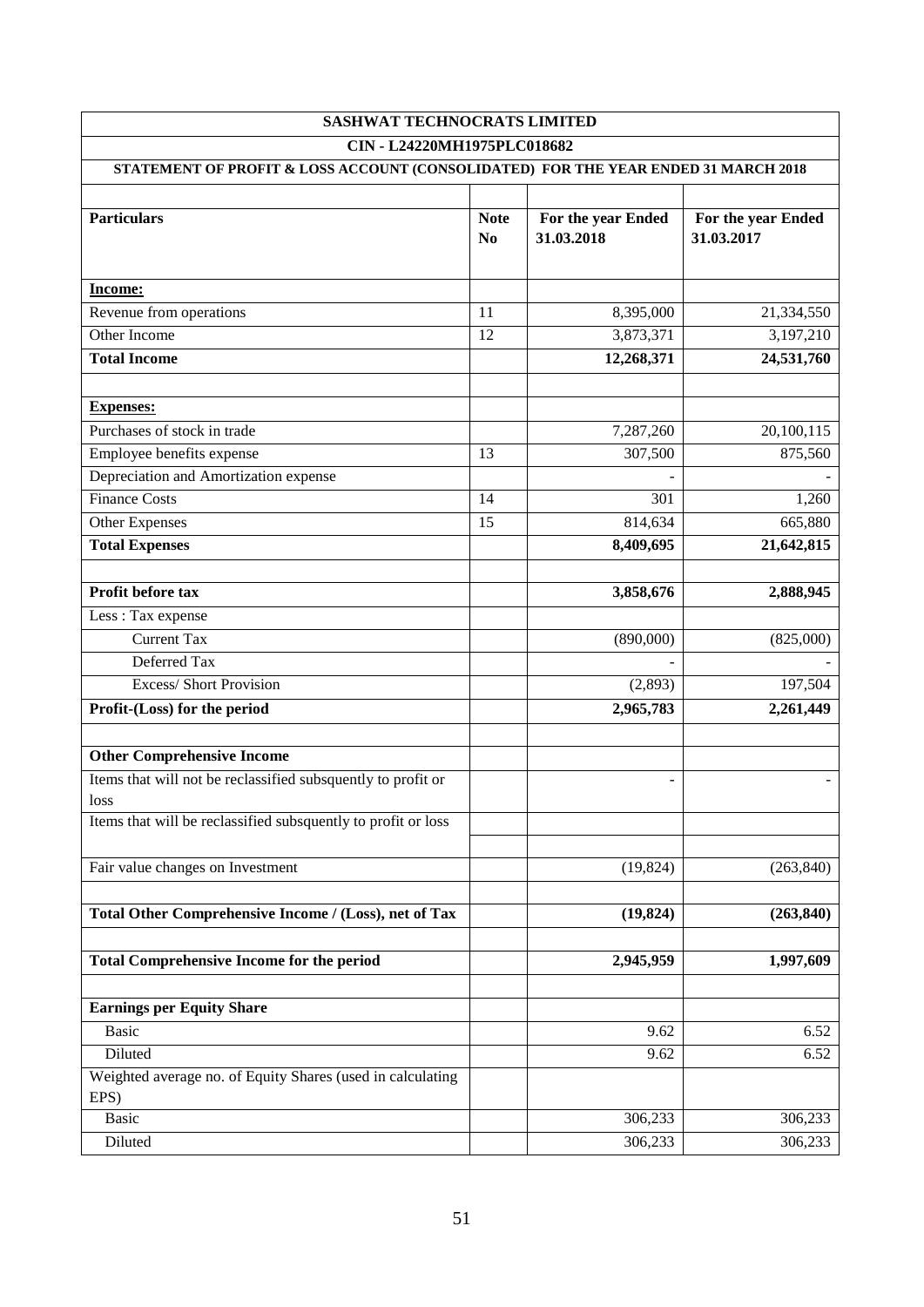| The accompanying consolidated notes form an integral part | 1 to |                 |                                           |
|-----------------------------------------------------------|------|-----------------|-------------------------------------------|
| of the Financial Statement                                | 21   |                 |                                           |
|                                                           |      |                 |                                           |
| As per our report of even date attached                   |      |                 |                                           |
|                                                           |      |                 |                                           |
| For S A R A & Associates,                                 |      |                 | For & on behalf of the Board of Directors |
| <b>Chartered Accountants,</b>                             |      |                 |                                           |
|                                                           |      |                 |                                           |
|                                                           |      |                 |                                           |
| Sd                                                        |      |                 |                                           |
| Manoj Agrawal                                             |      | $Sd$ .          | Sd                                        |
| <b>Partner</b>                                            |      | Manish Jakhalia | <b>Rajkumar Khatod</b>                    |
| Membership No.- 119509                                    |      | <b>Director</b> | <b>Director</b>                           |
| <b>Mumbai</b>                                             |      | DIN-01847156    | DIN-06409600                              |
| Date: 30.05.2018                                          |      |                 |                                           |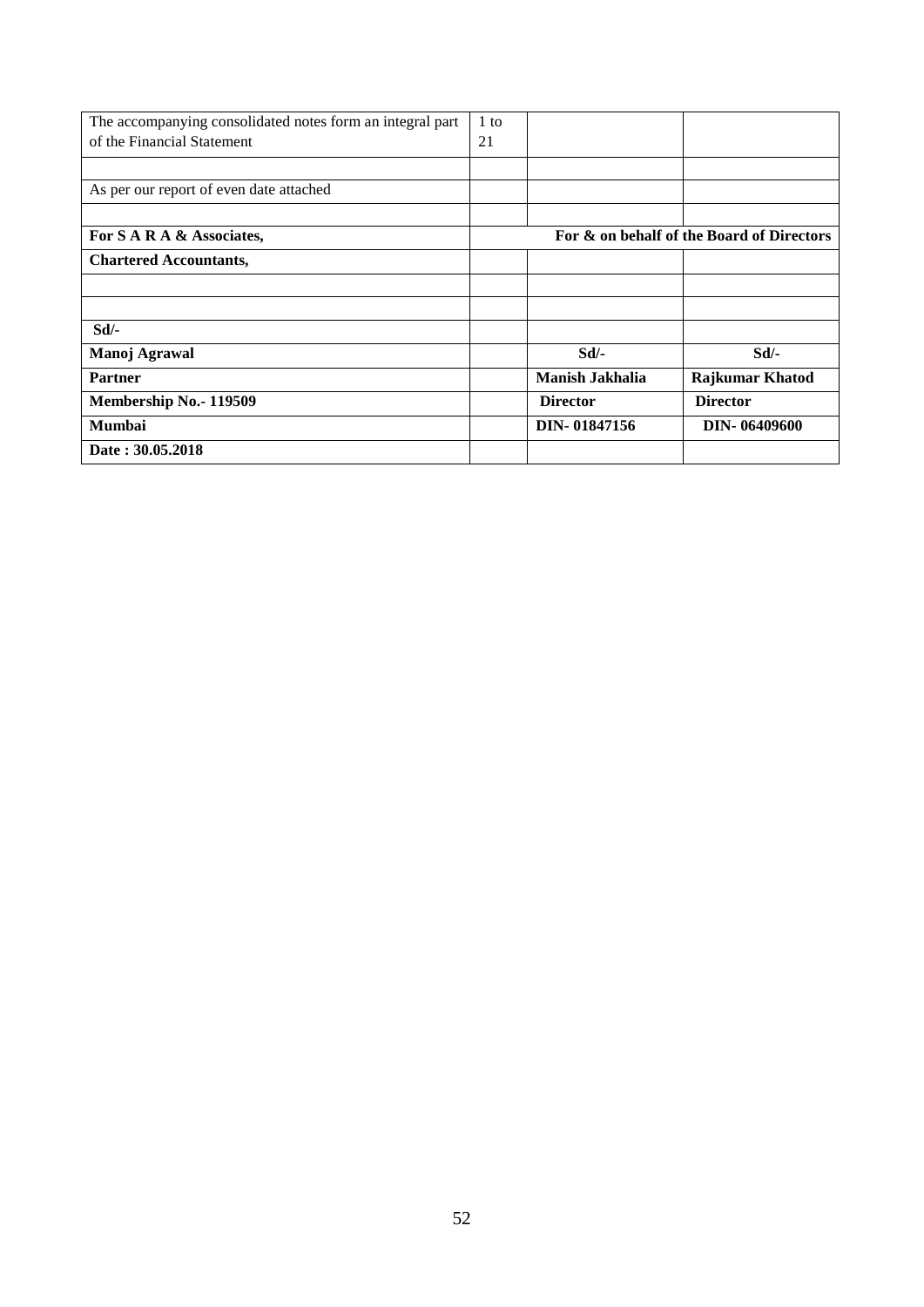**CIN - L24220MH1975PLC018682**

Т

| STATEMENT OF CASH FLOW ((CONSOLIDATED) FOR THE YEAR ENDED MARCH 31,2018 |                                           |                                  |
|-------------------------------------------------------------------------|-------------------------------------------|----------------------------------|
| <b>Particulars</b>                                                      | For the year ended<br>31/03/2018          | For the year ended<br>31/03/2017 |
| <b>A. CASH FLOW FROM OPERATING</b>                                      |                                           |                                  |
| <b>ACTIVITIES</b>                                                       |                                           |                                  |
| Net Profit before tax and extraordinary items                           | 3,858,676                                 | 2,888,945                        |
| <b>Adjustement for</b>                                                  |                                           |                                  |
| <b>Interest on Income Tax Refund</b>                                    |                                           | (264)                            |
|                                                                         |                                           | (264)                            |
| Operating profit before working capital changes                         | 3,858,676                                 | 2,888,681                        |
| <b>Adjustement for</b>                                                  |                                           |                                  |
| <b>Trade Receivable</b>                                                 | (205,000)                                 | 2,370,840                        |
| Changes in Other Financials Assets                                      | (17,703)                                  |                                  |
| Trade Payables & Other Current Liabilities                              | (83,700)                                  | (3,194,310)                      |
| <b>Working Capital changes</b>                                          | (306, 403)                                | (823, 470)                       |
| <b>Cash Generated From Operation</b>                                    | 3,552,273                                 | 2,065,211                        |
| <b>Income Taxes Paid</b>                                                | (896,709)                                 | (741, 919)                       |
| <b>A. Cash Flow From Operating Activities</b>                           | 2,655,564                                 | 1,323,292                        |
|                                                                         |                                           |                                  |
| <b>B. CASH FLOW FROM INVESTING</b><br><b>ACTIVITIES</b>                 |                                           |                                  |
| Investment in Non- Current investment                                   | 1,406,000                                 | (1,406,000)                      |
| <b>Cash Flow From Investing Activities</b>                              | 1,406,000                                 | (1,406,000)                      |
| <b>C. CASH FLOW FROM FINANCING</b><br><b>ACTIVITIES</b>                 |                                           |                                  |
| Changes in Current Loans & Other Financials Assets                      | (17, 754, 677)                            | 13,024,385                       |
| Changes in Current Other Financial Liabilities                          | 5,024,250                                 |                                  |
| <b>Cash Flow From Financing Activities</b>                              | (12,730,427)                              | 13,024,385                       |
| Net increase/(decrease) in cash and cash Equivalents                    | (8,668,863)                               | 12,941,677                       |
| Opening balance of Cash and Cash Equivalents                            | 15,339,369                                | 2,397,692                        |
| <b>Closing Balance Of Cash and Cash Equivalents</b>                     | 6,670,506                                 | 15,339,369                       |
| As per our report of even date attached.                                |                                           |                                  |
| For S A R A & Associates,                                               | For & on behalf of the Board of Directors |                                  |
| <b>Chartered Accountants,</b>                                           |                                           |                                  |
| Firm Registration No:- 120927W                                          |                                           |                                  |
|                                                                         |                                           |                                  |
|                                                                         |                                           |                                  |
| Sd-                                                                     | $Sd$ /-                                   | Sd/-                             |
| Manoj Agarwal                                                           | Manish Jakhalia                           | <b>Rajkumar Khatod</b>           |
| <b>Partner</b>                                                          | <b>Director</b>                           | <b>Director</b>                  |
| Membership No. 119509                                                   | DIN-01847156                              | DIN-06409600                     |
| Mumbai, 30th May, 2018                                                  |                                           |                                  |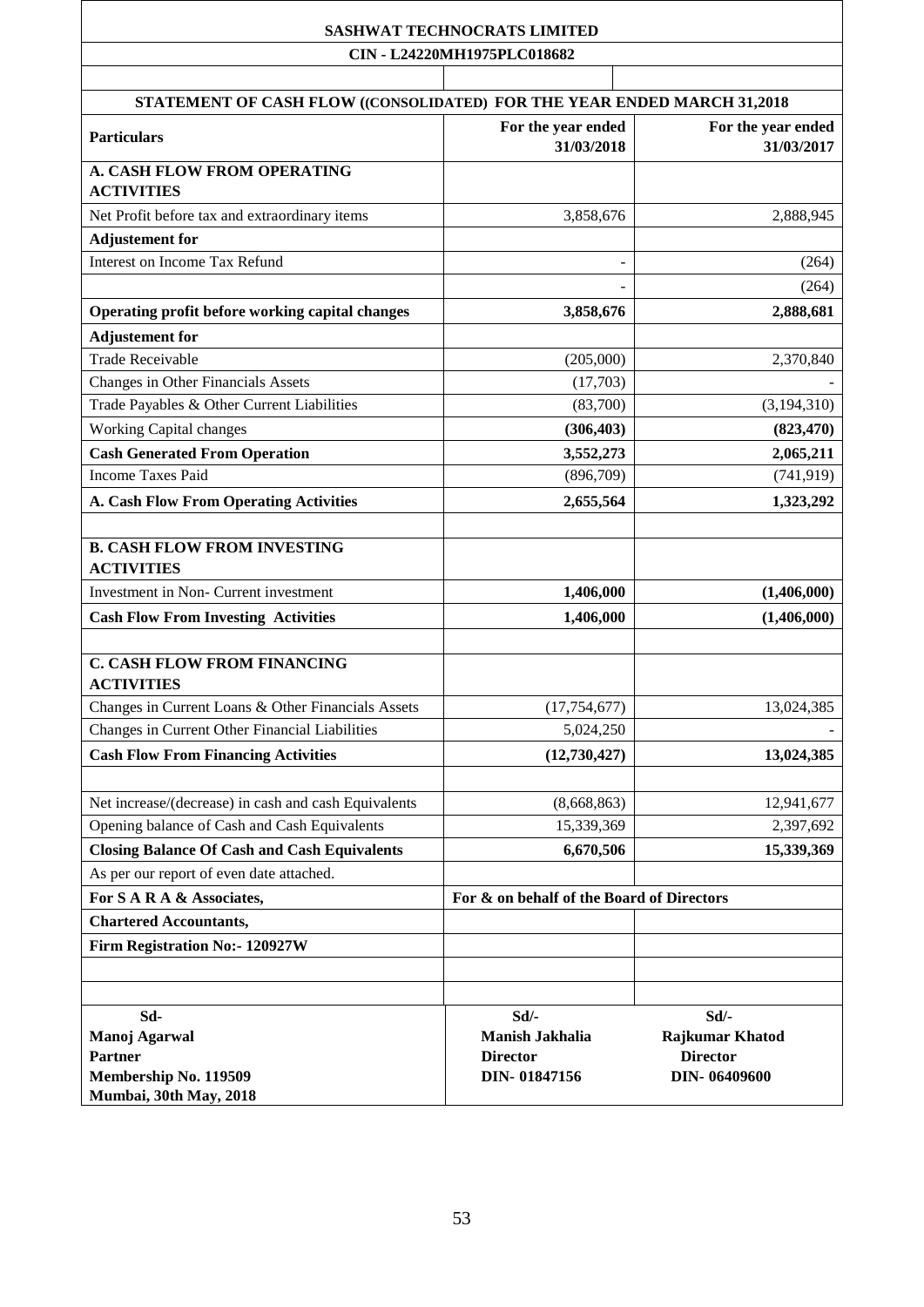#### **NOTE-1**

#### **a) BASIS OF PREPARATION AND PRESENTATION**

The Consolidated Financial Statements have been prepared on the historical cost basis except in case of certain financial assets and financial liabilities which have been measured at fair value. The Consolidated Financial Statement of the Group have been prepared to comply with the Indian Accounting Standard ("Ind AS"), including the rules notified under the relevant provision of the Companies Act, 2013.

#### **b) PRINCIPLES OF CONSOLIDATION:**

The Consolidation financial statements consist of Sashwat Technocrats Limited ("the Company") and its Subsidiary Companies (Collectively referred to as "the Group"). The Consolidated financial statements have been prepared on the following basis:

- The financial statements of the Company and its subsidiary companies have been combined on a line-by-line basis by adding items of assets, liabilities, income and expenses. after fully eliminating intra-group balances and intra-group transactions if any.
- The financial statements of the subsidiaries used in the consolidation are drawn up to the same reporting date as that of the Company i.e. 31st March, 2018.
- Audited financial statement of the Subsidiary Company, Anjali Commodities Private Limited and Sahas Mercantile Private Limited has been considered for the purpose of this consolidation.

| Name of the Subsidiary             | Country | % ownership |
|------------------------------------|---------|-------------|
| Anjali Commodities Private Limited | India   | 100         |
| Sahas Mercantile Private Limited   | India   | 100         |

#### **c) SIGNIFICANT ACCOUNTING POLICIES 1.METHOD OF ACCOUNTING**

The company follows mercantile system of accounting and recognizes income and expenses on accrual basis; however long-term employee benefits are accounted on cash basis.

#### **2. RECOGNITION OF INCOME**

Revenue from sale of goods is recognized when the property and all significant risks and rewards of ownership are transferred to the buyer.

Revenue from Interest income is recognized on accrual basis.

Dividend – Dividend income is recognized when right to received is established by the reporting date.

#### **3.PROVISIONS AND CONTINGENT LIABILITIES**

Provisions are recognized when the Company has legal and constructive obligations as a result of a past event, for which it is probable that a cash outflow will be required and a reliable estimate can be made of the amount of the obligation.

Contingent Liabilities are disclosed when the Company has a possible obligation or a present obligation and it is probable that a cash outflow will not be required to settle the obligation.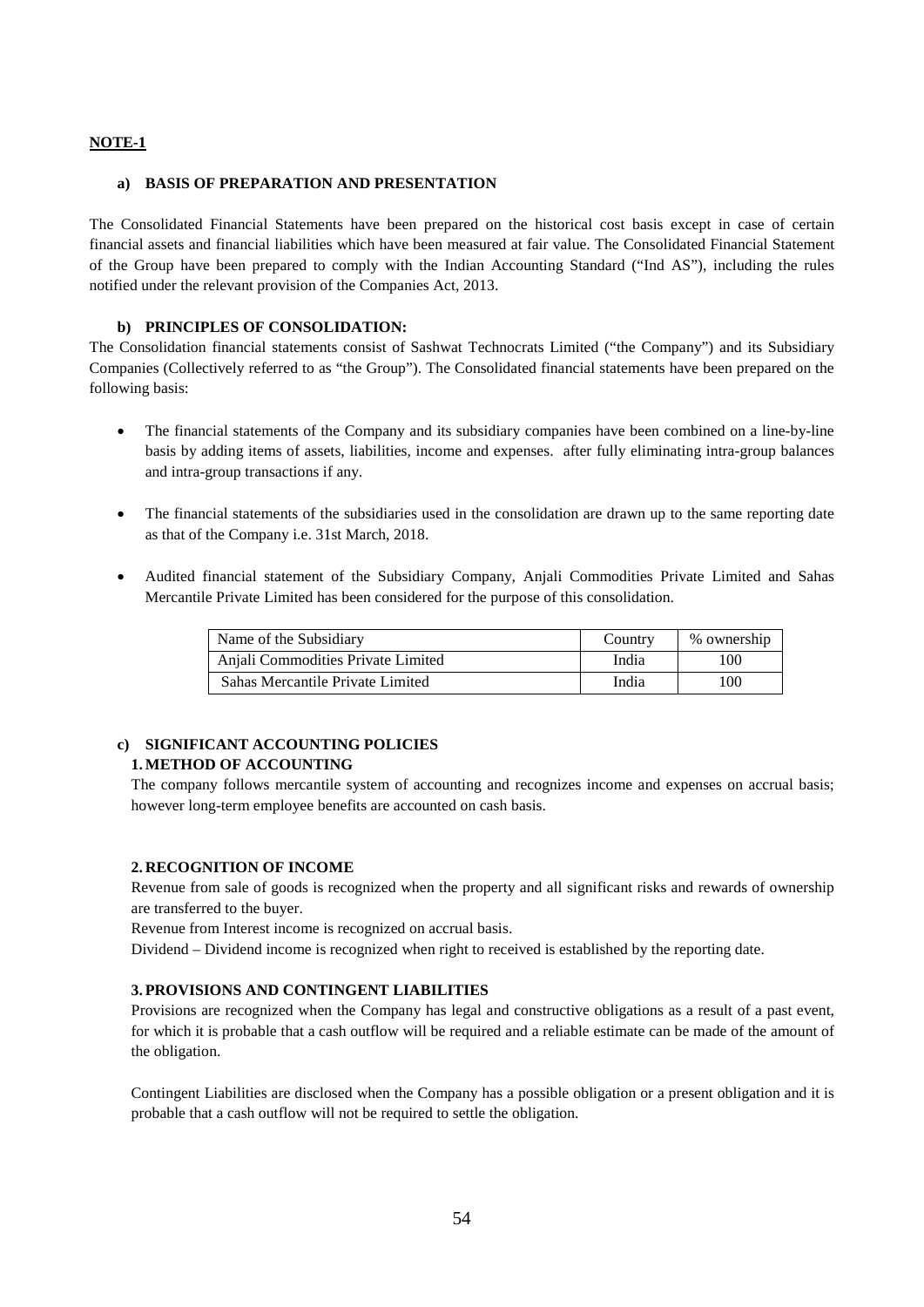#### **4.TAXES ON INCOME**

Tax expenses for a period comprises of current tax and deferred tax.

Current Tax is measured at the amount expected to be paid to the tax authorities, after taking into consideration, the applicable deduction and exemption admissible under the provision of the Income Tax Act, 1961.

Deferred tax reflects the impact of current period timing difference between taxable income and accounting income for the period and reversal of timing difference of earlier periods. Deferred tax is measured based on the tax rates and the tax law enacted or substantively enacted at the balance sheet date.

#### **5. CASH AND CASH EQUIVALENT**

Cash and cash equivalent in the cash flow statement comprises cash at bank and in hand and short-term investment with an original maturity of three months or less.

#### **6.EARNING PER SHARE**

The earnings per share are calculated by dividing the net profit for the year attributable to the equity shareholders by the weighted average number of equity shares outstanding during the year. The Company has not issued any potential equity shares and hence the basic and diluted earnings per share are the same.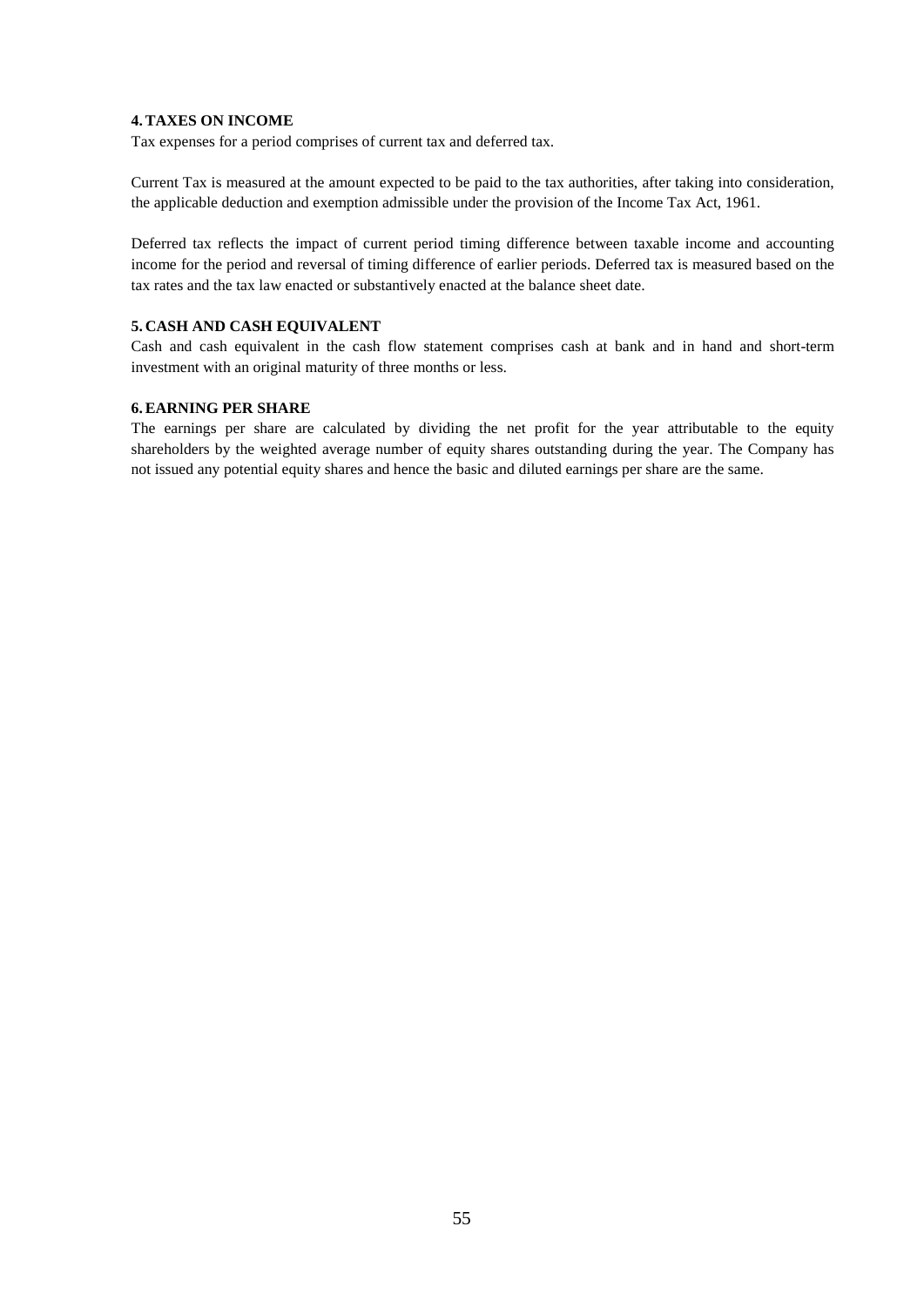| Note No.                | Particulars.                                         | As At 31.03.2018 | As At 31.03.2017 |
|-------------------------|------------------------------------------------------|------------------|------------------|
| $\overline{2}$          | <b>Investment</b>                                    |                  |                  |
|                         | <b>Non Current</b>                                   |                  |                  |
|                         | <b>Investment in Quoted Shares</b>                   |                  |                  |
|                         | Nivedita Merchantile & Financing Limited             | 356,336          | 376,160          |
|                         | 9912 (PY 9912) Equity shares of Rs. 10 each.         |                  |                  |
|                         | <b>Current</b>                                       |                  |                  |
|                         | <b>Investment in Unquoted Shares</b>                 |                  |                  |
|                         | 400000 Preference Shares of Hardi Industries Pvt Ltd | 4,000,000        | 4,000,000        |
|                         | 74000 Equity Shares of Samriddhi Finvest Advisory    |                  |                  |
|                         | Services P. Ltd.                                     |                  | 1,406,000        |
|                         | <b>Total</b>                                         | 4,356,336        | 5,782,160        |
| 3                       | <b>Trade Receivable</b>                              |                  |                  |
|                         | (Unsecured, Considered good)                         |                  |                  |
|                         | - Outstanding more than 6 months                     | 327,514          | 427,514          |
|                         | - Others                                             | 305,000          |                  |
|                         | <b>Total</b>                                         | 632,514          | 427,514          |
| $\overline{\mathbf{4}}$ | <b>Cash &amp; Cash Equivalents</b>                   |                  |                  |
|                         | a) Balance With Schedule Banks                       |                  |                  |
|                         | in Current Account                                   | 6,597,001        | 15,265,178       |
|                         | b) Cash-in-Hand                                      |                  |                  |
|                         | (As certified by management)                         |                  |                  |
|                         | Cash Balance                                         | 73,505           | 74,191           |
|                         | <b>Total Cash &amp; Cash Equivalents</b>             | 6,670,506        | 15,339,369       |
| 5                       | Loans (Current)                                      |                  |                  |
|                         | (Unsecured, Considered good)                         |                  |                  |
|                         | To Body Corporates & Others                          | 232,625,975      | 214,871,298      |
|                         | <b>Total</b>                                         | 232,625,975      | 214,871,298      |
| $\boldsymbol{6}$        | <b>Income Tax Assets</b>                             |                  |                  |
|                         | Advance Tax & TDS                                    | 795,219          | 726,403          |
|                         |                                                      | 795,219          | 726,403          |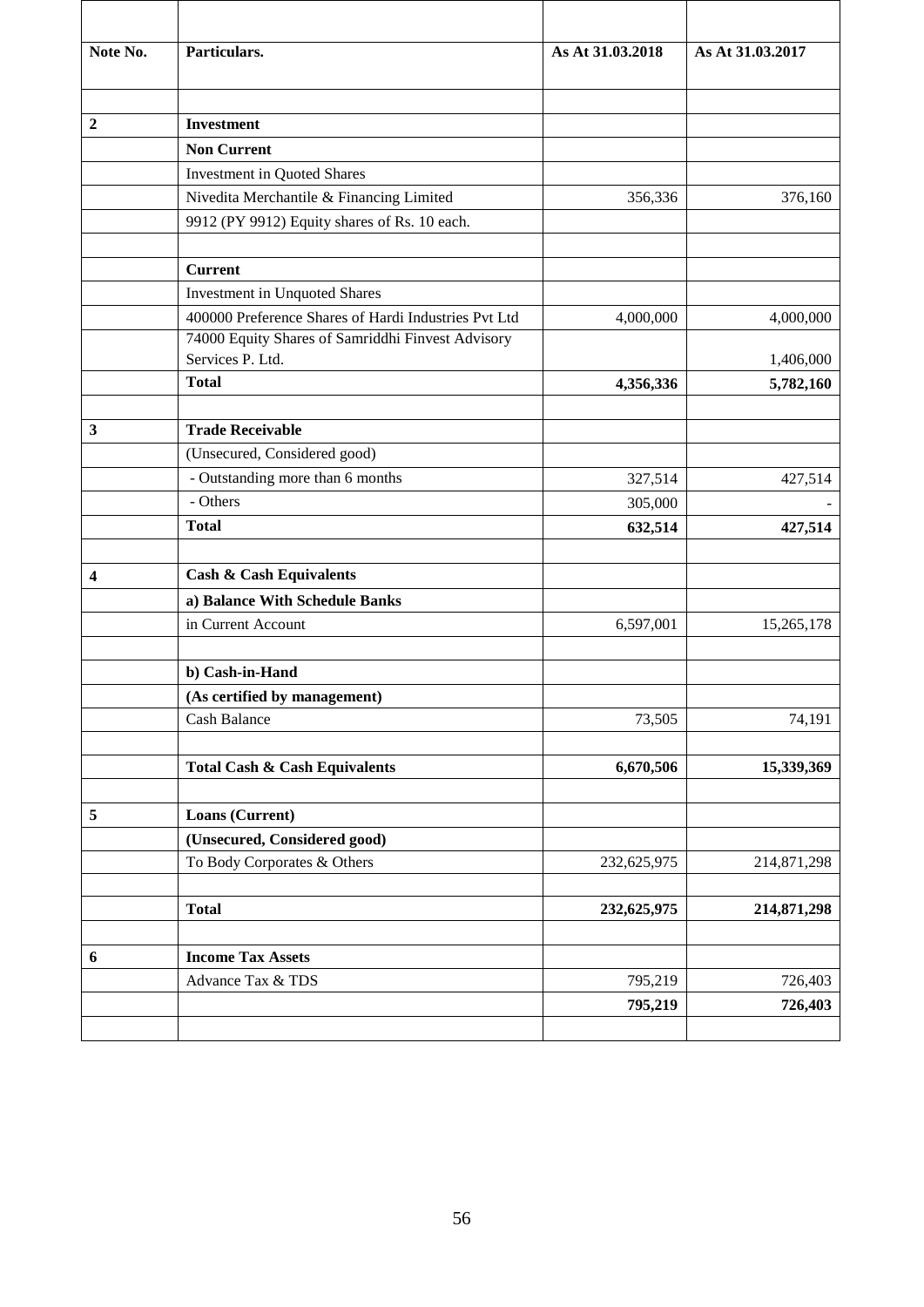#### **NOTES ANNEXED TO AND FORMING THE PART OF BALANCE SHEET ((CONSOLIDATED) AS AT 31.03.2018**

| Note No.           | <b>Particulars</b>                                                                                                                                                                                                               | As at                |                              |
|--------------------|----------------------------------------------------------------------------------------------------------------------------------------------------------------------------------------------------------------------------------|----------------------|------------------------------|
|                    |                                                                                                                                                                                                                                  | 31-Mar-18            | 31-Mar-17                    |
|                    |                                                                                                                                                                                                                                  |                      |                              |
| 7                  | <b>Equity Share Capital</b>                                                                                                                                                                                                      |                      |                              |
|                    | <b>Authorised</b>                                                                                                                                                                                                                |                      |                              |
|                    | 50,00,000 (P.Y. 50,00,000 Equity Shares of<br>$Rs.10/-$ each)                                                                                                                                                                    | 50,000,000           | 50,000,000                   |
|                    |                                                                                                                                                                                                                                  | 50,000,000           | 50,000,000                   |
|                    | Issued, Subscribed and Paid up                                                                                                                                                                                                   |                      |                              |
|                    | 3,06,233 Equity Shares (P.Y. 3,06,233) of Rs. 10/-<br>each fully paid up                                                                                                                                                         | 3,062,330            | 3,062,330                    |
|                    | <b>Total</b>                                                                                                                                                                                                                     | 3,062,330            | 3,062,330                    |
|                    |                                                                                                                                                                                                                                  |                      |                              |
| a)<br>$\mathbf{b}$ | The Company has only one class of shares referred to as equity shares having a par value of Rs.10/-.<br>Each holder of equity shares is entitled to one vote per share.<br>Reconciliation of the number of shares<br>outstanding |                      |                              |
|                    | <b>Particulars</b>                                                                                                                                                                                                               | 31-Mar-18            | 31-Mar-17                    |
|                    |                                                                                                                                                                                                                                  |                      |                              |
|                    |                                                                                                                                                                                                                                  |                      |                              |
|                    |                                                                                                                                                                                                                                  |                      | 306,233                      |
|                    | Number of shares at the beginning                                                                                                                                                                                                | 306,233              |                              |
|                    | Add: Shares issued                                                                                                                                                                                                               |                      |                              |
|                    | Number of shares at the end                                                                                                                                                                                                      | 306,233              | 306,233                      |
|                    |                                                                                                                                                                                                                                  |                      |                              |
| c)                 | Below are the name of the shareholders holding more than 5% of Shares                                                                                                                                                            |                      |                              |
|                    |                                                                                                                                                                                                                                  | As at 31 March       | As at 31 March 2017          |
|                    |                                                                                                                                                                                                                                  | 2018                 |                              |
|                    |                                                                                                                                                                                                                                  |                      |                              |
|                    | <b>Holder's of Share Certificate</b>                                                                                                                                                                                             |                      |                              |
|                    |                                                                                                                                                                                                                                  | <b>No. of Shares</b> | <b>No. of Shares Holding</b> |
|                    |                                                                                                                                                                                                                                  | Holding              |                              |
|                    | Singhal Merchandise (India) Pvt Ltd                                                                                                                                                                                              |                      | 184,450                      |
|                    |                                                                                                                                                                                                                                  | 184,450              |                              |
| d)                 | No. of Shares hold by the Holding Company                                                                                                                                                                                        |                      |                              |
|                    |                                                                                                                                                                                                                                  | As at 31 March       | As at 31 March 2017          |
|                    | <b>Holder's of Share Certificate</b>                                                                                                                                                                                             | 2018                 |                              |
|                    |                                                                                                                                                                                                                                  | <b>No. of Shares</b> | <b>No. of Shares Holding</b> |
|                    |                                                                                                                                                                                                                                  | <b>Holding</b>       |                              |
|                    | Singhal Merchandise (India) Pvt Ltd                                                                                                                                                                                              |                      | 184,450                      |
|                    |                                                                                                                                                                                                                                  | 184,450              |                              |
|                    |                                                                                                                                                                                                                                  |                      |                              |
|                    |                                                                                                                                                                                                                                  |                      |                              |
|                    | There is no change in authorised and paid up capital of the Company.                                                                                                                                                             |                      |                              |
| $\bf e)$           |                                                                                                                                                                                                                                  |                      |                              |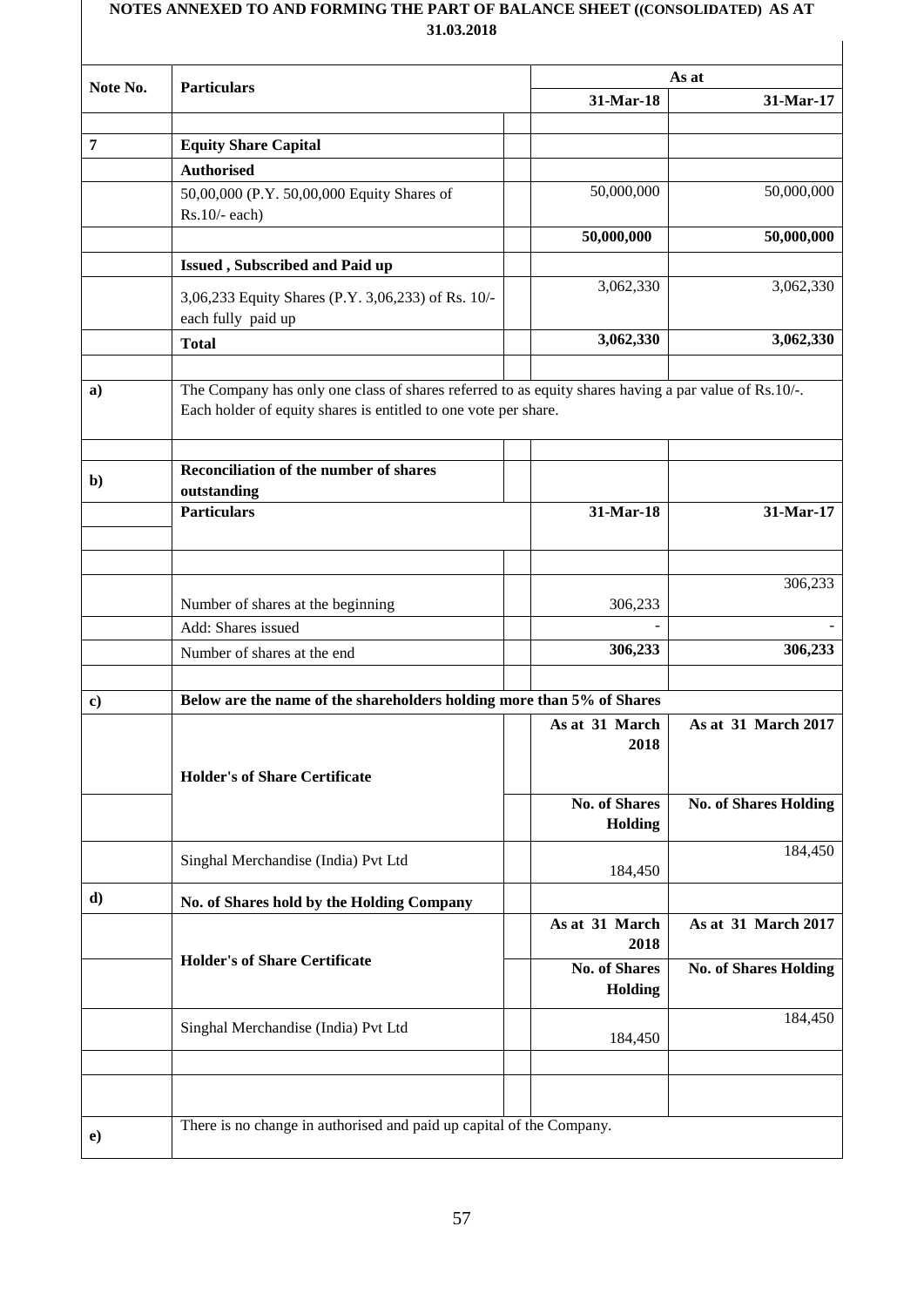| 8                |                                              | As at 31 March | As at 31 March 2017 |
|------------------|----------------------------------------------|----------------|---------------------|
|                  | <b>Other Equity</b>                          | 2018           |                     |
|                  | a) Securities Premium Reserve                |                |                     |
|                  | As per last Balance Sheet                    | 215,944,045    | 215,944,045         |
|                  | Addition During the Year                     |                |                     |
|                  | <b>Closing Balance</b>                       | 215,944,045    | 215,944,045         |
|                  |                                              |                |                     |
|                  | b) Retained Earning                          |                |                     |
|                  | As per last Balance Sheet                    | (28, 945, 839) | (17, 713, 448)      |
|                  | Addition During the Year                     | 2,945,959      | 1,997,609           |
|                  | Written Off / Settlement                     |                | (13,230,000)        |
|                  | <b>Closing Balance</b>                       | (25,999,880)   | (28, 945, 839)      |
|                  |                                              |                |                     |
|                  | Total Other Equity $(a + b)$                 | 189,944,165    | 186,998,206         |
|                  |                                              |                |                     |
| $\boldsymbol{9}$ | <b>Other Financial Liabilities (Current)</b> |                |                     |
|                  | <b>Borrowings</b>                            |                |                     |
|                  | From Body Corporates                         | 49,874,250     | 44,850,000          |
|                  | From Others                                  | 100,000        | 100,000             |
|                  |                                              | 49,974,250     | 44,950,000          |
|                  |                                              |                |                     |
| 10               | <b>Other Current Liabilities</b>             |                |                     |
|                  | Other Payables                               | 1,227,508      | 1,311,208           |
|                  |                                              | 1,227,508      | 1,311,208           |
|                  |                                              |                |                     |
| 11               | <b>Revenue from operations</b>               |                |                     |
|                  | Sale of Goods                                | 7,895,000      |                     |
|                  |                                              |                | 21,334,550          |
|                  | Sale of Services                             | 500,000        |                     |
|                  |                                              | 8,395,000      | 21,334,550          |
|                  |                                              |                |                     |
|                  |                                              |                |                     |
| 12               | Other income<br><b>Interest from Bank</b>    | 210,535        | 240,109             |
|                  |                                              | 3,662,836      |                     |
|                  | <b>Interest from Others</b>                  |                | 2,957,101           |
|                  |                                              | 3,873,371      | 3,197,210           |
|                  |                                              |                |                     |
| 13               | <b>Employee Benefit Expenses</b>             |                |                     |
|                  | Salary                                       | 307,500        | 860,000             |
|                  | <b>Staff Welfare Expenses</b>                |                | 15,560              |
|                  |                                              | 307,500        | 875,560             |
|                  |                                              |                |                     |
| 14               | <b>Finance Cost</b>                          |                |                     |
|                  | <b>Bank Charges</b>                          | 301            | 1,260               |
|                  |                                              | 301            | 1,260               |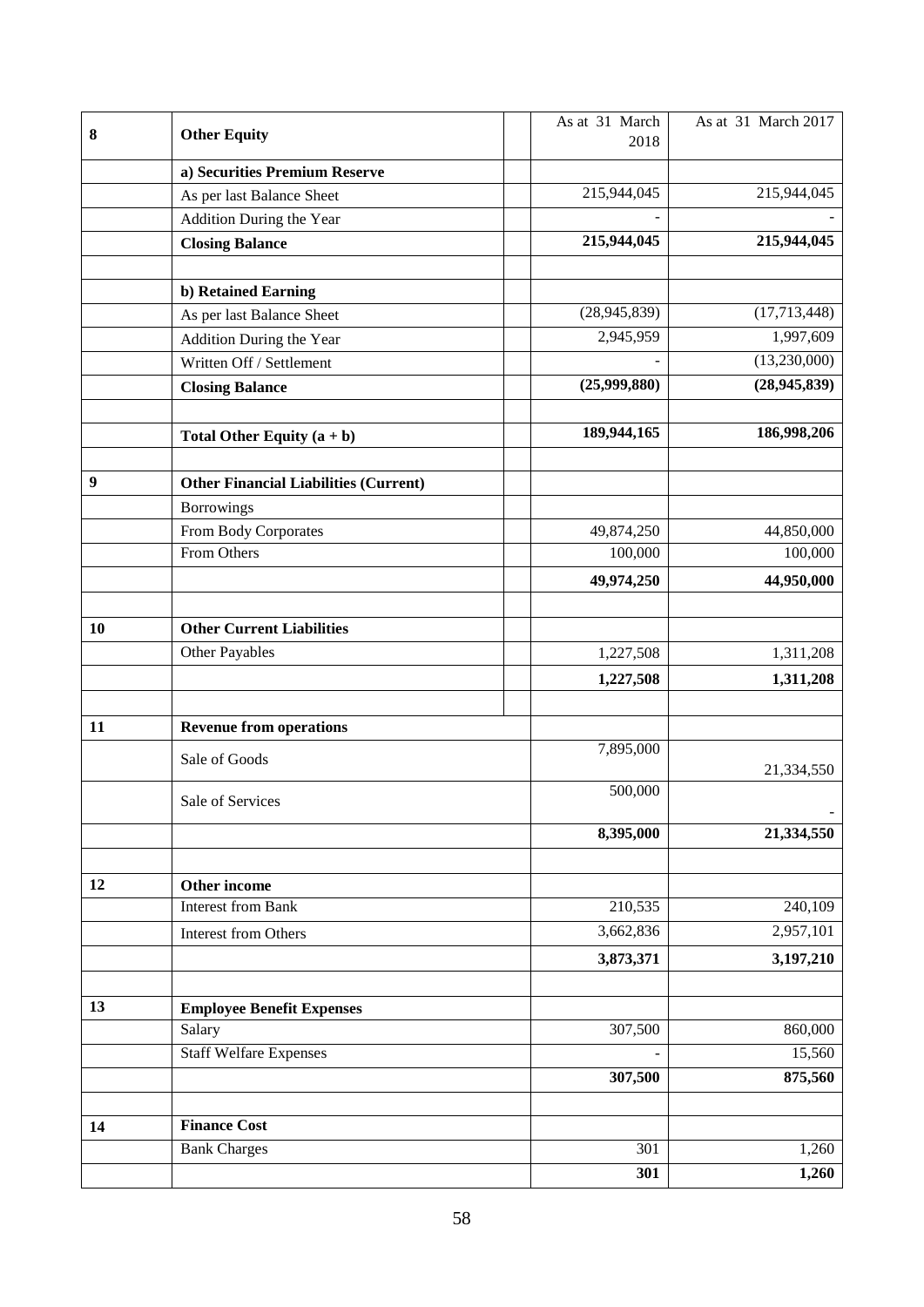| 15 | Other expenses                |         |         |
|----|-------------------------------|---------|---------|
|    | <b>Audit Fees</b>             | 41,300  | 40,250  |
|    | Rent                          | 180,000 | 230,000 |
|    | <b>Listing Expense</b>        | 309,952 | 241,750 |
|    | R & T Fees                    | 84,734  | 36,777  |
|    | <b>Advertisement Expenses</b> | 56,265  | 45,038  |
|    | <b>ROC</b> Expenses           | 28,229  |         |
|    | Other Expenses                | 114,154 | 72,065  |
|    |                               | 814,634 | 665,880 |

**16**. In the opinion of the management, the Current Assets are approximately of the value stated , if realized in the ordinary course of business. Further, provisions have been made for all known & accrued liabilities.

- **17.** The current liabilities includes the dues of sundry creditors amounting to Rs. Nil (Previous Year Rs. Nil) relating to Micro, Small and Medium Enterprises has been determined to the extent such parties have been identified on the basis of information available with the company. The parties of Micro, Small and Medium Enterprises to whom, the company owe any sum (principal) outstanding for more than forty five days, are Nil. Further interest payable on the said outstanding is Nil.
- **18.** Calculation of Basic & diluted earning per share:

| Particulars                              | Current Year | Current Year |
|------------------------------------------|--------------|--------------|
|                                          | (Rs.)        | (Rs.)        |
| $Profit / (Loss)$ after taxation $(Rs.)$ | 29,45,959    | 19,97,609    |
| Weighted average number of shares (Nos.) | 3,06,233     | 3,06,233     |
| Nominal value of shares outstanding      | 10           | 10           |
| Basic and diluted per share              | 9.62         | 6.52         |

- **19.** Figures of Current Assets and Current Liabilities are stated at book value and are subject to confirmations from the parties.
- **20.** Figures pertaining to subsidiaries have been reclassified where necessary to bring them in line with the Company's financial statements.
- **21.** Previous year figures have been regrouped/ recast/ reclassified wherever necessary, to conform to current year's classification.

**Chartered Accountants, Firm Registration No. 120927W**

 **Sd/- Manoj Agarwal Sd/- Sd/- Partner Manish Jakhalia Rajkumar Khatod Membership No. 119509 Director Director Mumbai, 30th May, 2018 DIN- [01847156](http://www.mca.gov.in/mcafoportal/companyLLPMasterData.do) DIN- [06409600](http://www.mca.gov.in/mcafoportal/companyLLPMasterData.do)**

**For S A R A & Associates, For and on behalf of the Board**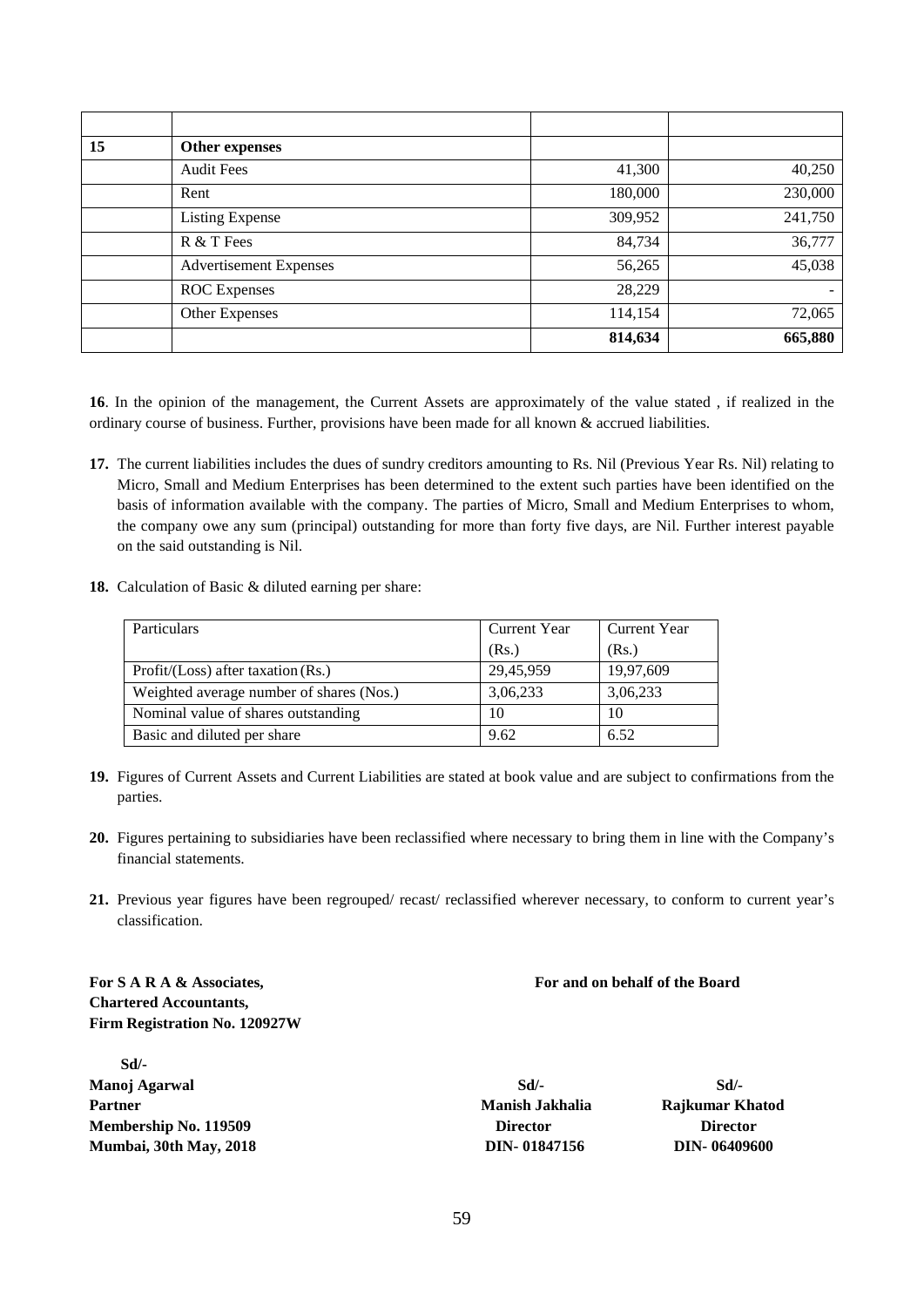#### **Form AOC-1**

## **(Pursuant to first proviso to sub-section (3) of section 129 of the Companies Act, 2013 read with Rule 5 of Companies (Accounts) Rules, 2014) STATEMENT CONTAINING SALIENT FEATURES OF THE FINANCIAL STATEMENT OF SUBSIDIARIES/ASSOCIATE COMPANIES/JOINT VENTURES**

#### **Part "A": Subsidiaries**

**(Amounts in Rs.)**

| SR.            | <b>Particulars</b>                              | <b>Details</b>           |                                            |
|----------------|-------------------------------------------------|--------------------------|--------------------------------------------|
| No.            |                                                 |                          |                                            |
| $\mathbf{1}$   | Name of the subsidiary                          | Anjali Commodities Sahas | Mercantile                                 |
|                |                                                 | Private Limited          | Private Limited                            |
| $\overline{2}$ | The date since when Subsidiary was acquired     | 15.06.2015               | 01.09.2015                                 |
| $\overline{3}$ | Reporting period for the subsidiary concerned,  | Not Applicable           | Not Applicable                             |
|                | different from the holding Company's<br>if      |                          |                                            |
|                | reporting period                                |                          |                                            |
| $\overline{4}$ | Reporting currency and Exchange rate as on the  | Not Applicable           | Not Applicable                             |
|                | last date of the relevant Financial year in the |                          |                                            |
|                | case of foreign subsidiaries                    |                          |                                            |
| 5              | Share capital                                   | 24,76,000/- Rs.<br>Rs.   | 40,87,600/-                                |
|                |                                                 | (2,47,600)               | Equity (4,08,760<br>Equity                 |
|                |                                                 |                          | Shares of Rs. 10/- Shares of Rs. 10/- each |
|                |                                                 | each fully paid up)      | fully paid up)                             |
| 6              | Reserves & Surplus                              | Rs. 94,825,106           | Rs.86,021,017                              |
| $\overline{7}$ | <b>Total assets</b>                             | Rs. 121,453,656          | Rs. 116,911,917                            |
| 8              | <b>Total Liabilities</b>                        | Rs. 121,453,656          | Rs. 116,911,917                            |
| 9              | Investments                                     | Rs.4,000,000             |                                            |
| 10             | Turnover                                        | Rs.2,165,000             | Rs.5,730,000                               |
| 11             | Profit before taxation                          | Rs.1,502,510             | Rs. 2,358,846                              |
| 12             | Provision for taxation                          | Rs.2,88,430              | Rs. 6,04,463                               |
| 13             | Profit after taxation                           | Rs. 1,214,080            | Rs. 1,754,383                              |
| 14             | Proposed Dividend                               |                          |                                            |
| 15             | Extent of Shareholding (in %)                   | 100%                     | 100%                                       |

1. Names of subsidiaries which are yet to commence operations - NIL

2. Names of subsidiaries which have been liquidated or sold during the year- NIL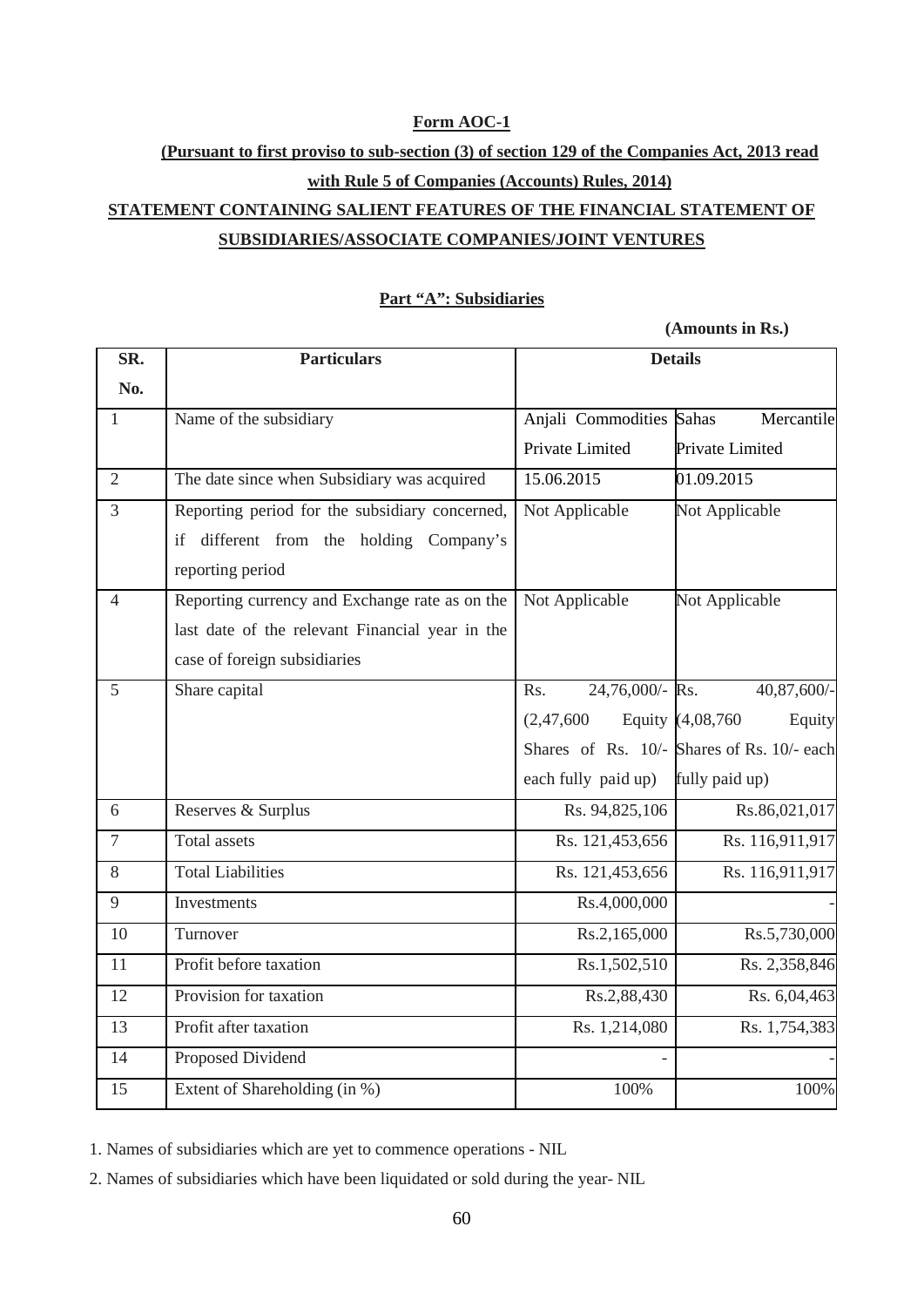#### **Part "B": Associates & Joint Ventures**

The Company does not have any Associates or Joint Ventures

**For S A R A & Associates, For and on behalf of the Board Chartered Accountants, Firm Registration No. 120927W**

 **Sd/- Manoj Agarwal Sd/-** Sd/- Sd/-**Partner Manish Jakhalia Rajkumar Khatod Membership No. 119509 Director Director Mumbai, 30th May, 2018 DIN- [01847156](http://www.mca.gov.in/mcafoportal/companyLLPMasterData.do) DIN- [06409600](http://www.mca.gov.in/mcafoportal/companyLLPMasterData.do)**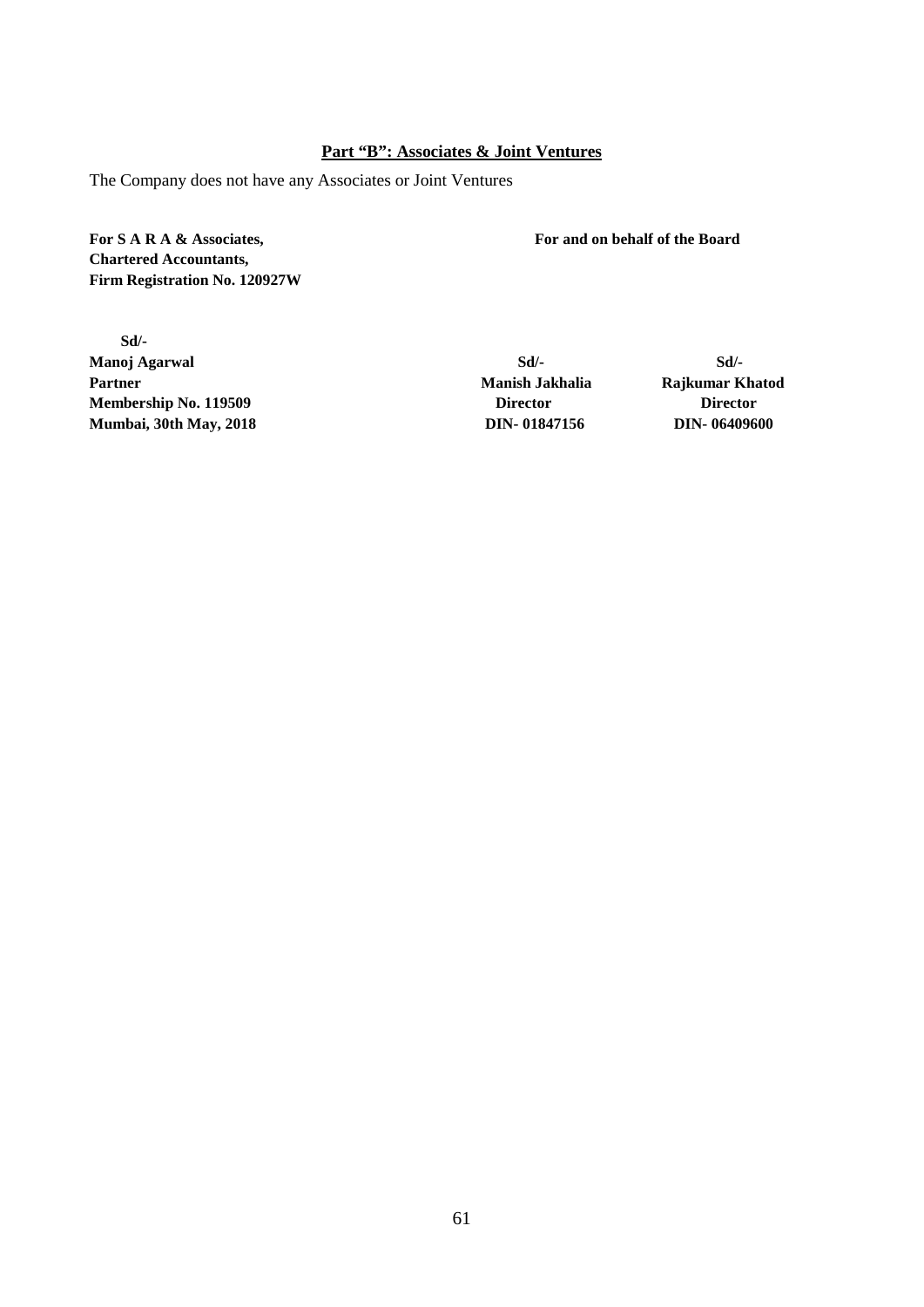**Regd. Office:** Office No.14, First Floor, Plumber House, 557, J. S. S. Road, Chira Bazar**,** Mumbai – 400002 **CIN No.:** L24220MH1975PLC018682, **E – Mail Id:** [sashwat.technocrats@gmail.com](mailto:sashwat.technocrats@gmail.com) Contact No. : 22016021/22016031

Dear Shareholder(s),

This is to inform you that the company is in process of updation of records of the shareholders in order to reduce the physical documentation as far as possible.

With new BSE listing agreement, it is mandatory for all the investors including transferors to complete their KYC information. Hence, we have to update your PAN No., phone no. and e-mail id in our records. We would also like to update your current signature records in our system.

To achieve this we solicit your co-operation in providing the following details to us:

- 1. If you are holding the shares in dematerialized form you may update all your records with your Depository Participant (DP).
- 2. If you are holding shares in physical form, you may provide the following :

Folio No. : Pan No. : E-mail ID : Telephone No. : Name and Signatures : i.

ii. Iii. Iii. Iii. Iii. Iii.

iii. **iii.** 

Thanking you

#### **For Sashwat Technocrats Limited**

**Sd/- Manish Jakhalia Director (DIN No.: 01847156) 30.05.2018**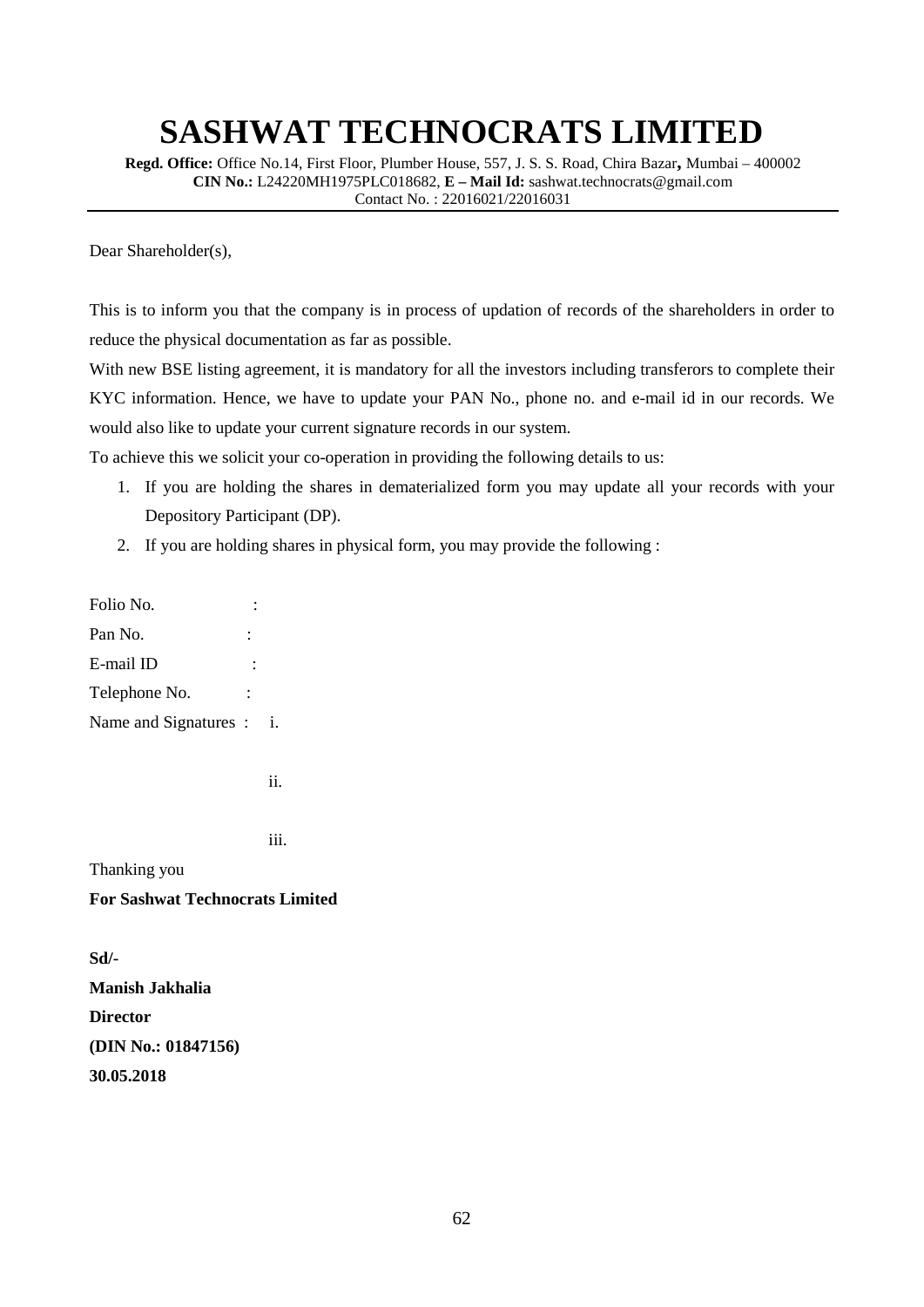#### **CIN NO.: L24220MH1975PLC018682**

Registered Office Address: Office No. 14, 1<sup>st</sup> Floor, Plumber House, 557, J.S.S. Road, Chira Bazar,

Mumbai - 400002

#### Tel No.: 022 22016021/22016031, E Mail Id – [sashwat.technocrats@gmail.com](mailto:sashwat.technocrats@gmail.com)

#### **ATTENDANCE SLIP**

#### 42<sup>nd</sup> Annual General Meeting on 29<sup>th</sup> September, 2018

| Regd. Folio/D.P. ID & Client ID                   |  |
|---------------------------------------------------|--|
|                                                   |  |
|                                                   |  |
| <b>Address</b><br>of<br>the<br><b>Name</b><br>and |  |
|                                                   |  |
| <b>Shareholder</b>                                |  |
|                                                   |  |
|                                                   |  |
|                                                   |  |
|                                                   |  |
|                                                   |  |
| <b>Joint Shareholder(s)</b>                       |  |
|                                                   |  |
|                                                   |  |
|                                                   |  |
|                                                   |  |
|                                                   |  |
| <b>No. of Shares Held</b>                         |  |
|                                                   |  |

I /We hereby record my/our presence at the 42nd Annual General Meeting of the Members of **M/s Sashwat Technocrats Limited** to be held at the registered office of the Company at Office No. 14, 1<sup>st</sup> Floor, Plumber House, 557, J.S.S. Road, Chira Bazar, Mumbai – 400002 on Saturday, 29<sup>th</sup> September, 2018 at 12.30 p.m. Please complete the Folio/ DP ID-Client ID No. and name, sign this Attendance Slip in the below mentioned table and hand it over at the attendance verification counter at the entrance of the meeting Hall.

|                                | Member's Folio/DP ID/ Client   Member's/Proxy's name in block   Member's/Proxy's Signature |  |
|--------------------------------|--------------------------------------------------------------------------------------------|--|
| I ID No.                       | letters                                                                                    |  |
| ELECTRONIC VOTING BARTICLE ARE |                                                                                            |  |

#### **ELECTRONIC VOTING PARTICULARS**

| <b>Electronic Voting Event</b> | User ID | Password/PIN |
|--------------------------------|---------|--------------|
| Number                         |         |              |
|                                |         |              |

The voting period starts at 9.00 A.M. on 26<sup>th</sup> September, 2018 and ends on 28<sup>th</sup> September, 2018 at 5.00 P.M. The voting module will be disabled by NSDL for voting thereafter.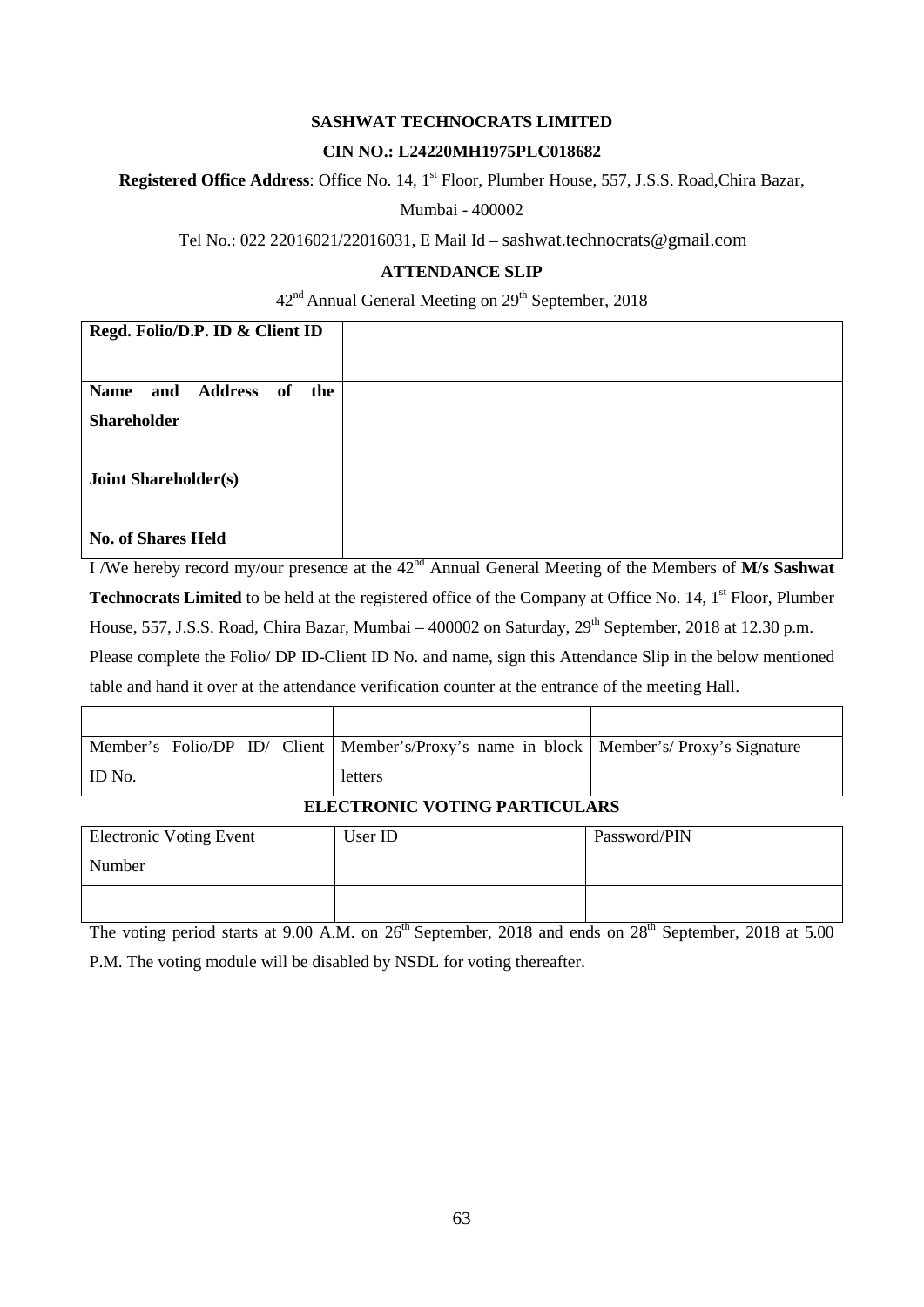#### **CIN NO.: L24220MH1975PLC018682**

#### **Registered Office Address: Office No. 14, 1st Floor, Plumber House, 557, J.S.S. Road, Chira Bazar, Mumbai -**

#### **400002**

#### **Tel No.: 022 22016021/22016031, E Mail Id – [sashwat.technocrats@gmail.com](mailto:sashwat.technocrats@gmail.com)**

#### **FORM NO.MGT-11**

#### **PROXY FORM**

Pursuant to section 105(6) of the Companies Act, 2013 and rule 19(3) of Companies (Management and Administration) Rules, 2014]

| Name of the Member(s):         |  |
|--------------------------------|--|
| <b>Registered Address:</b>     |  |
| Email $ID:$                    |  |
| Folio No /DP ID Client ID No.: |  |

| appoint                                                                                        |  |
|------------------------------------------------------------------------------------------------|--|
|                                                                                                |  |
|                                                                                                |  |
|                                                                                                |  |
| ----------or failing him/her                                                                   |  |
|                                                                                                |  |
|                                                                                                |  |
|                                                                                                |  |
| $------or failing him/her$                                                                     |  |
|                                                                                                |  |
|                                                                                                |  |
|                                                                                                |  |
| eq my/our provided and yote (on a poll) for ma/us and on my/our babalf at the 19 <sup>nd</sup> |  |

-------------------as my/our proxy to attend and vote (on a poll) for me/us and on my/our behalf at the 42nd Annual General Meeting of the Company, to be held on Saturday, 29<sup>th</sup> September, 2018 at 12.30 p.m. at the registered office of the Company at Office No. 14, First Floor, Plumber House, 557, J.S.S. Road, Chira Bazar, Mumbai – 400002 and at any adjournment thereof.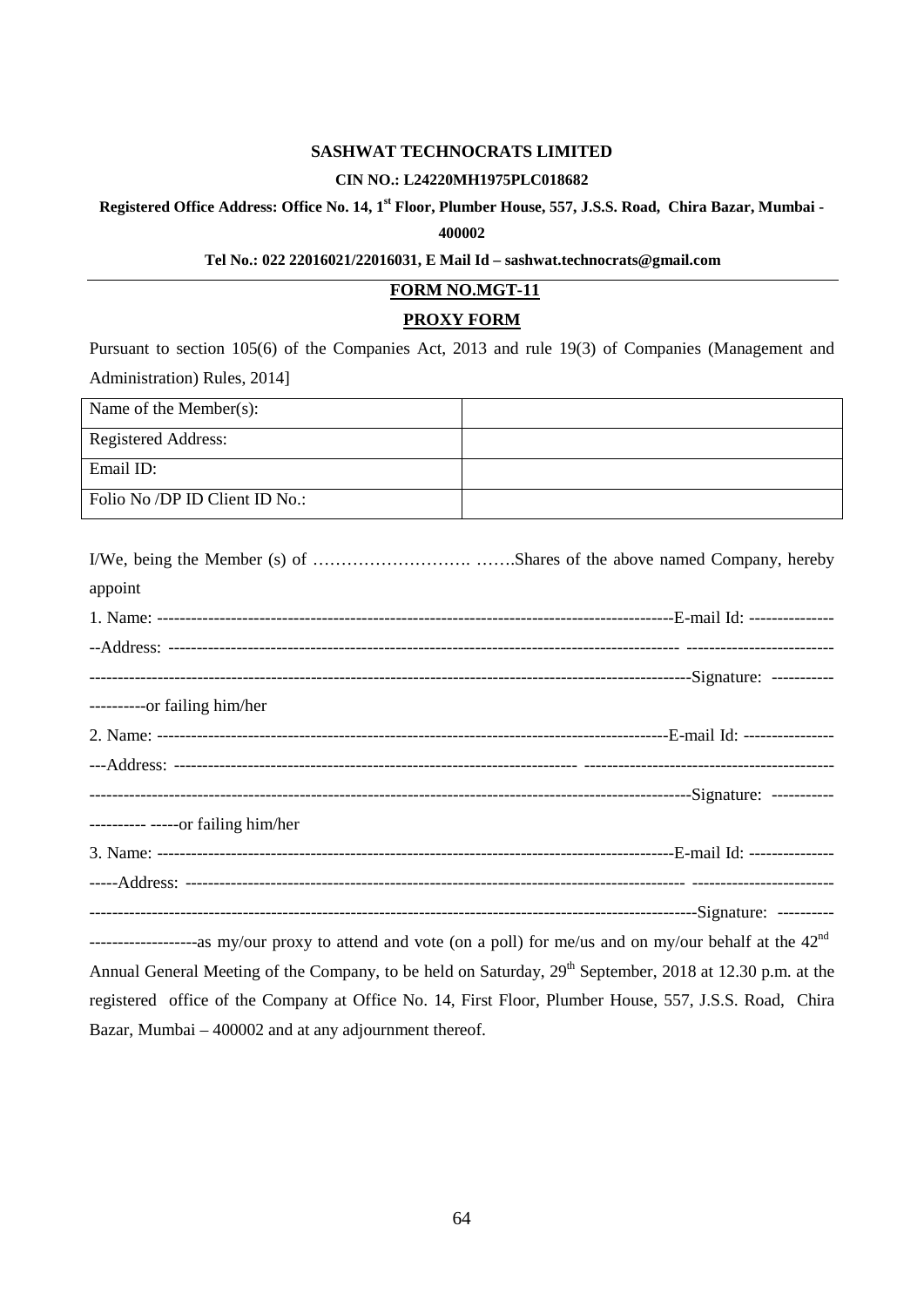| Resolution     | Description                                                              | For | Against |
|----------------|--------------------------------------------------------------------------|-----|---------|
| No.            |                                                                          |     |         |
|                | <b>Ordinary Business</b>                                                 |     |         |
| 1              | To receive, consider, approve and adopt:                                 |     |         |
|                | the Audited Standalone Financial Statements of<br>a)                     |     |         |
|                | the Company for the financial year ended on                              |     |         |
|                | $31st$ March, 2018 together with the Reports of                          |     |         |
|                | the Board of Directors and Auditors thereon;                             |     |         |
|                | and                                                                      |     |         |
|                | the Audited Consolidated Financial Statements<br>b)                      |     |         |
|                | of the Company for the financial year ended on                           |     |         |
|                | 31st March, 2018 together with the Report of                             |     |         |
|                | the Auditors thereon.                                                    |     |         |
| $\overline{2}$ | Ratification<br>of<br>appointment<br>of<br>the                           |     |         |
|                | M/s S A R A & Associates, Chartered Accountants, as                      |     |         |
|                | statutory auditors of the Company for the year ended on 31 <sup>st</sup> |     |         |
|                | March, 2019                                                              |     |         |
| 3              | Appointment of a Director in place of Mr. Manish Jakhalia                |     |         |
|                | (DIN No. 01847156), who retires by rotation and being                    |     |         |
|                | eligible has offered himself for re-appointment as Director              |     |         |

\*I/We wish my above proxy (ies) to vote in the manner as indicated in the box below:

Signed this…… day of……… 2018

Affix Revenue **Stamp** 

Signature of Shareholder

\_\_\_\_\_\_\_\_\_\_\_\_\_\_\_\_\_\_\_\_\_\_\_\_\_\_

\_\_\_\_\_\_\_\_\_\_\_\_\_\_\_\_\_\_\_\_\_\_\_ Signature of Proxy holder(s)

\* Please put a (√) in the appropriate column against the Resolutions indicated in the Box. Alternatively, you may mention the number of Shares in the appropriate column in respect of which you would like your proxy to vote. If you leave all the columns blank against any or all the Resolutions, your proxy will be entitled to vote in the manner as he/she thinks appropriate.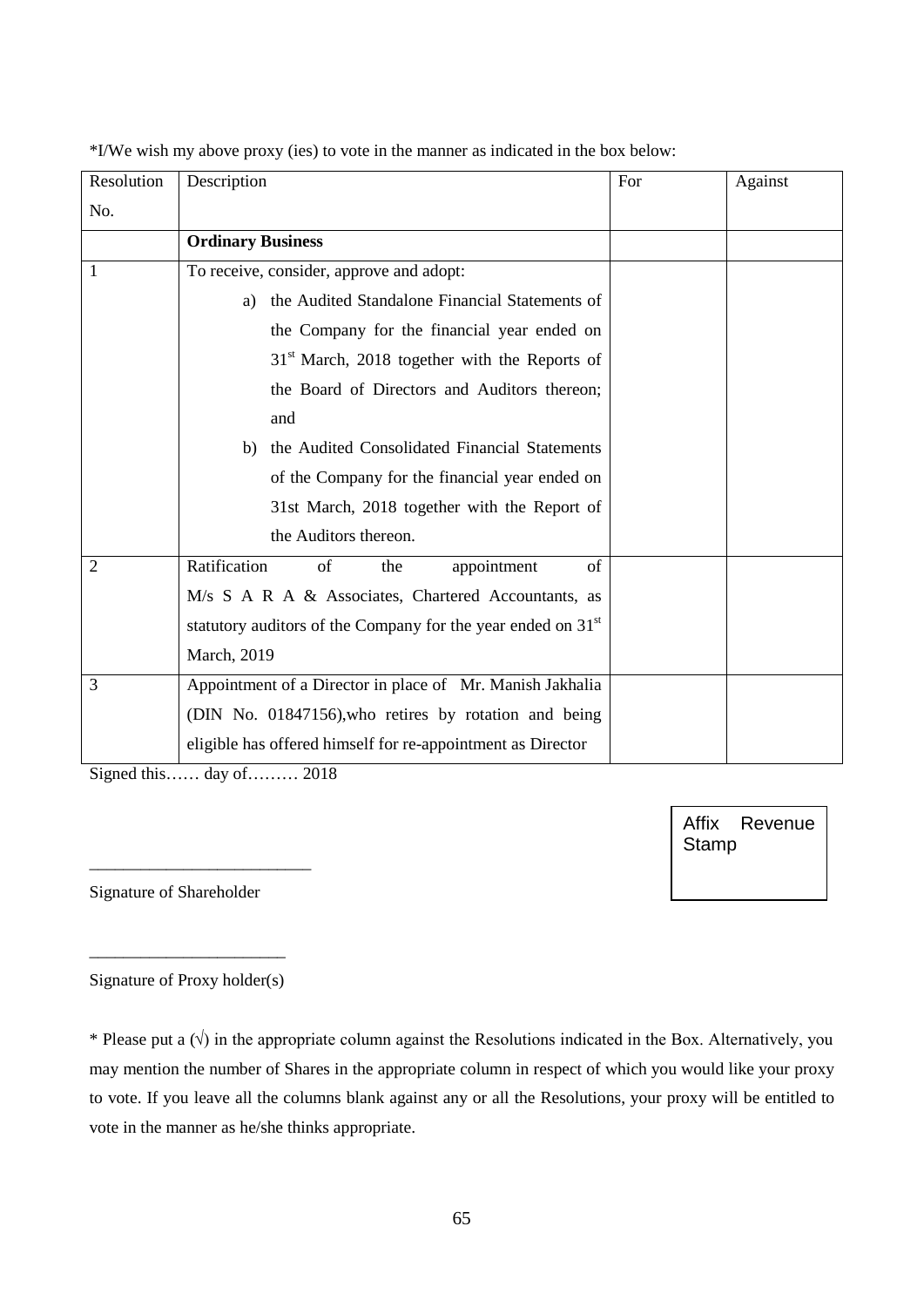## **SASHWAT TECHNOCRATS LIMITED CIN NO.: L24220MH1975PLC018682**

Registered Office Address: Office No. 14, 1<sup>st</sup> Floor, Plumber House, 557, J.S.S. Road, Chira Bazar, Mumbai - 400002

Tel No.: 022 22016021/22016031, E Mail Id – [sashwat.technocrats@gmail.com](mailto:sashwat.technocrats@gmail.com)

#### **BALLOT FORM**

### $42<sup>nd</sup>$  Annual General Meeting on  $29<sup>th</sup>$  September, 2018

Name(s) of the Member(s):

Address:

Folio No. / DPID No. and Client ID:

Number of Equity Share(s) held:

I/We hereby exercise my/our vote in respect of the following Resolution(s) to be passed at the Fortieth Annual General Meeting of the Company, to be held on Saturday, 29<sup>th</sup> September, 2018 at 12.30 p.m. at the registered office of the Company at Office No. 14, 1<sup>st</sup> Floor, Plumber House, 557, J.S.S. Road, Chira Bazar, Mumbai - 400002, in respect of businesses as stated in the Notice dated  $30<sup>th</sup>$  May, 2018 by conveying my/our assent or dissent to the said Resolution(s) by placing the tick mark at the b  $\alpha$  again st the respective matters:

| Item | Description                                     | No.<br>οf   | I/We assent to | I/We<br>dissent |
|------|-------------------------------------------------|-------------|----------------|-----------------|
| No.  |                                                 | Equity      | the Resolution | the<br>to       |
|      |                                                 | Shares held | (FOR)          | Resolution      |
|      |                                                 |             |                | (AGAINST)       |
|      | <b>Ordinary Business</b>                        |             |                |                 |
| 1    | To receive, consider, approve and adopt:        |             |                |                 |
|      | Standalone<br>Financial<br>Audited<br>the<br>a) |             |                |                 |
|      | Statements of the Company for the               |             |                |                 |
|      | financial year ended on $31st$ March, 2018      |             |                |                 |
|      | together with the Reports of the Board of       |             |                |                 |
|      | Directors and Auditors thereon; and             |             |                |                 |
|      | Audited Consolidated<br>Financial<br>b)<br>the  |             |                |                 |
|      | Statements of the Company for the               |             |                |                 |
|      | financial year ended on 31st March, 2018        |             |                |                 |
|      | together with the Report of the Auditors        |             |                |                 |
|      | thereon.                                        |             |                |                 |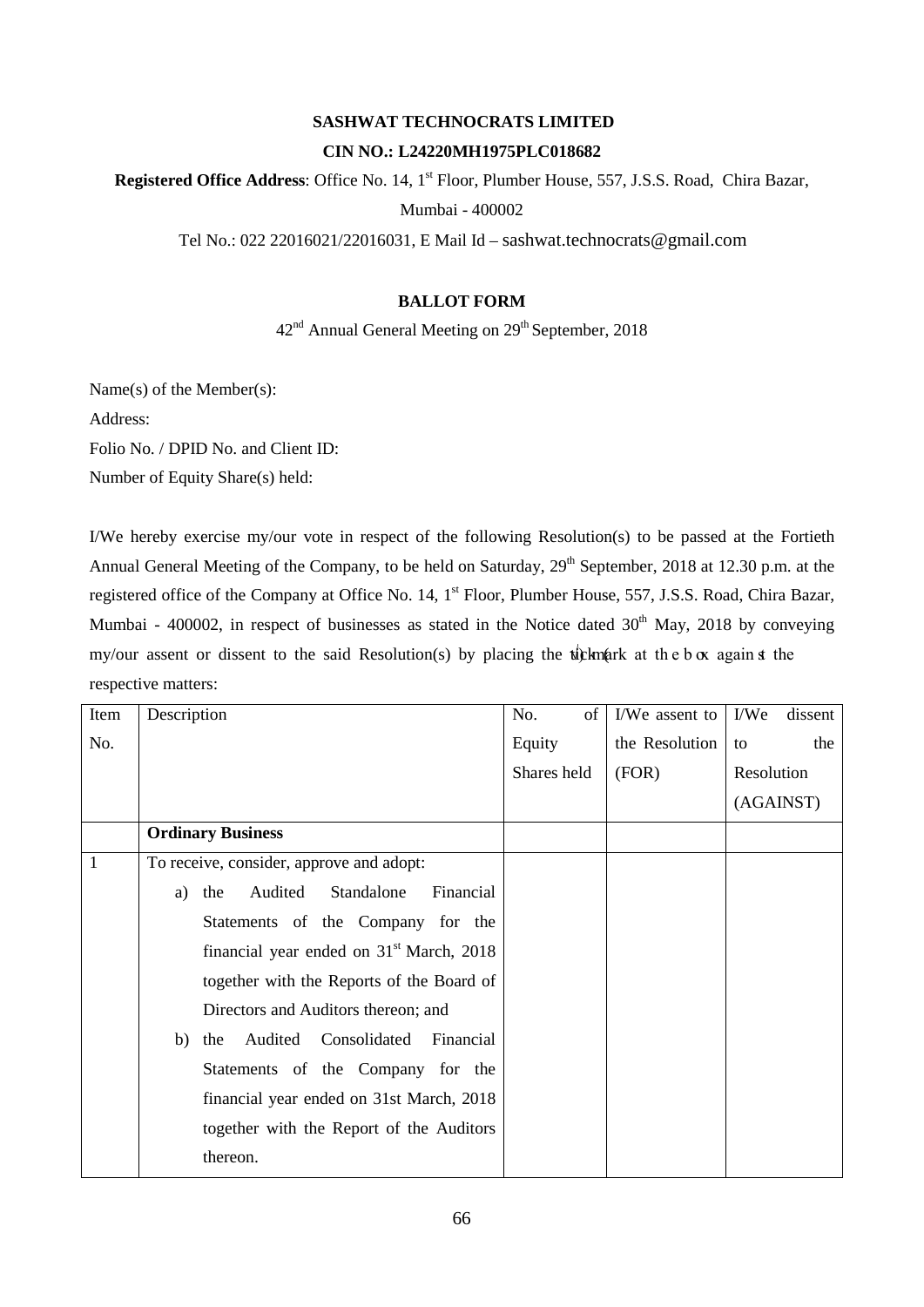| Ratification of the<br>of<br>appointment           |  |
|----------------------------------------------------|--|
| M/s S A R A & Associates, Chartered                |  |
| Accountants, as statutory auditors of the Company  |  |
| for the year ended on 31 <sup>st</sup> March, 2019 |  |
| Appointment of a Director in<br>place<br>- of      |  |
| Mr. Manish Jakhalia (DIN No. 01847156), who        |  |
| retires by rotation and being eligible has offered |  |
| himself for re-appointment as Director             |  |

Place:

Date: 2008. 2010. 2010. 2010. 2010. 2010. 2010. 2010. 2010. 2010. 2010. 2010. 2010. 2010. 2010. 2010. 2010. 20

Signature of the Member

#### **INSTRUCTIONS:**

1. A Member desiring to exercise vote by ballot form may complete this ballot form and send it to the Scrutinizer, appointed by the Board of Directors of the Company viz. Ms. Deepali More, Practicing Company Secretary at S A R A & Associates, Chartered Accountants, 202,  $2^{nd}$  Floor, May Building, 297/299/301 Princess Street, Near Marine Lines Flyover, Mumbai - 400 002.

2. In case of Shares held by companies, trusts, societies etc., the duly completed ballot form should be accompanied by a certified true copy of Board Resolution/Authority.

3. Unsigned/ Incomplete ballot forms will be rejected.

4. A Member need not cast all the votes in the same way.

5. Duly completed ballot form should reach the Scrutinizer not later than 5.00 p.m. on Friday, 28<sup>th</sup> September, 2018.

6. The Scrutinizer's decision on the validity of a ballot form will be final.